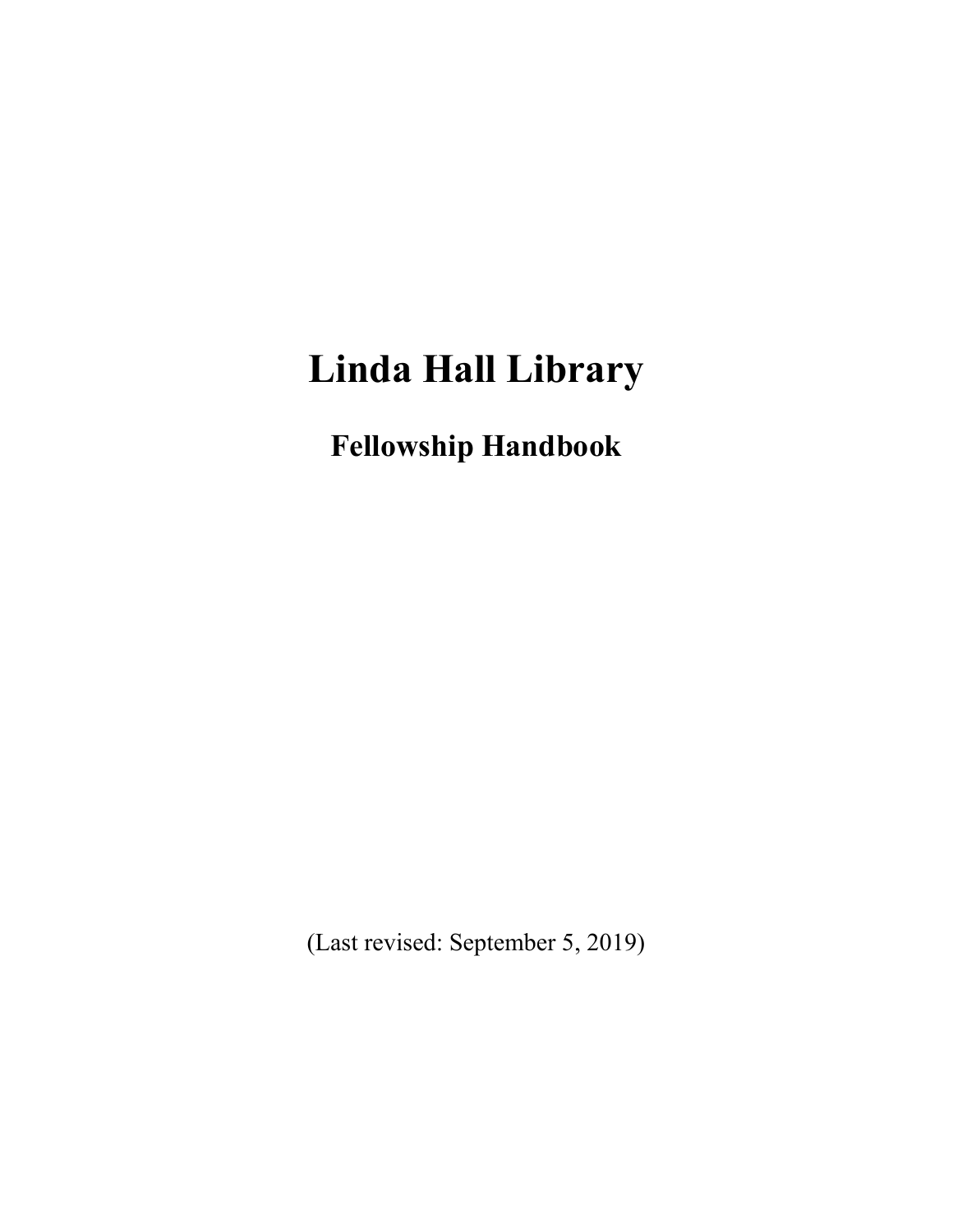# **Table of Contents**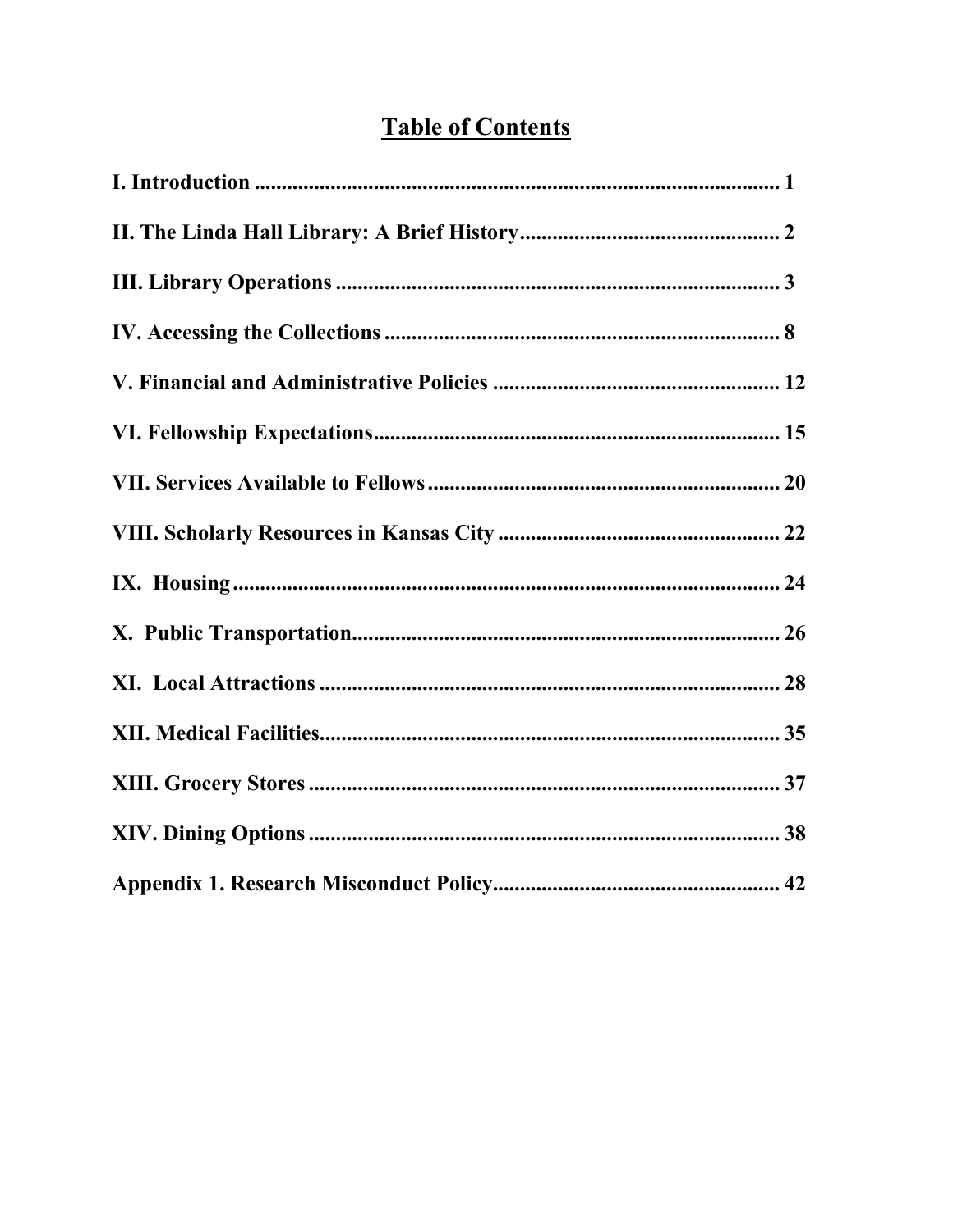### **I. Introduction**

Congratulations on your upcoming fellowship at the Linda Hall Library! In all likelihood, you have many questions about the Library and the logistics of your research visit. This handbook addresses as many of those issues as possible to ensure that you have a successful and productive research experience.

As you peruse the following pages, you will find information about the Library's day-to-day operations, administrative policies, and scholarly resources that will be available to you during your time here. In addition, you will discover useful tips about Kansas City itself, including details about public transportation, housing options, grocery stores, restaurants, and other noteworthy attractions.

Although we have tried to be thorough, this handbook remains a work in progress. If you have encountered a situation that is not addressed below, please be sure to email  $f$ ellowships@lindahall.org so that we can account for it in future versions of this document. If you would prefer to discuss a question in person, you are always welcome to speak with me or the Library's fellowship administrator, Lezlie Martin.

The Linda Hall Library is a wonderful research destination, offering access to unparalleled science and engineering collections and reference librarians capable of supporting nearly any project. Above all, however, the Library is the center of a dynamic intellectual community, one that is deeply enriched by the presence of scholars like you.

On behalf of our entire staff, welcome to Kansas City!

Benjamin Dros

Benjamin Gross Vice President for Research and Scholarship Linda Hall Library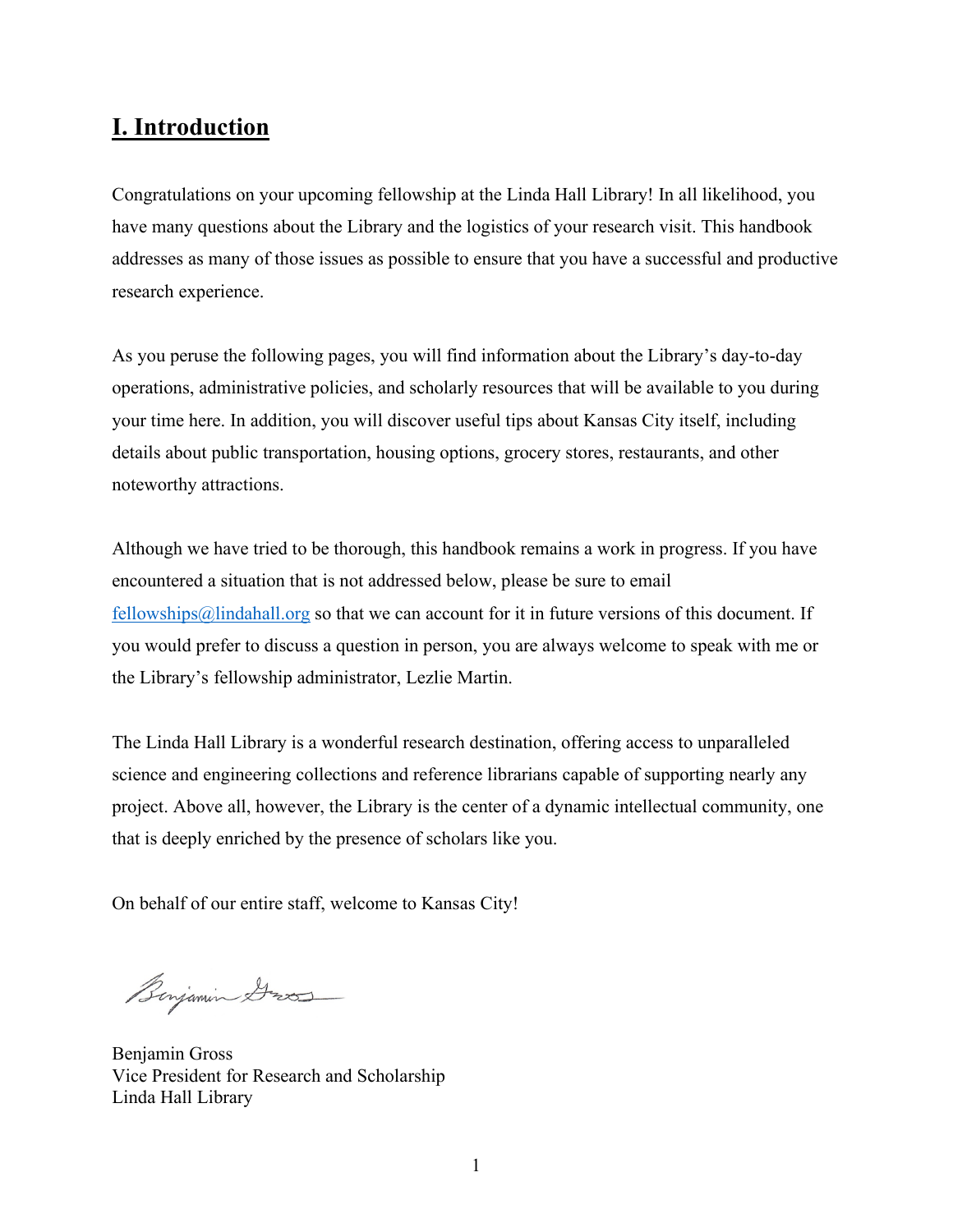# **II. The Linda Hall Library: A Brief History**

The Linda Hall Library is the world's foremost independent research library devoted to science, engineering, and technology. The Library was established thanks to a generous gift from Herbert Hall, one of Kansas City's leading businessmen, and his wife, Linda. The Halls were prominent members of Kansas City society, who had supported a wide range of philanthropic causes throughout their lives. In a final act of civic generosity, their wills stipulated that the majority of their estate would be used to establish a "free public library for the use of the people of Kansas City and the public generally."

The terms of the Halls' bequest specified that the new library should be established on the grounds of their estate and named after Linda, but the choice of collecting focus was left to the first board of trustees. Following extensive conversations with consultants and community leaders, the trustees concluded that Kansas City would strongly benefit from the presence of a science and technology library. This decision coincided with news that the American Academy of Arts and Sciences, one of the nation's oldest learned societies, was seeking a new home for its collection of monographs, serials, and rare books. These materials were shipped to Kansas City in 1946, and shortly thereafter the Linda Hall Library opened to the public.

Within a decade, the Library's collections had outgrown the Hall's mansion, leading to the construction of the current main building in 1956. In 1965, the Library built a new wing that contained an auditorium, an exhibition hall, and additional stack space. Today, this extension is home to the History of Science Reading Room and Cosmology Theater. Further additions in 1978 and 2006 provided the Library with over 40 miles worth of shelf space.

The Linda Hall Library's ongoing expansion reflects its commitment to preserving print material related to science, engineering, technology, and their histories. The Library's collections include over 300,000 monographs and more than 43,000 journal titles. The 1995 acquisition of the Engineering Societies Library added thousands of technical reports, government documents, conference papers, and industrial standards. Along with the 50,000 rare books in the History of Science Collection, these materials enable researchers to reconstruct the development of scientific or technical concepts from the 15th century to the present.

### *The Fellowship Program*

The Linda Hall Library has offered research support to visiting scholars since the 1990s. Early on, fellowships were offered on an informal, non-competitive basis. Scholars who heard about the Library's collections—largely by word of mouth—would work directly with members of the staff to arrange their stays.

The Library restructured its fellowship program in 2008. The organization appointed a new Director of Fellowships, who implemented a more formal application process resembling programs at other research libraries. The reconstituted fellowship program was launched in 2011. Since then, the Library has welcomed dozens of scholars from around the world to Kansas City.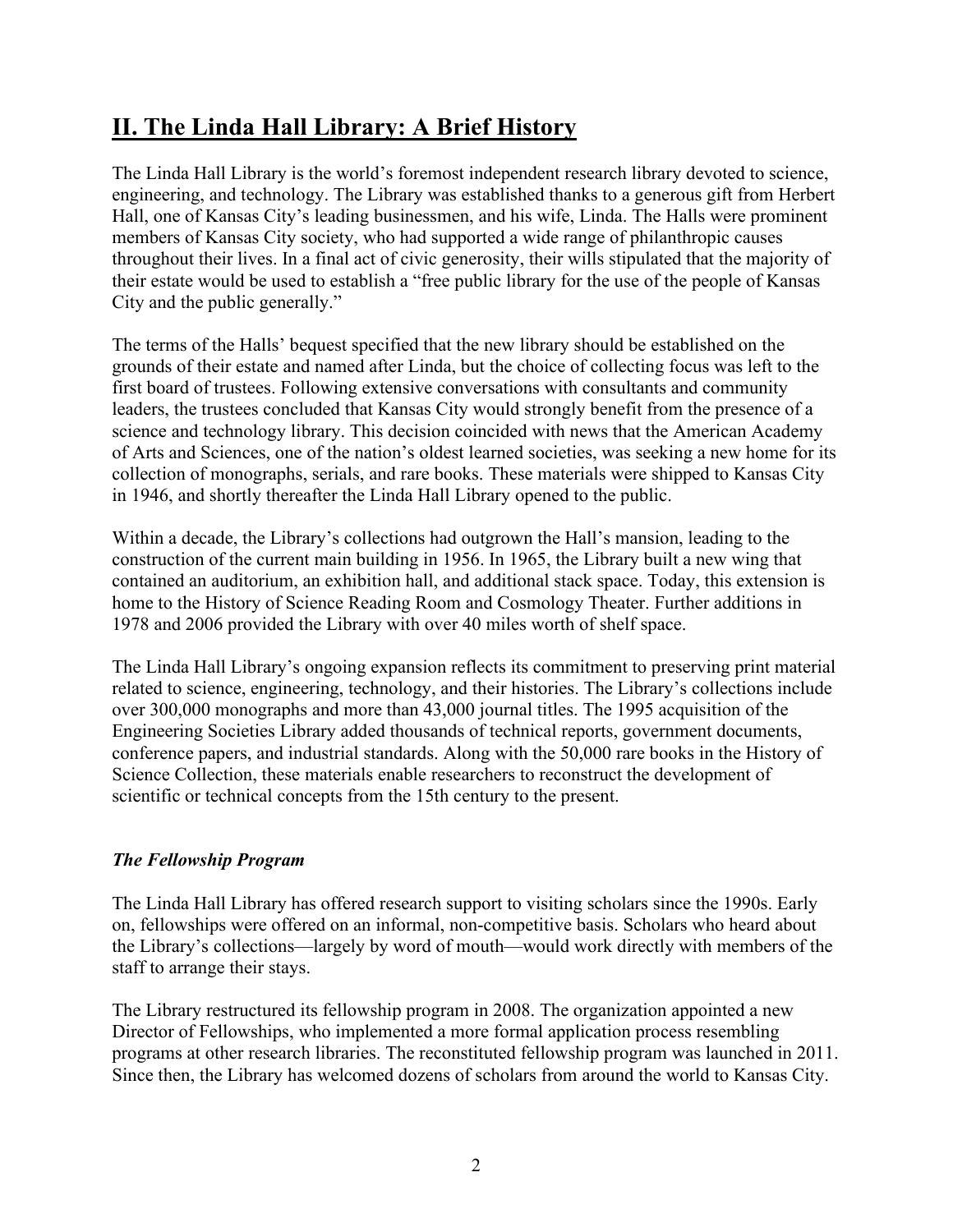### **III. Library Operations**

### **A. Location**

The Linda Hall Library's address is:

Linda Hall Library 5109 Cherry St. Kansas City, MO 64110-2498 USA

The Library is neighbored on all sides by the campus of the University of Missouri-Kansas City. Free parking is available in the Library's main lot, whose main entrance is located on Cherry Street between 51st and 52nd Streets.

### **B. Library Hours**

The Linda Hall Library is open during regular business hours: 9:00 a.m.-5:00 p.m., Monday through Friday.

In addition, the Library's exhibition galleries and the Cosmology Theater are open to the public on the second Saturday of each month from 10:00 a.m. until 2:00 p.m. The Main Reading Room and the History of Science Collection are closed on Second Saturdays, and the Library's reference, research, and circulation services are also unavailable.

The Linda Hall Library is also closed for the following holidays:

- New Year's Day (January 1)
- Martin Luther King Jr. Day (3rd Monday in January)
- Presidents' Day (3rd Monday in February)
- Memorial Day (Last Monday in May)
- Independence Day (July 4)
- Labor Day (1st Monday in September)
- Thanksgiving (4th Thursday in November), as well as the day after Thanksgiving (4th Friday in November)
- Christmas (December 25)

Depending upon the year, the list above may be amended to include additional holiday closures. Please consult the Library's Hours and Directions website [\(https://www.lindahall.org/hours/\)](https://www.lindahall.org/hours/) for the latest updates.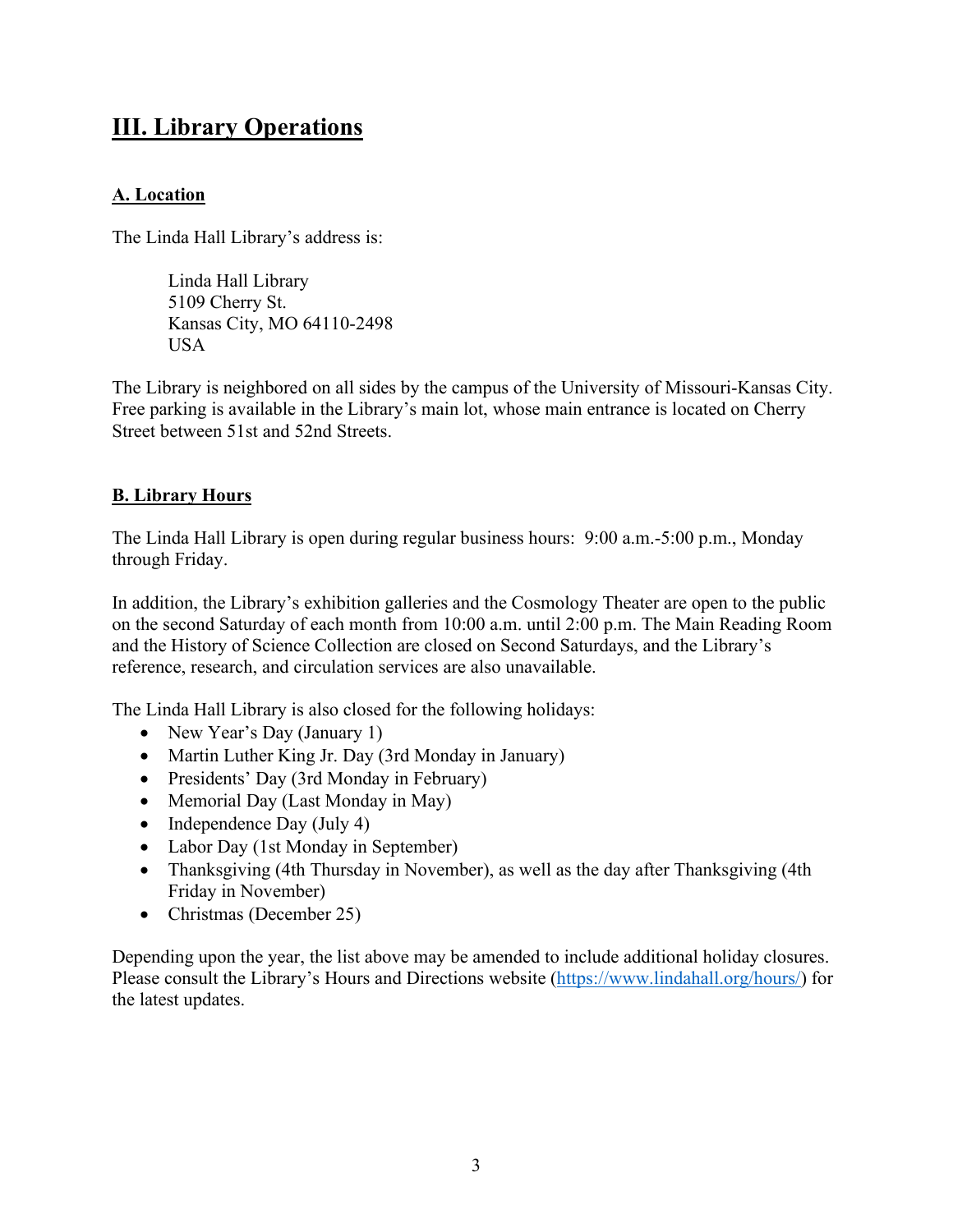### **C. Emergency Closures**

When the threat of inclement weather (snow, ice, tornado, heavy rains/hail, etc.) develops, either overnight or during the day, the question of closing the Library will be reviewed by the President. If inclement conditions develop overnight, the President will decide by 6:00 a.m. whether to close the Library for the day or to have a delayed opening.

The following steps will be taken to communicate the closing notice to staff, fellows, and the general public:

- Staff and Fellows will receive a phone call or text message alert with closing information through the OneCallNow system. Fellows have a responsibility to provide the Finance Office with updated contact information for the OneCallNow system.
- IT Services will update the Library's phone greeting and webpage with closing information once the decision has been finalized.
- The Vice President for Communications will alert the local media for inclusion in the TV and radio closing lists.
- The security guard will post a closed sign on the front door.

When inclement weather conditions develop during the day, the President will make the closing decision. The following steps will be taken to communicate the early closing decision to staff, fellows and to the public:

- Staff and Fellows will receive a phone call or text message alert with closing information through the OneCallNow system.
- IT Services will update the phone greeting and the webpage.
- The Vice President for Communications will alert the local media for inclusion in the TV and radio list of closings.
- A member of the Public Services Department will post a closing notice on the front door.

Fellows have a responsibility to check the Library's webpage, the recorded phone message, and/or the local NBC station (Channel 41) for the closing notice.

### *Tornado Alerts*

Kansas City is located in a region of the country that is susceptible to extreme weather, including tornadoes. The city maintains a series of outdoor sirens that are tested at 11 a.m. on the first Wednesday of every month. If there is a tornado warning, sirens will sound and members of the staff will direct all Library patrons and research fellows downstairs to a shelter area until the storm has passed.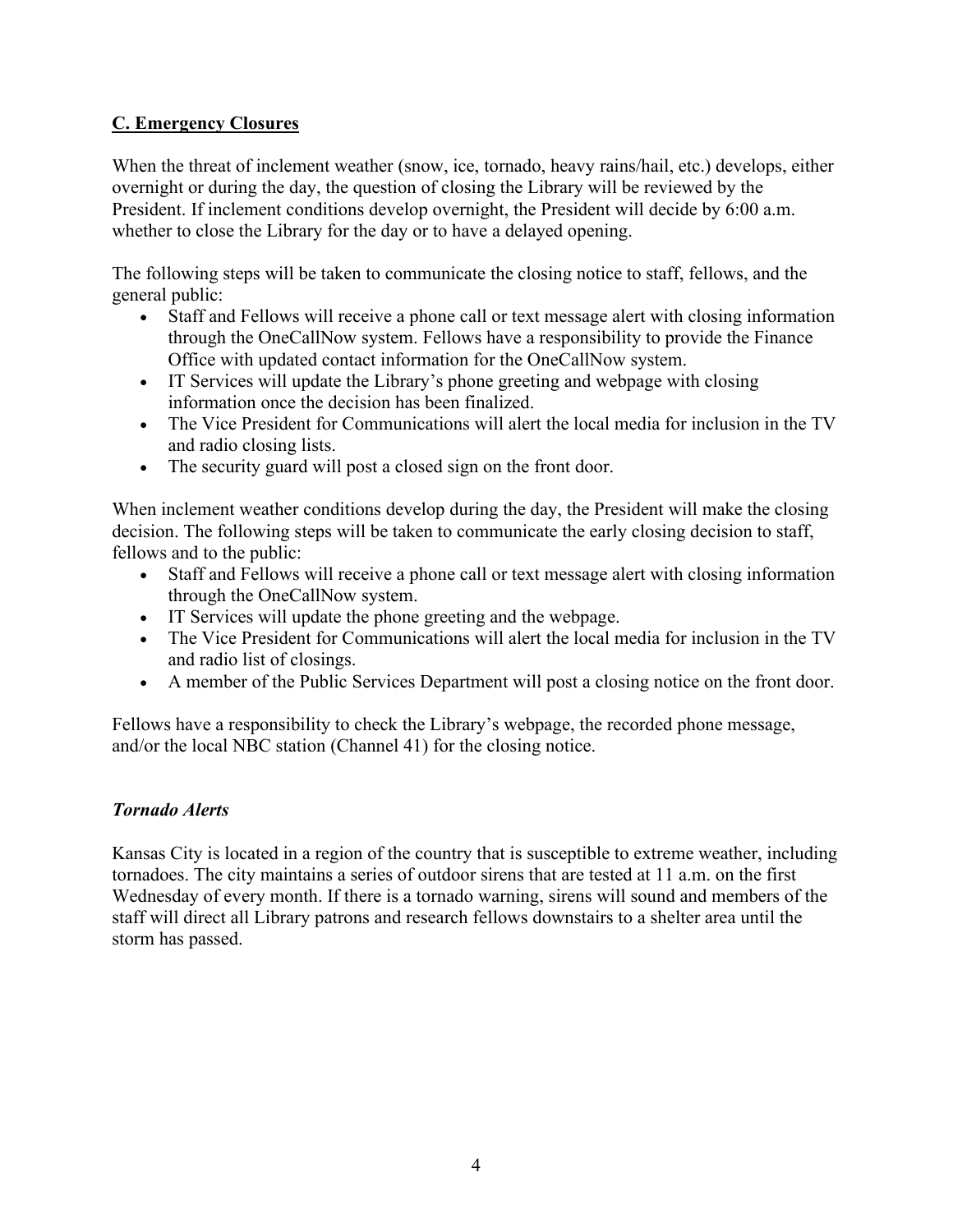### **D. Accessible Spaces**

### *1. Main Reading Room*

Most visitors make use of the Linda Hall Library's collections in the Main Reading Room. This space, easily recognized by the presence of the malachite tazza (a ceremonial bowl that once belonged to Czar Nicholas II), also serves as a lecture hall and gathering space for Library events.

The Main Reading Room is home to the Library's open stacks, which contain books published after 1980, as well as a selection of reference books and current journals. The remainder of the Library's collections are housed in closed stacks, which are accessible only to Library staff.

Other resources that you will find in the Main Reading Room include:

- Reference Desk: Members of the Linda Hall Library's reference staff are available to answer your questions and help you access materials housed in closed stacks. (See Section IV for additional information about circulation procedures.)
- Public workstations: These computers, located directly across from the reference desk, provide visitors with access to the Library's online catalog and electronic resources.
- Scanners, microform readers, and photocopiers: A self-service copy room is located near the east side of the Main Reading Room. Fellows may obtain a key from the reference desk that will allow them to use copiers and scanners without charge for the duration of their research visit. Please consult with reference staff if you have any further questions about this equipment.
- Study rooms: There are a limited number of study rooms adjoining the Main Reading Room, which can be reserved for fellows working with materials from the general collection. Please consult with the reference staff for more information.

### *2. Exhibition Galleries*

The Linda Hall Library hosts exhibitions featuring materials from the rare book and general collections. These items are displayed in two galleries located to the east and west of the Main Reading Room immediately after entering the building. Further information about Library exhibitions can be found here: [https://www.lindahall.org/exhibitions/.](https://www.lindahall.org/exhibitions/)

### *3. Cosmology Theater*

The William E. Deramus III Cosmology Theater features a 114-inch screen, which presents videos created by the Space Telescope Science Institute as part of their *ViewSpace* programming series. *ViewSpace* presents a series of short (~ 10 min. long) educational features related to astronomy, geology, and environmental science. The Cosmology Theater is open whenever the Library is, and visitors are welcome to enter and leave at any time.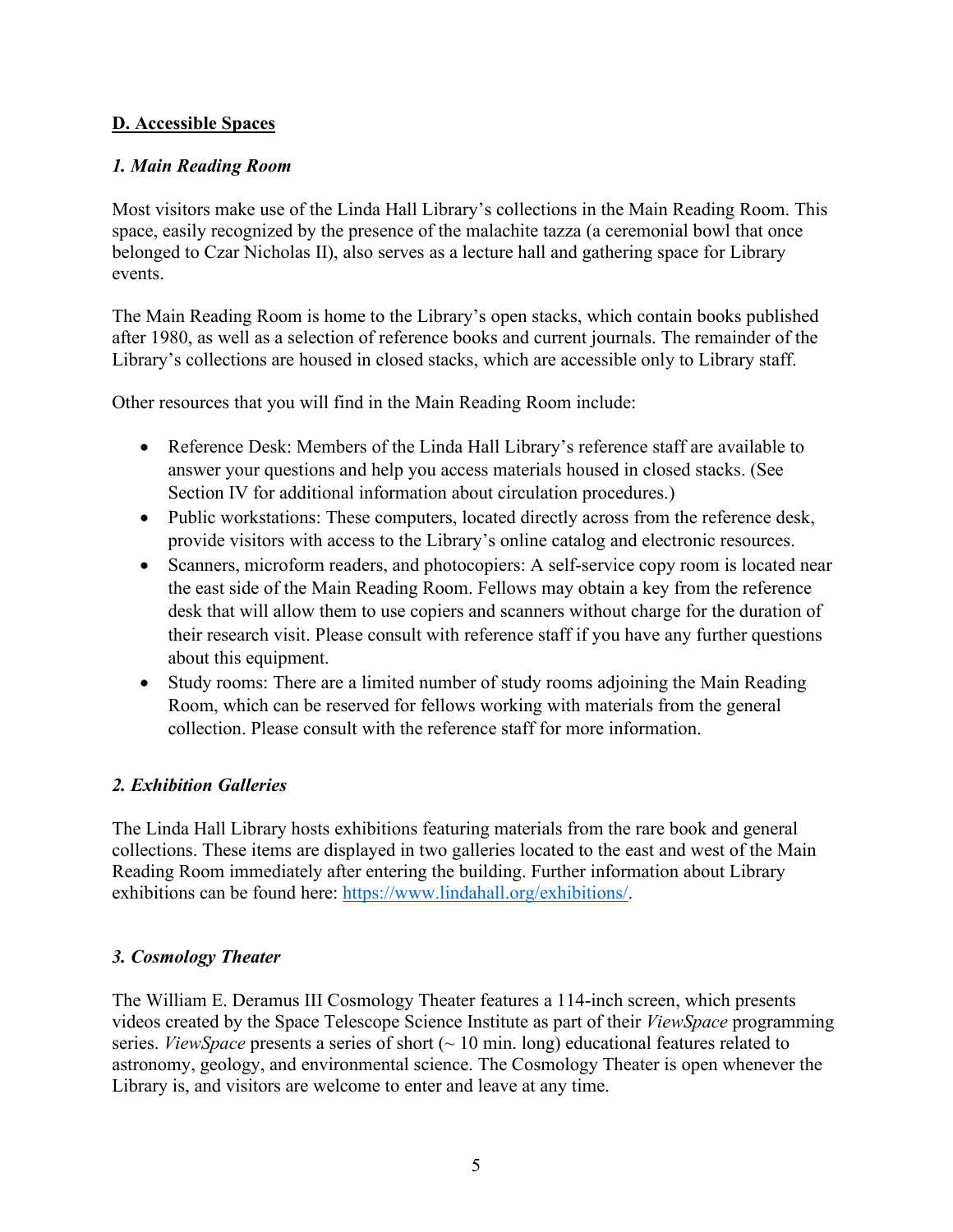### *4. History of Science Reading Room*

The Linda Hall Library holds one of the strongest collections of rare printed science, technology, and engineering works in the world. The History of Science Reading Room is open daily from 9:00 a.m. until 4:45 p.m., Monday through Friday.

Further information about the History of Science Reading Room can be found in Section IV of this handbook (p. 10).

### *5. Break Rooms*

Research fellows have access to all public spaces in the Linda Hall Library, as as well as two additional break areas:

- Staff Lounge: The Staff Lounge is located below the reference office and is accessible to fellows with valid Library ID badges. This space contains a large refrigerator, microwave, and vending machines. Fellows are encouraged to use the Staff Lounge for lunch or coffee breaks.
- Fellows Lounge: The Fellows Lounge is located in the office area adjoining the History of Science Reading Room. It is a convenient location for visiting scholars to enjoy coffee breaks, lunches, or informal conversations. Because of its proximity to the rare book collection, we ask fellows to be careful when bringing food into the Fellows Lounge.

### **E. Food and Beverage Policy**

The collections, in addition to their informational and artifactual value, represent an enormous economic investment and provide the underpinning for many of the services the Library offers. The commitment to preserve and protect the collections is an integral part of the Library's mission statement. This commitment means, in part, providing a safe environment and safe handling procedures, which will prevent damage to library materials and equipment.

Materials in all formats can be damaged by food stains or residue. Food crumbs attract insects, which can also mar printed books or journals. Because damaged materials are expensive to repair and frequently impossible to replace:

- Food must be confined to the Staff Lounge or the Fellows Lounge. No food is permitted in the public areas of the library.
- Food must not be present at any desk or table that holds library materials of any format.
- Hands should be kept clean, dry, and free of any sticky or greasy food residue when handling any library materials.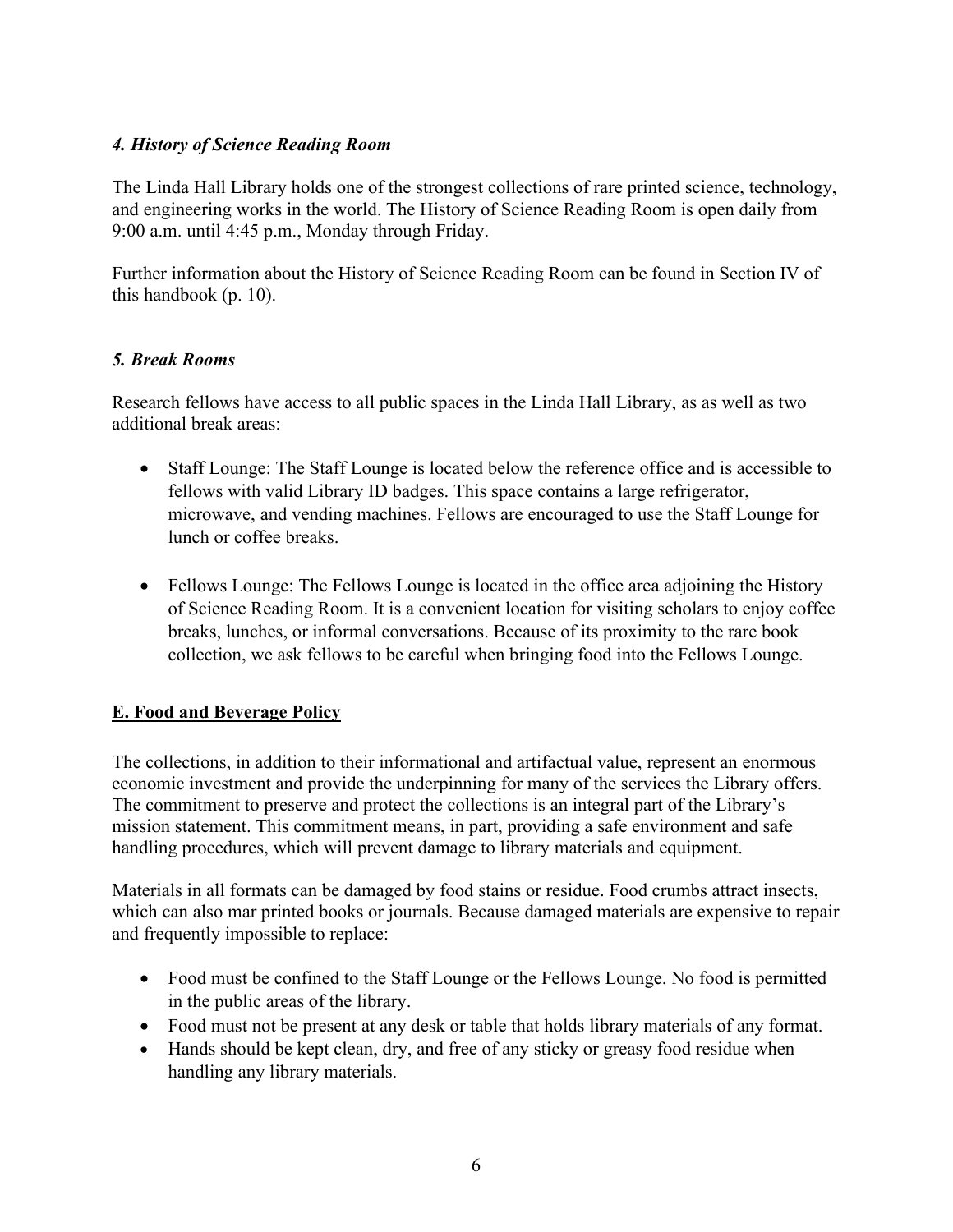Beverages can also damage library materials and electronic equipment.

- Open-top containers are not allowed at desks or on any surface where library materials in any format are present. Open-top containers should be confined to the Staff Lounge or the Fellows Lounge.
- Bottles with spill-proof lids, sport bottles, and cups or mugs with secure lids may be used in the Main Reading Room.
- Insulated containers that do not sweat are preferable.

Should a mishap occur, it should be reported to the nearest member of the reference or maintenance staffs in order to minimize damage to the collection and ensure that spills are cleaned up quickly. Current and future Library users will appreciate your cooperation in adhering to these guidelines.

### **F. Tobacco and Smoking Policy**

The Linda Hall Library is a tobacco-free workspace. Cigars, cigarettes, pipes, e-cigarettes, and any other form of smoking paraphernalia are prohibited on Library property, including all Library-owned buildings, parking lots, streets, and grounds. Tobacco use is allowed in enclosed personal vehicles, with the windows completely closed, in the Library's parking lots.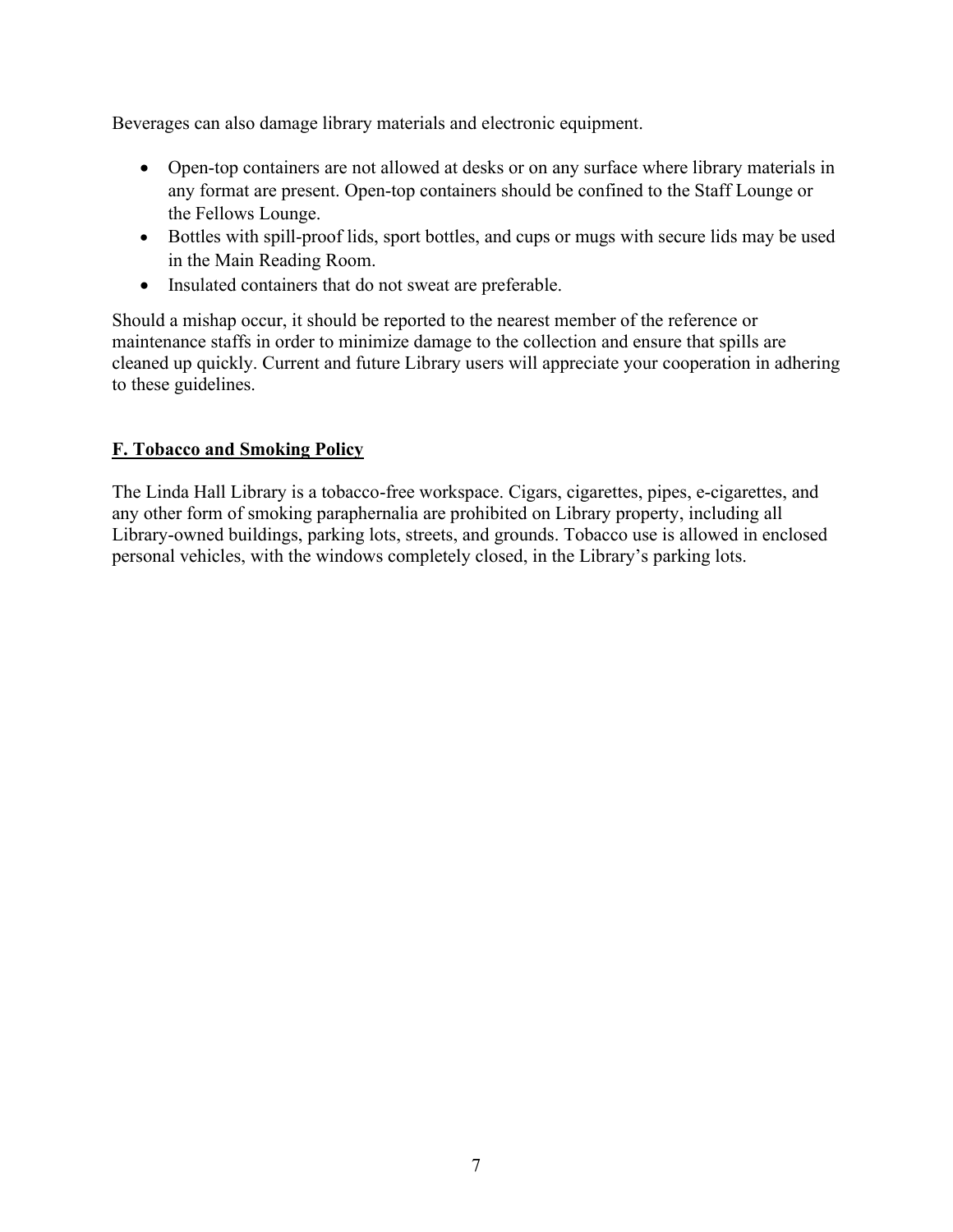### **IV. Accessing the Collections**

### **A. Main Reading Room**

### *1. Circulation Policies*

Research fellows receive a library card that will allow them to check out resources from the Library's general collections. All items must be checked out at the reference desk. Checking out these materials allows us to keep track of the Library's books and maintain accurate use statistics.

Fellows may borrow a maximum of 50 items from the general collection. Fellows can keep checked-out items at their desks or on a book truck. Fellows working in the Main Reading Room will return their book truck to the Reference Desk at the end of the day.

All general collection materials are due back to reference on the day before the conclusion of your fellowship. If certain items are deemed essential for use on the final day of the fellowship, they can be checked out for one additional day at that time.

Fellows may also take home items from the general collection overnight. Please note that the following types of material do not circulate:

- Journals, periodicals, or magazines
- Material published before 1900
- Microfilm or microfiche
- Reference books
- Folio volumes
- Technical reports
- Items deemed fragile or difficult to replace
- Rare books from the History of Science Collection

### *2. Requesting Items from the General Collection*

Records in the Library's online catalog indicate whether a publication is shelved in open stacks or closed stacks. These records also provide additional information to aid in locating an item, such as a call number, shelving title, or shelving location.

Most open stacks materials are shelved on the balcony level of the Main Reading Room, where they are accessible to the general public. The Library shelves these items according to their Library of Congress call numbers.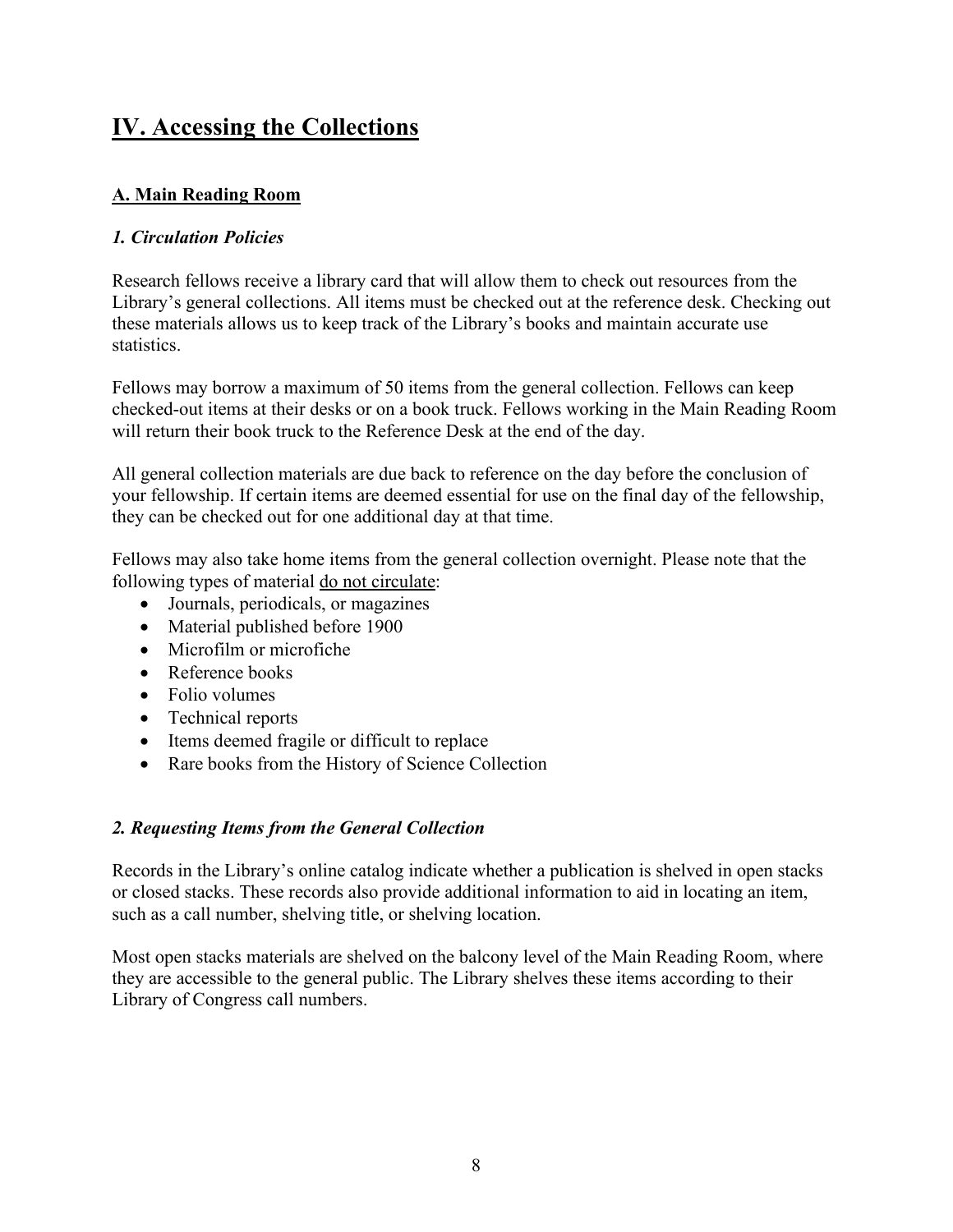Some items in Main Reading Room are assigned a special shelving location in their respective catalog records, including:

- Casual Reading Collection: The Casual Reading Collection is located on the two low bookcases flanking the lecture seating area in the Main Reading Room. Books shelved in this location appeal to the educated general reader. New books are rotated into these shelves once a month.
- LHL Current Journals: The most recent issues of major science and engineering periodicals, as well as journals devoted to the histories of those disciplines, can be found in the bookcase to the left of the stairs heading up to the second floor of the Main Reading Room.
- LHL Display Books: New monograph acquisitions are typically displayed in the bookcase to the right of the stairs heading up to the second floor of the Main Reading Room. This location designation is also assigned to thematic displays located on the opposite side of the reading room.
- LHL Reference Room: Reference books (e.g. *Dictionary of Scientific Biography*) are found on the first floor of the Main Reading Room.

The majority of the Library's collections—including all monographs published before 1980, journals, technical reports, industrial standards, government documents, and patents—is shelved in closed stacks. These materials are not accessible to fellows or other members of the general public and must be requested. Shelving items in closed stacks helps ensure their security and allows the reference staff to track their use more effectively.

To request an item from closed stacks, submit a call slip at the reference desk. Call slips come in several different colors, each of which corresponds to a different category of material.

- Use a **white slip** to request monographs published before 1980 that are located in closed stacks. Make sure to include the author, title, and Library of Congress call number.
- Use a **green slip** to request journals or other serial publications to request a particular volume/issue or a range of years. Fill out as much information as you can from the catalog record, including the journal title, volume, issue number, publication date, and pages (if seeking out a particular article).
	- o Tip: The catalog entries for some journals include a special field ("LHL Shelved as") that can help members of the library staff determine where it is located. If you notice this, be sure to include the "Shelved as" title on the call slip. For example, *Transactions of the ASME* is shelved under *American Society of Mechanical Engineers, Transactions*.
- Use the **lemon-yellow** request slips to request government documents or technical reports.

Please consult with the librarians at the reference desk or email [reference@lindahall.org](mailto:reference@lindahall.org) if you have any questions about how to locate a book or submit a call slip.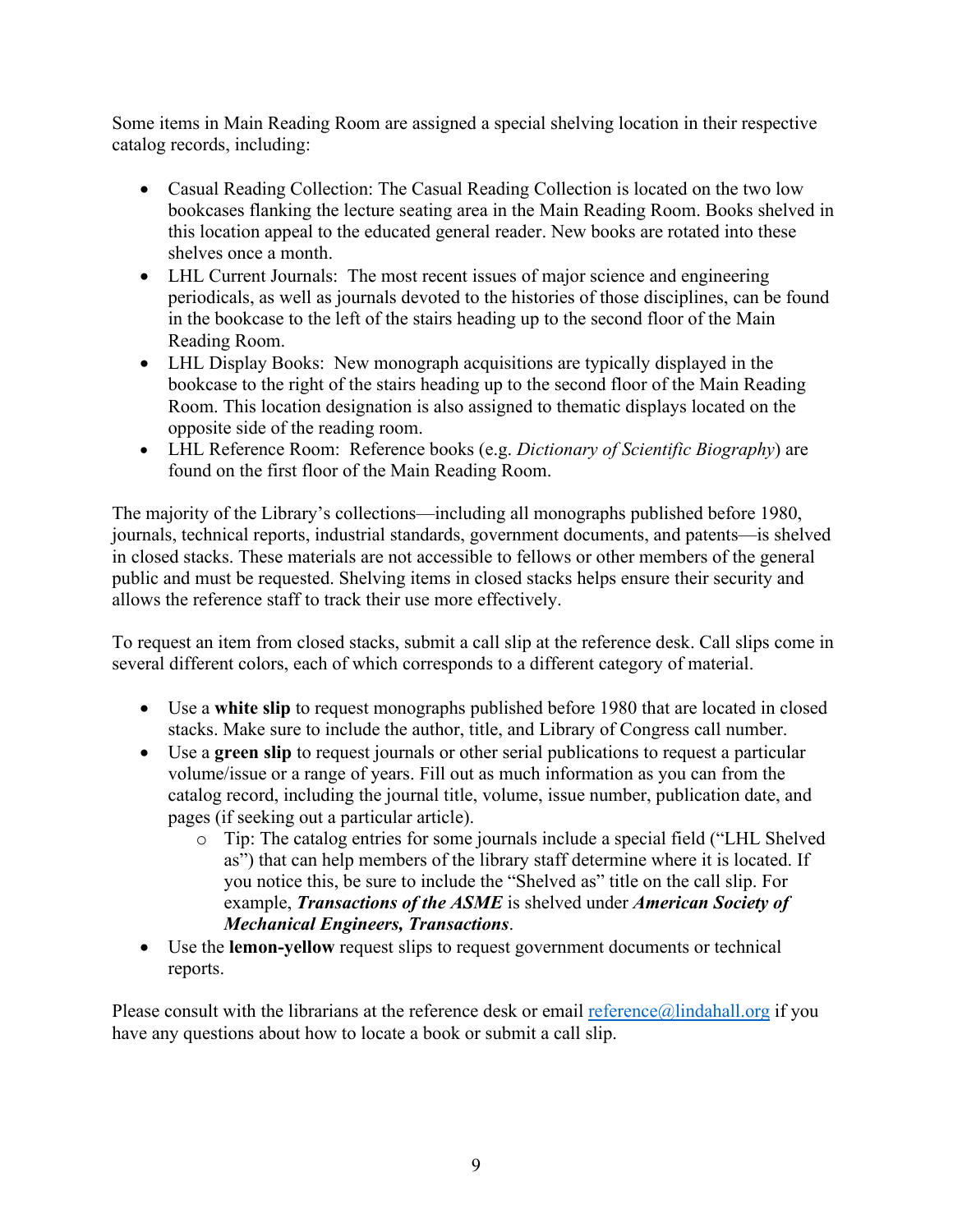### **B. The History of Science Reading Room**

All Linda Hall Library fellows are assigned a desk or table in the History of Science Reading Room. They are not required to make use of this workspace, but should they choose to do so, they should follow the same procedures as any other visitors using the Library's special collections.

Upon arrival at the History of Science Reading Room, fellows should place their personal belongings in the cubbies near the front desk. The only items allowed at their desks are:

- Cell phone
- Laptop
- Digital camera (no tripods)
- Books from either personal collections or the Library's general collection
- Writing supplies (notebooks and pencils; no ink pens)

Please note that food and drink are prohibited in the History of Science Reading Room. You may leave your lunch or snacks in either the Staff or Fellows Lounge.

If you receive a phone call while working in the History of Science Reading Room, we request that you relocate to Fellows Lounge to avoid disturbing other scholars.

### *1. Requesting items from the History of Science Collection*

Special collections materials—including rare books, manuscripts, or archival collections—may be used only in the History of Science Reading Room. As with the general collections, fellows are required to complete call slips in order to request rare books or archival materials. Submit all call slips to the staff member at the reading room's front desk.

To expedite the process of locating a rare book, fellows are encouraged to include the following information on each slip:

- Call number
- Location information (e.g. "LHL Rare Book Room" or "LHL Rare Book Cage")
- Author
- Book size in centimeters (Typically included in the "Physical format" field in the catalog record)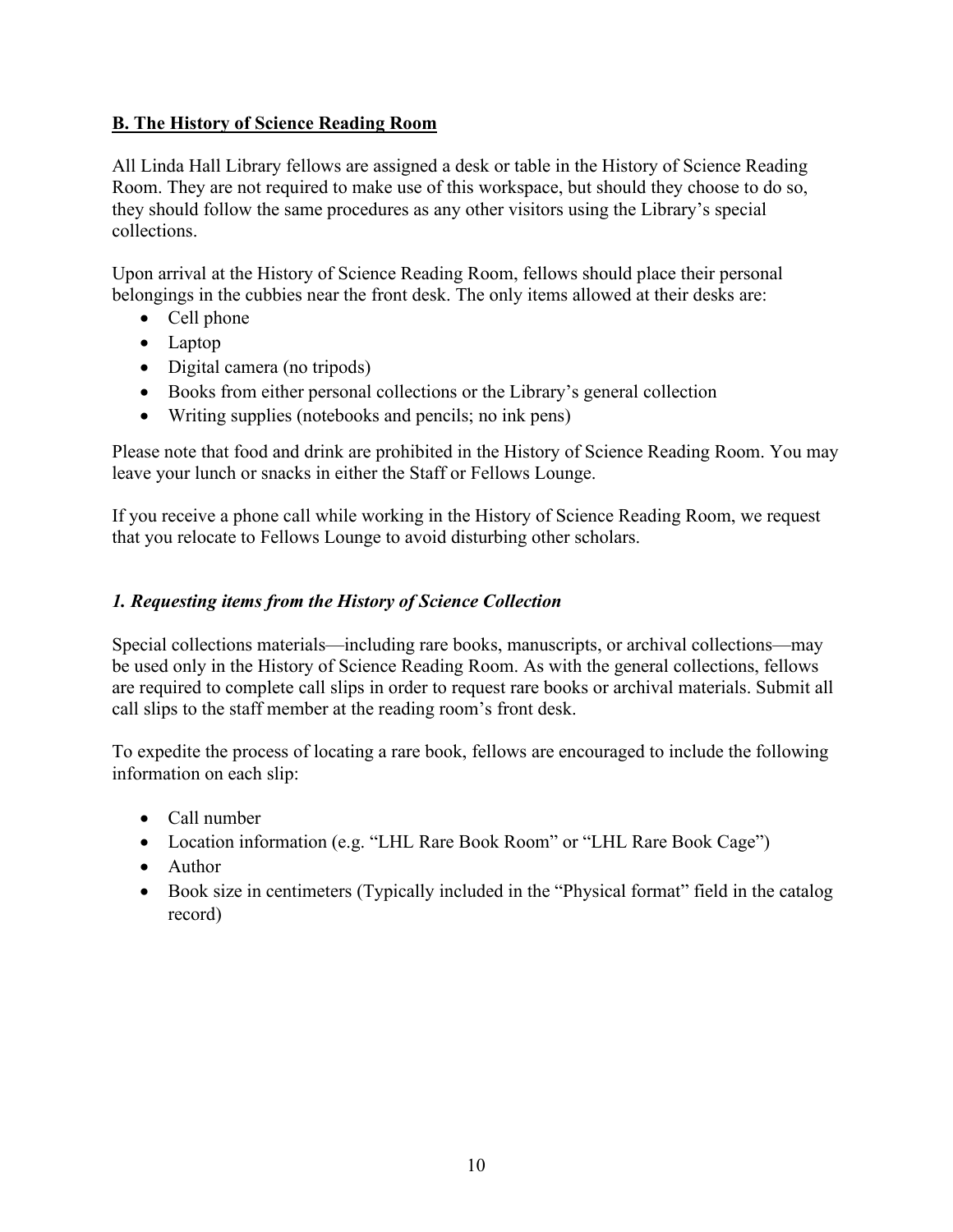### *2. Handling Special Collections Materials*

All visitors to the History of Science Reading Room, including fellows, are required to handle special collections materials with care. Members of the Library staff will demonstrate proper handling techniques to all fellows as part of their orientation.

Before handling special collections materials, fellows should wash their hands, either in the restroom or the Fellows Lounge.

When handling special collections materials, fellows should:

- Keep rare books, manuscripts, and archival materials on a desk or table.
- Use foam supports to minimize the strain on a rare book's binding.
- Use book snakes or weights to keep a book open to a given page.
- Turn pages slowly and carefully from the corners.
- Use pencils for all note-taking activities and avoid writing on paper laid on top of a book—either open or closed. (Reminder: Pens are not permitted in the History of Science Reading Room!)
- Do not mark or fold pages.
- Exercise caution when unfolding plates or maps.
- Ask for assistance when dealing with any particularly fragile or delicate items.

Photography is permitted in the History of Science Reading Room. Please avoid using a flash, since bright light can damage special collections materials over the long term. Fellows are also welcome to request high-resolution scans of rare books or manuscripts from the Library's Digital Initiatives Unit. (See Section VII.)

### *3. Rare Book Room Reference Materials*

In addition to the items in the rare book vault and cage, researchers making use of special collections materials may also consult the books on the shelves near the back of the History of Science Reading Room. These volumes include reference works, the collected correspondence of well-known scientists, and facsimiles of historically significant publications. These items are assigned a special location in the online catalog ("LHL Rare Book Room-Open Stacks") and may not be checked out. It is not necessary to submit a call slip to access these materials.

### **C. End of Day Procedures**

The History of Science Reading Room closes at 4:45 p.m. Fellows should plan their work schedules accordingly.

Before leaving the Library, all patrons—including fellows—must have their bags checked by the page at the front door. Be prepared to show the receipt for any general collection items that have been checked out.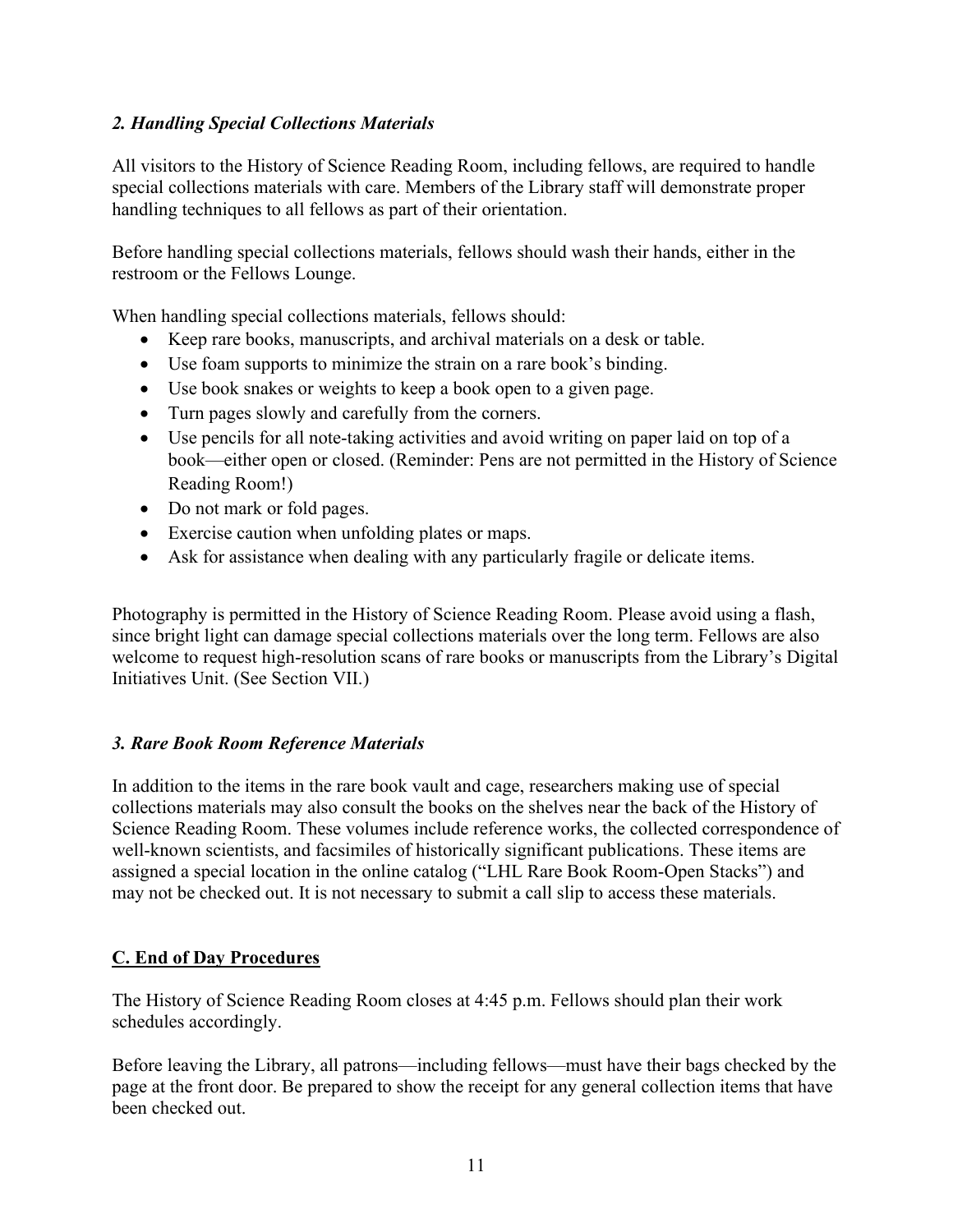# **V. Financial and Administrative Policies**

### **A. Fellowship Support**

The Linda Hall Library provides fellows with financial support to facilitate their research in its collections. Recipients of fellowships funded by the Linda Hall Library Trusts are eligible to receive reimbursement for certain travel and living expenses up to \$750/week for travel fellows and either \$3,000 or \$4,200/month for doctoral and postdoctoral residential fellows, respectively.

The following reimbursable expenses require receipts:

- Travel expenses (airfare, train tickets, etc.), including baggage fees
- Additional transportation costs (e.g. shuttles, taxis, bus fares)
- Car mileage (Please submit a statement of mileage. Mileage will be reimbursed at the standard IRS mile rate. Driving related to the fellowship, including trips to and from the Library, to the bank, grocery store, pharmacy, etc., will be reimbursed at the same rate.)
- Rent and utilities (including cable and Internet)
- Medical expenses (e.g. doctor's visits)
- Health insurance premiums

The following additional living expenses are also reimbursable, provided funds remain. These expenses are reimbursed as a per diem:

- Groceries & food
- Sundries (personal care products, kitchen utensils, etc.)
- Prescriptions
- Small articles of clothing
- Haircuts
- Dry cleaning/laundry
- Postage
- Office supplies

Fellowship funding is prorated over the month and disbursed semimonthly. Final payment is issued at the conclusion of a fellow's research stay.

*Note:* Some of the Linda Hall Library's residential fellowships are supported by the Linda Hall Library Foundation—an independent  $501(c)(3)$  public charity. These fellowships are not bound by the reimbursement policies outlined above. Instead, these fellows receive a fixed stipend of either \$3,000 or \$4,200 per month depending on their doctoral or postdoctoral status. You will be informed whether your fellowship is supported by the LHL Foundation when you arrive in Kansas City.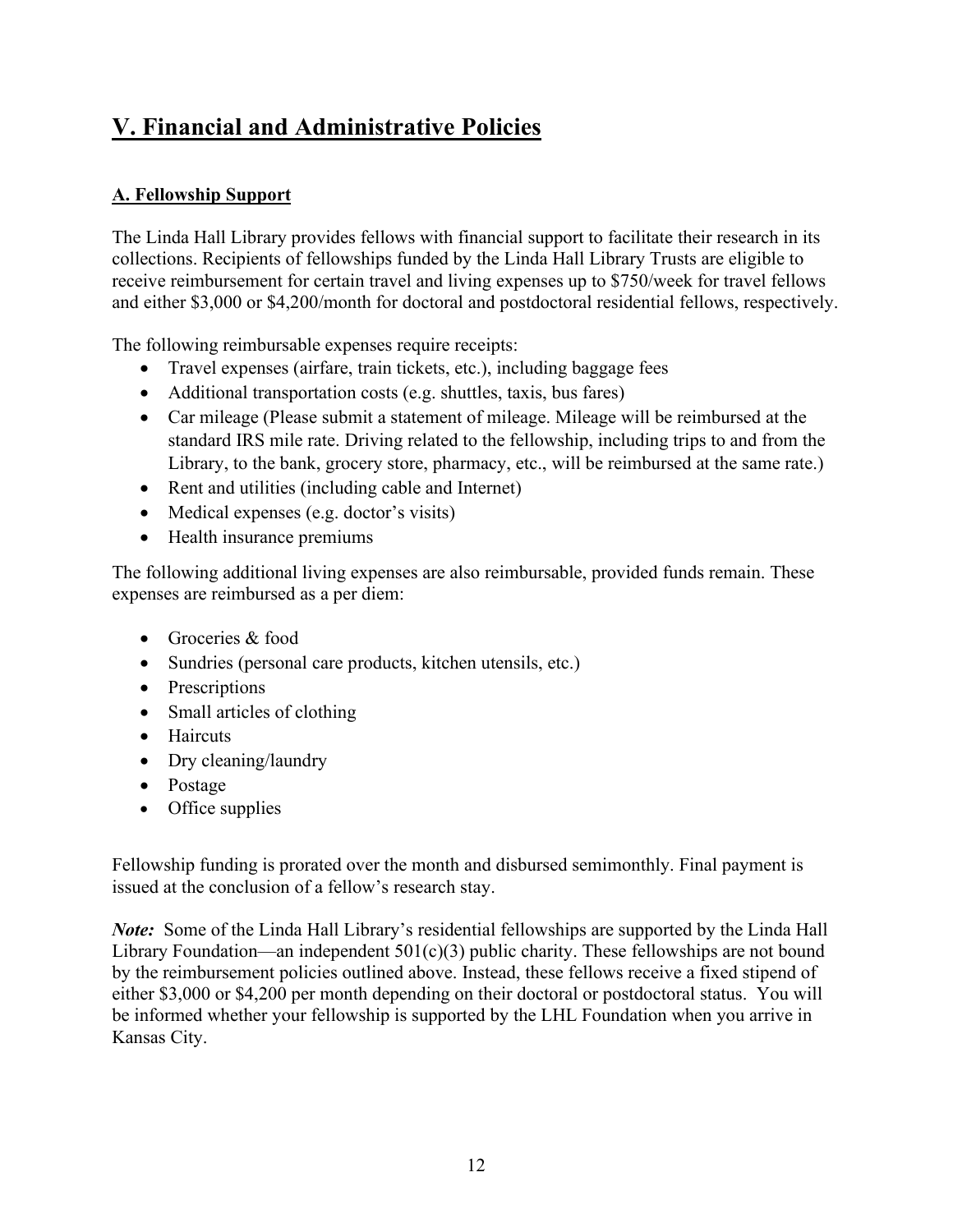### **B. Tax Information**

#### *1. U.S. Citizens and Permanent Residents*

Linda Hall Library fellowship funding counts as taxable income for U.S. citizens and permanent residents. Please note that this income is not reported by the Library on a W-2 or 1099 form, so no taxes will be withheld.

### *2. Information for Non-U.S. Citizens*

For non-resident aliens, fellowship income may be partially or totally exempt under the terms of a tax treaty.

The Library must file an information return (Form 1042-S) reporting the amounts paid to foreign persons (non-resident aliens), even if no tax was withheld. On this return the Library must report either a U.S. or foreign taxpayer identification number for the fellow.

Fellows from countries that have a tax treaty with the United States (see list below) may claim an exemption from withholding. To claim the exemption, the fellow must submit a copy of IRS Form W-8BEN with their U.S. or foreign taxpayer identification number.

Fellows from countries without a tax treaty with the United States are subject to having a portion of their income withheld. The exact amount depends upon their visa status.

- Fellows present in the U.S. with a non-immigrant visa status of F, J, M, or Q will have 14% of their income withheld.
- Fellows present in the U.S. with any other visa status (e.g. B-2, Tourist) will have 30% of their income withheld.

#### *3. Countries with U.S. Tax Treaties*

| Armenia         | Denmark   |
|-----------------|-----------|
| Australia       | Egypt     |
| Austria         | Estonia   |
| Azerbaijan      | Finland   |
| Bangladesh      | France    |
| <b>Barbados</b> | Georgia   |
| <b>Belarus</b>  | Germany   |
| Belgium         | Greece    |
| Bulgaria        | Hungary   |
| Canada          | Iceland   |
| China           | India     |
| Cyprus          | Indonesia |
| Czech Republic  | Ireland   |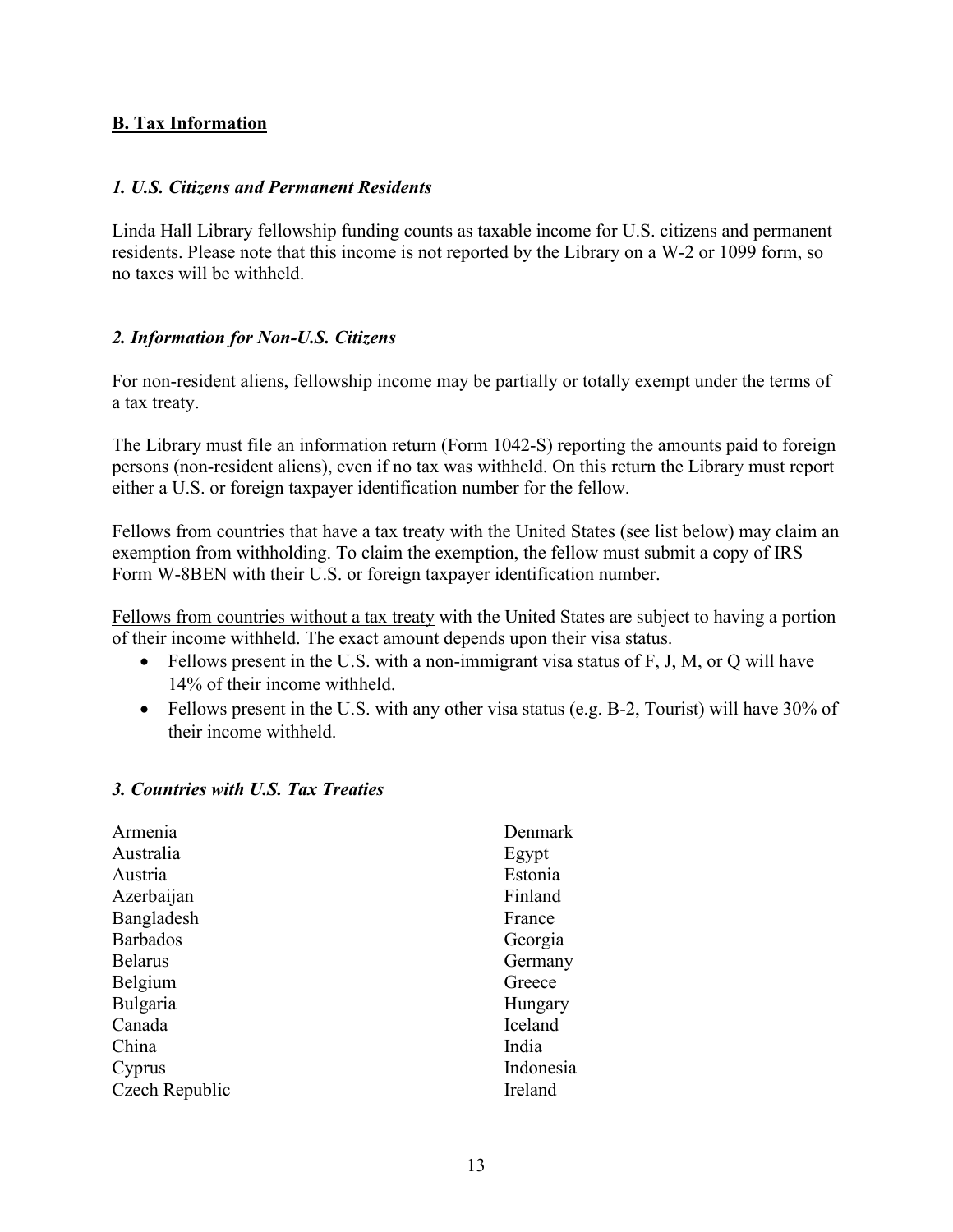Israel Italy Jamaica Japan Kazakhstan Korea Kyrgyzstan Latvia Lithuania Luxembourg Malta Mexico Moldova Morocco Netherlands New Zealand Norway Pakistan **Philippines** Poland

Portugal Romania Russia Slovak Republic Slovenia South Africa Spain Sri Lanka Sweden Switzerland Tajikistan Thailand Trinidad Tunisia **Turkey** Turkmenistan Ukraine United Kingdom Uzbekistan Venezuela

The foregoing is provided for informational purposes only. Fellows from outside the US are responsible for determining whether a tax treaty between their home country and the US is in force

### *4. Filing for a Tax Refund*

Fellows who wish to seek a refund for part or all of the tax withheld should file a Form 1040-NR with the IRS the year after receiving their fellowship income. It can take more than a year to receive the refund. Fellows must have a U.S. taxpayer identification number in order to receive a refund.

### **C. Visa Information**

The Linda Hall Library is unable to sponsor visas for international scholars. If you are not an American citizen, you are responsible for obtaining the proper visa before applying for research support or traveling to Kansas City. Linda Hall Library fellowships should not be considered employment for the purpose of obtaining a visa.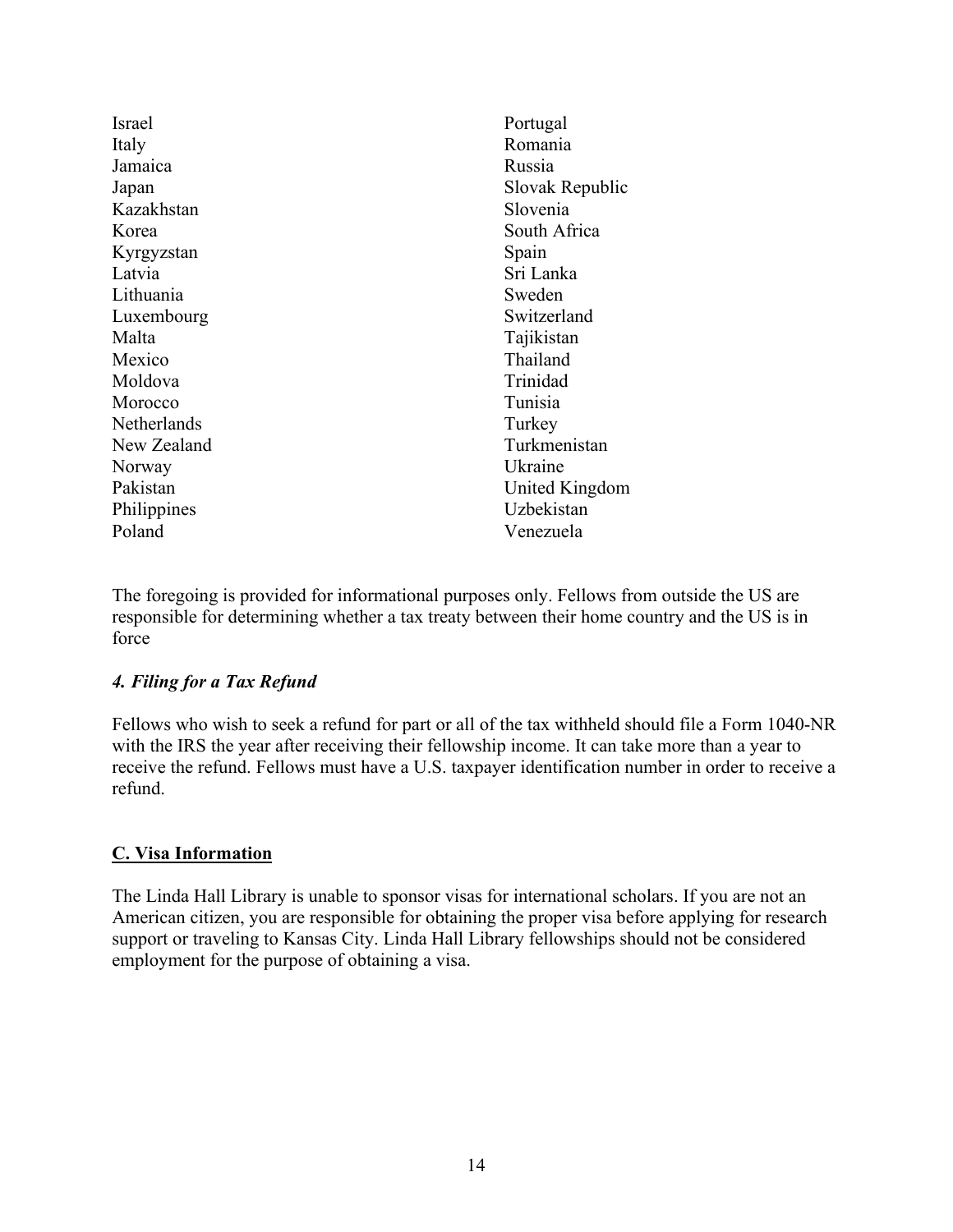### **VI. Fellowship Expectations**

### **A. Attendance**

Throughout their stay in Kansas City, all research fellows are expected to be at the Linda Hall Library during its regular operating hours, Monday through Friday, 9:00 a.m.-5:00 p.m.

Fellows should confirm their arrival each day by signing in at the front desk in the History of Science Reading Room. While fellows may leave the Library to eat lunch, visit the post office, or complete other similar errands, the majority of their time should be spent on site making use of the Library's collections.

Fellows should email the Library's Fellowships Assistant [\(fellowships@lindahall.org\)](mailto:fellowships@lindahall.org) and [personnel@lindahall.org](mailto:personnel@lindahall.org) if illness, a family emergency, car trouble, or any other issues arise that might prevent them from arriving at the Library.

### *1. Conference Travel*

Although research fellows are expected to remain in Kansas City throughout the duration of their fellowships, the Linda Hall Library recognizes that attending academic conferences and workshops is an important component of their professional development. These events provide scholars with the opportunity to present projects to new audiences, receive feedback from peers, and form connections with like-minded researchers from around the world.

To accommodate the need for scholarly travel, fellows who are in residence for more than one month are given the opportunity to extend the duration of their fellowships by an amount equal to the number of weekdays they plan to spend away from the Library. Fellows should inform the Fellowships Assistant of any conference travel plans as soon as possible. Fellows who are unable to extend their time at the Library due to visa restrictions or other scheduling issues should contact the Vice President for Research and Scholarship.

### *2. Visiting Local Collections*

Beyond the Linda Hall Library, the greater Kansas City area is home to a variety of libraries, archives, and museums whose collections might be relevant to fellows' research projects. (Several of these institutions are featured in Section VIII of this handbook.) Fellows are welcome to take advantage of these scholarly resources. Please inform the Fellowships Assistant of any plans to conduct off-site research at least one day in advance.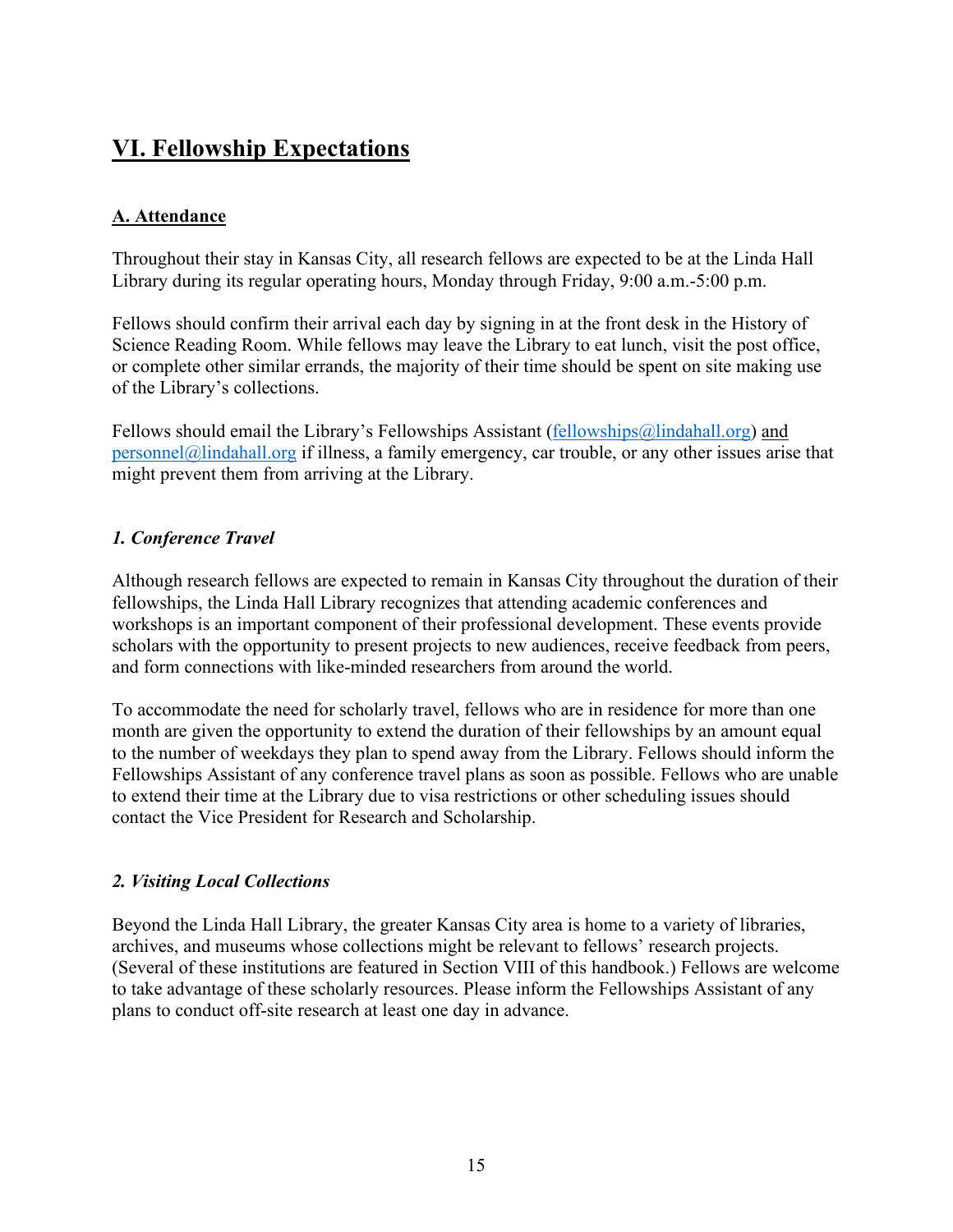#### *3. Contact Information*

Please make sure to provide the Fellowships Assistant with your local phone number and address, as well as an emergency contact number.

#### **B. Participation in Library Events**

In addition to serving as a global destination for scholarship related to science, technology, engineering, and their histories, the Linda Hall Library also hosts a wide range of public programs, including many that might be of interest to fellows during their time in Kansas City.

#### *1. Fellows Breakfasts*

Shortly after their arrival, fellows are invited to a welcome breakfast with members of the Linda Hall Library staff. These events are held in the Fellows Lounge and provide an opportunity for fellows to introduce themselves to the staff and provide an informal summary of their research projects. (No formal presentations are required!)

#### *2. Fellows Lectures*

Near the conclusion of their time at the Library, fellows in residence for more than one month may be invited to deliver an afternoon lecture describing their project. These talks serve to highlight the importance of the Library's fellowship program and the value of its collections to prospective researchers. They are organized by the Library's Vice President for Public Programs and the Vice President for Communications.

Previous lectures have attracted audience members from nearby academic institutions as well as the general public. They are also recorded and made available online, allowing fellows to share the results of their research with a truly global audience.

As the fellowship program has grown, it has become more difficult to schedule lectures for all visiting scholars. Fellows may instead be offered the opportunity to record a short interview about their project, write an article for the Library's newsletter (*The Hedgehog*), or present their research in another setting.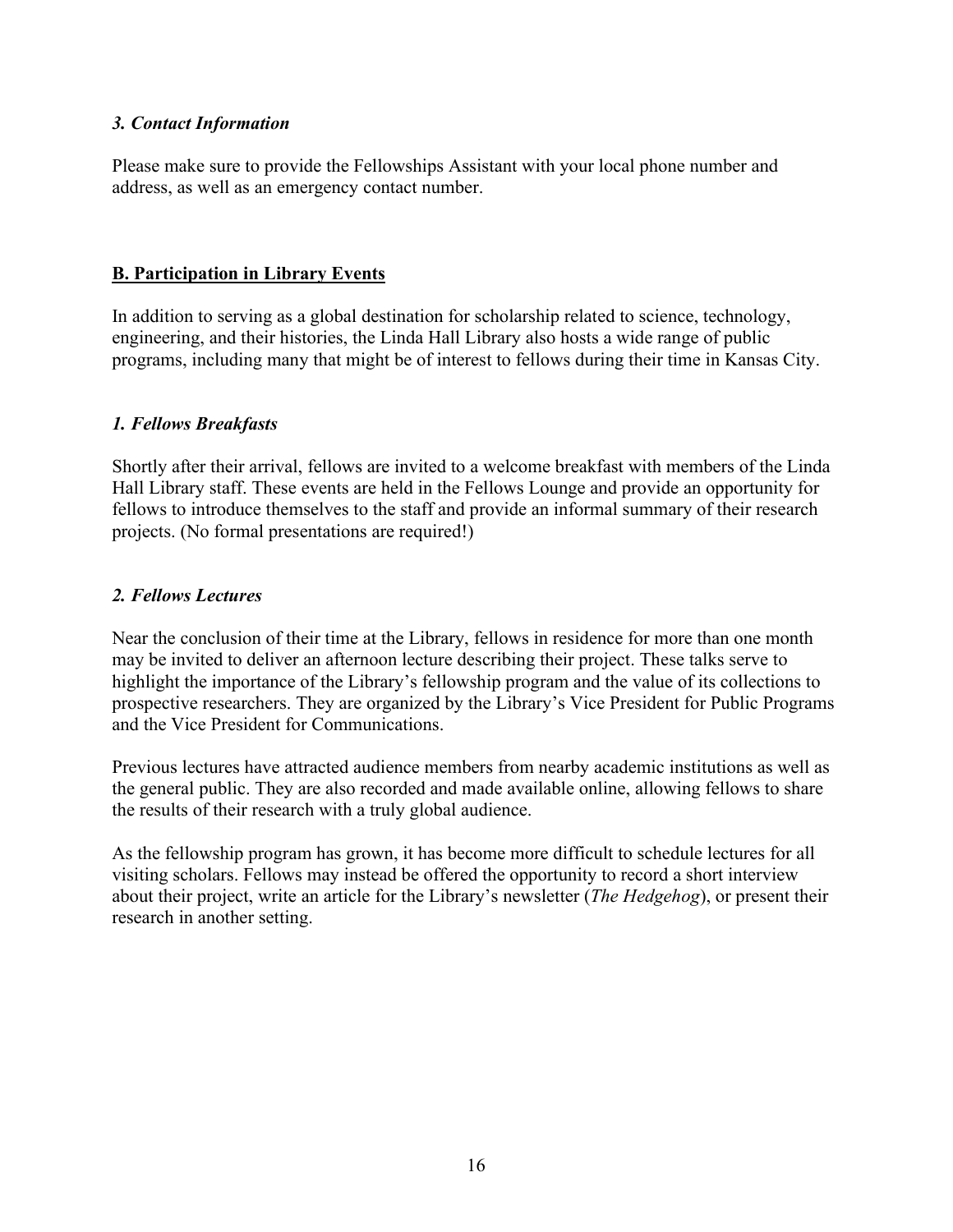#### *3. Works-in-Progress Seminar*

During the academic year (Sep.-May), the Library hosts a monthly works-in-progress seminar, where scholars from throughout the region can receive constructive feedback on book chapters, journal articles, or other written work. Meetings are typically held on the third Friday of every month in the classroom near the west exhibition gallery. Papers are circulated at least one week in advance to ensure sufficient time for review. Although fellows are not required to submit a paper for consideration, they are strongly encouraged to attend and participate in the discussion.

### *4. Evening Lectures*

Throughout the year, the Linda Hall Library invites people from a wide range of professional backgrounds to speak about the social impact of science, technology, and engineering. These lectures are typically held in the evening They are free and open to the public, although advanced registration is typically required on the Library's website.

Occasionally, the Library also organizes a reception prior to the lecture for the speaker and members of the President's Circle—the Library's major donor group.

Fellows are welcome at both public lectures and President's Circle receptions. Those planning to attend should inform the Fellowships Assistant. Please note that on evenings when public programs are scheduled, fellows do not have to leave the Library after 5 p.m. If a member of the reference staff is present, fellows may continue working in the History of Science Reading Room or the Fellows Lounge. (Note: Rare books will still be reshelved at 4:45 p.m.) If no staff members are available or if the Reading Room is serving as a venue for a reception, fellows must relocate to the Main Reading Room, Reference Office, or Staff Lounge before the evening's activities commence.

### *5. Second Saturday Programs*

With one exception, the Library is not open on weekends. That exception is the second Saturday of each month, when the Library opens from 10:00 a.m. to 2:00 p.m. Visitors may visit the exhibition galleries and the Cosmology Theater. Reference, research, and circulation services are not available on Second Saturdays, and fellows will not be able to access the History of Science Reading Room or Fellows Lounge.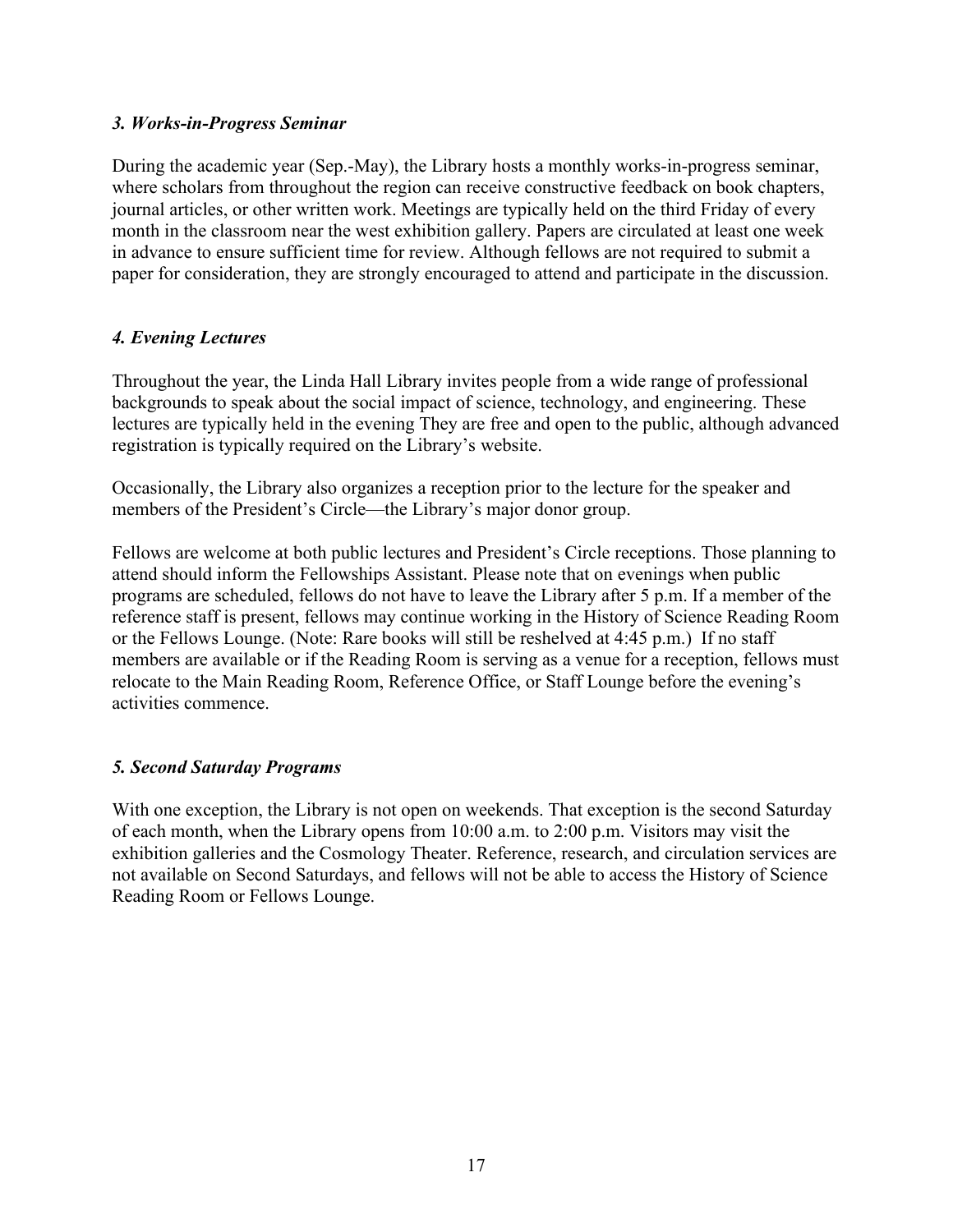### **C. Social Media Policy**

The Library has embraced social media as a means of advancing its mission, calling attention to its collections, and promoting its public programming. Fellows may contribute to these objectives by sharing materials relevant to their research experiences or the Library's public programs (exhibitions, lectures, etc.) on Facebook, Twitter, Instagram, Tumblr, or other online platforms. Fellows do not, however, speak on behalf of the Library in any sort of official capacity and should make it clear in their social media profiles that all views expressed are their own rather than the institution's. The Library's prohibitions on harassment, discrimination, and intimidating conduct also extend to social media activity.

Fellows should contact the Library's Vice President for Communications if they have any questions about the appropriate use of social media.

### **D. Crediting the Library in Publications or Conference Talks**

Through its fellowship program, the Linda Hall Library seeks to support well-researched scholarship related to science, engineering, technology, and their histories. Any books, dissertations, journal articles, blog posts, or other publications that might result from that research should acknowledge the support of the Linda Hall Library and the Linda Hall Library Foundation.

Example: Revisions were completed at the Linda Hall Library, thanks to the fellowship program funded by the [Insert appropriate funding source, either "Linda Hall Library" or "Linda Hall Library Foundation"].

Along similar lines, scholars who deliver a conference talk based on their fellowship research should recognize the Linda Hall Library and Linda Hall Library Foundation along with any other sources of funding associated with their project. During their tenure at the Library, fellows may list the Linda Hall Library as their home institution on conference nametags and title slides, so long as they also acknowledge any other organizations with which they have institutional connections.

Example: Albert Einstein Linda Hall Library/Swiss Patent Office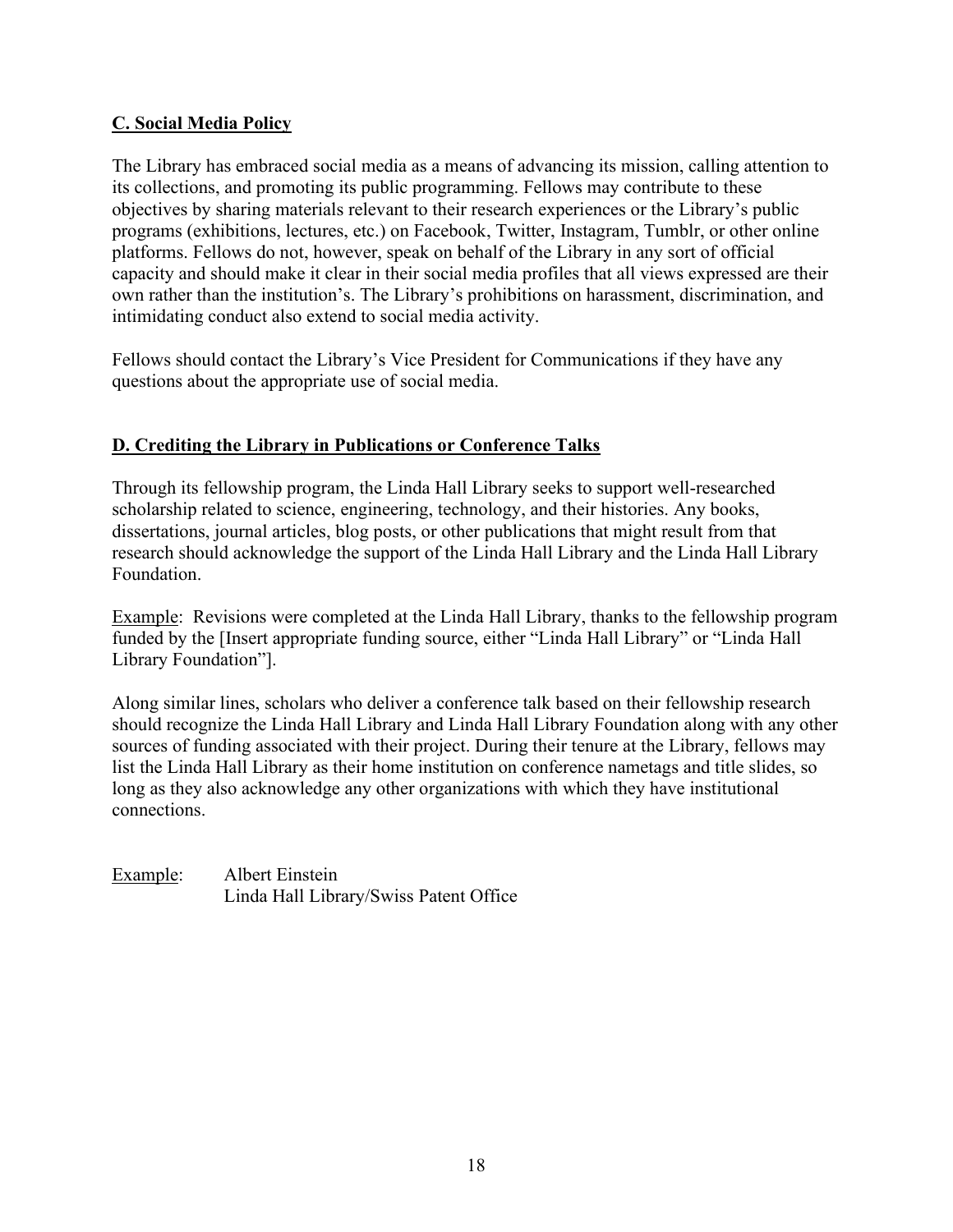### **E. Research Misconduct Policy**

The Linda Hall Library expects that all research fellows will adhere to the highest standards of ethical conduct. All incoming fellows receive a copy of the Library's Research Misconduct Policy along with their offer letter, which outlines how the Library administration will respond to allegations of plagiarism, falsification, or other departures from acceptable research practice. Fellows must review this document and return a signed copy to the Fellowships Assistant prior to their arrival in Kansas City.

The full text of the Research Misconduct Policy is reproduced in Appendix 1 of this handbook.

### **F. Access Control Badge**

Upon arrival at the Library, research fellows receive an access control badge that will enable them to access certain non-public spaces within the Library, including the Reference Office and Staff Lounge. The badge also provides access to the Library's employee entrance from the east parking lot. Please refrain from using this door unless invited to an event outside of the Library's normal visiting hours, such as a Fellows Breakfast.

Also, be aware that the badge does not provide access to the History of Science Reading Room or, by extension, the Fellows Lounge.

This badge should be worn in an easily visible manner during working hours and returned to the Fellowships Assistant at the conclusion of one's fellowship.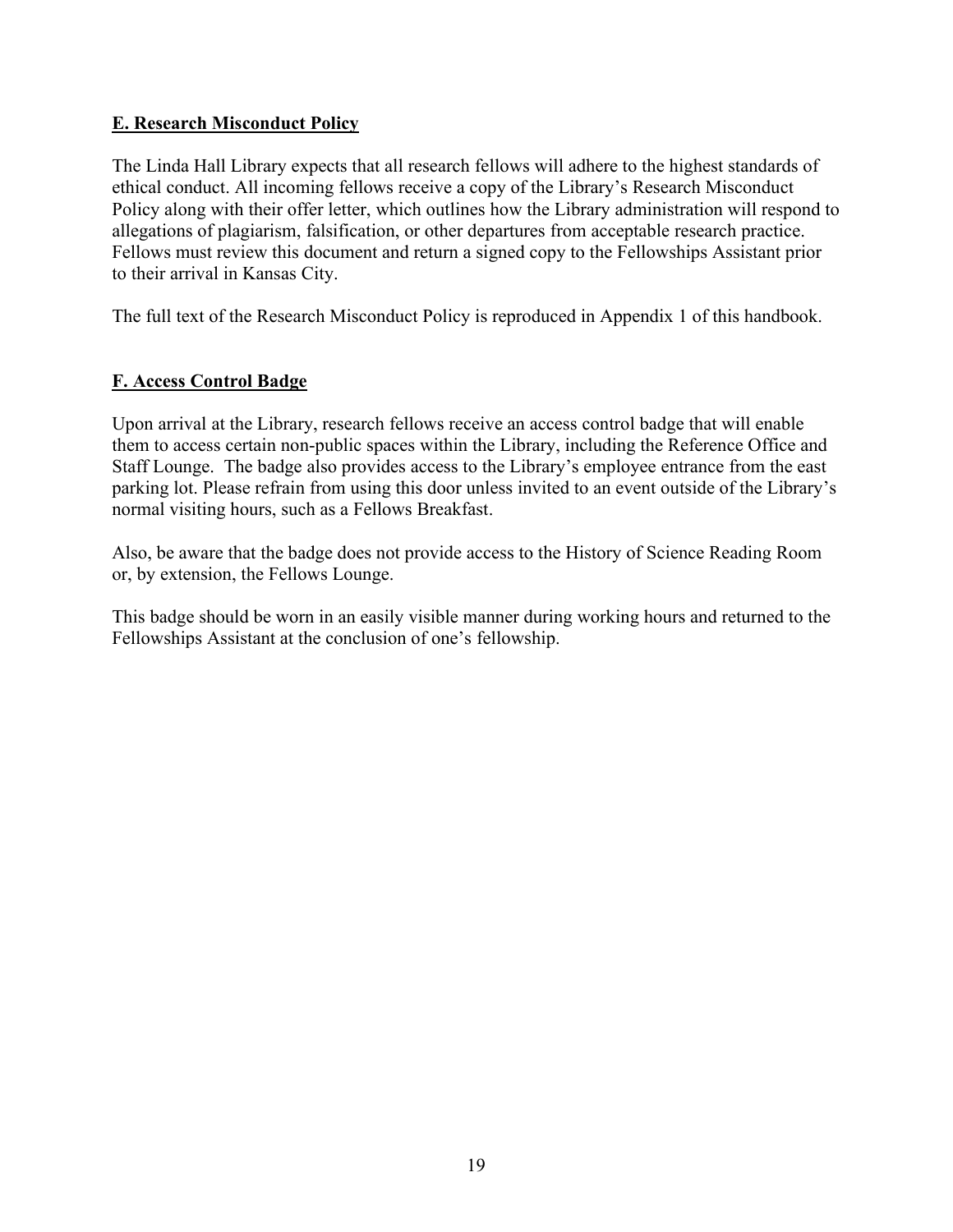### **VII. Services Available to Fellows**

### **A. IT Resources**

The Linda Hall Library provides research fellows with a wide range of computing resources to help them pursue their research. All fellows have access to the Library's wireless network, the flatbed scanners and photocopiers in the Main Reading Room, and the print station in the History of Science Reading Room. (Please note that the Library offers printing as a free service to its fellows, but reserves the right to revoke that privilege if it is abused.)

Some of the desks in the History of Science Reading Room are equipped with desktop computers. These desktops are connected directly to a print station. In addition, they provide access to *In the Stacks* [\(http://inthestacks.lindahall.org\)](http://inthestacks.lindahall.org/)—an intranet site that offers additional information about Library procedures, a photographic directory of Library staff, and an online form to submit digitization requests. (See below.)

Scholars who require additional computing resources should notify the Fellowships Assistant, who will work with the Library's IT department to address all requests.

### **B. Digitization Requests**

Research fellows may request high-resolution scans from material in the Linda Hall Library's general and special collections for non-commercial, personal, or research use. Such requests must be in accordance with U.S. copyright law. Any publication that makes use of images from the Library's collections must properly credit the Linda Hall Library of Science, Engineering & Technology as the source.

Fellows should submit digitization requests using the online form on the Library's intranet site [\(http://inthestacks.lindahall.org\)](http://inthestacks.lindahall.org/). A representative of the Library's Digital Initiatives Unit may contact the fellow to discuss the request. Upon completion, all scans will be delivered via Dropbox. For further information about the Library's image reproduction services, please email [images@lindahall.org.](mailto:images@lindahall.org)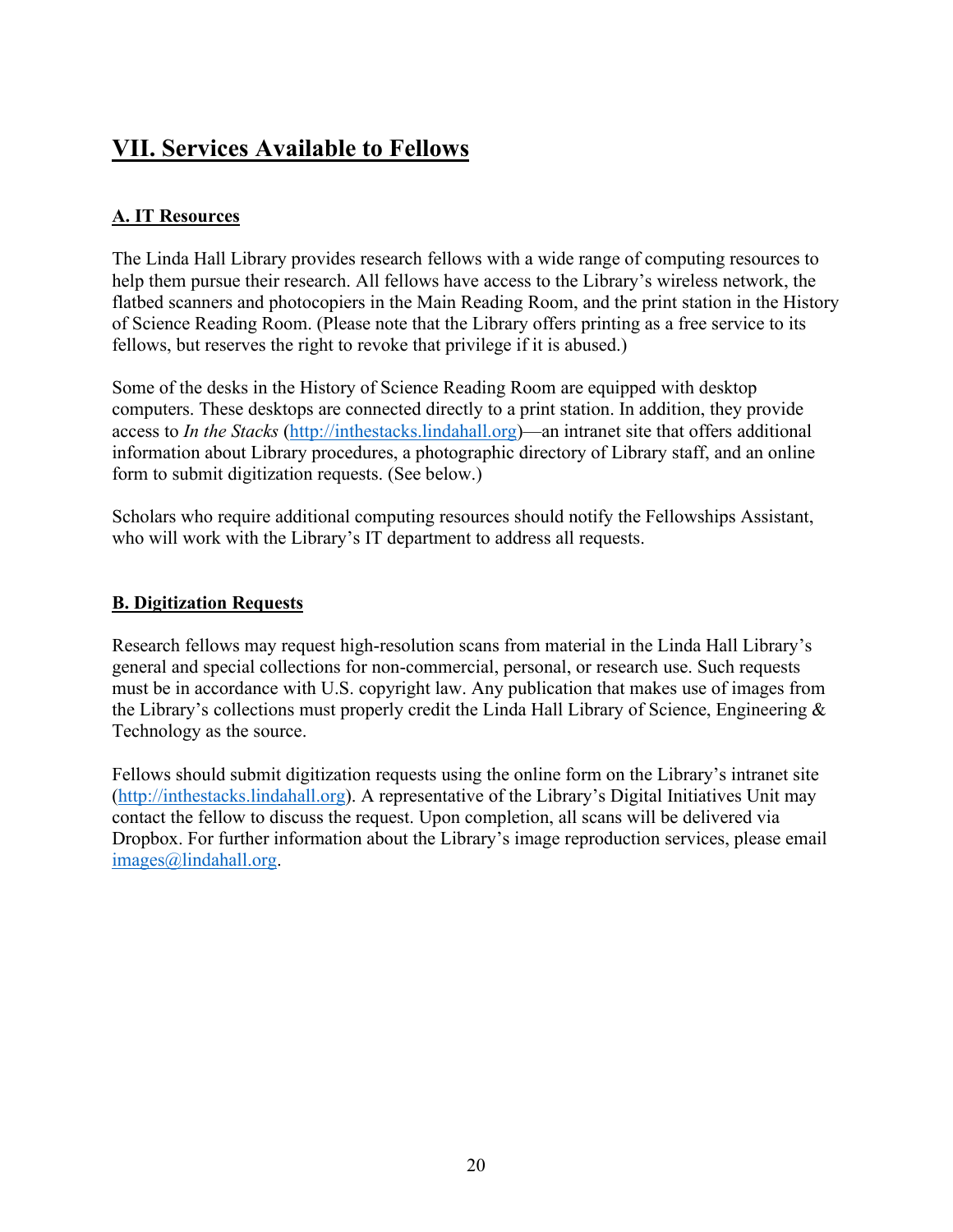### **C. Interlibrary Loans**

The Linda Hall Library's collections are extensive but not comprehensive. Scholars may occasionally discover resources that would be valuable for their research but are not available on site, either because they are out of scope or are not present in the stacks.

All fellows are provided with a courtesy card granting fellows access to dozens of local college libraries, including Miller Nichols Library at the University of Missouri-Kansas City. (See Section VIII.) If no nearby libraries hold a title of interest, fellows may request materials from institutions around the world. Please consult with a member of the reference staff to submit a request for an interlibrary loan.

Along similar lines, if you have a recommendation for a book that should be permanently added to the Linda Hall Library's collection, please inform a member of our reference staff or the Vice President for Special Collections.

#### **D. Postal Deliveries**

Fellows who are in residence for more than one month may arrange for letters or packages to be sent to the Linda Hall Library. Please be sure to include "Fellowships" in your address to ensure that your mail is delivered in a timely fashion.

| Example: | Your Name                      |
|----------|--------------------------------|
|          | Linda Hall Library-Fellowships |
|          | 5109 Cherry St.                |
|          | Kansas City, MO 64110-2498     |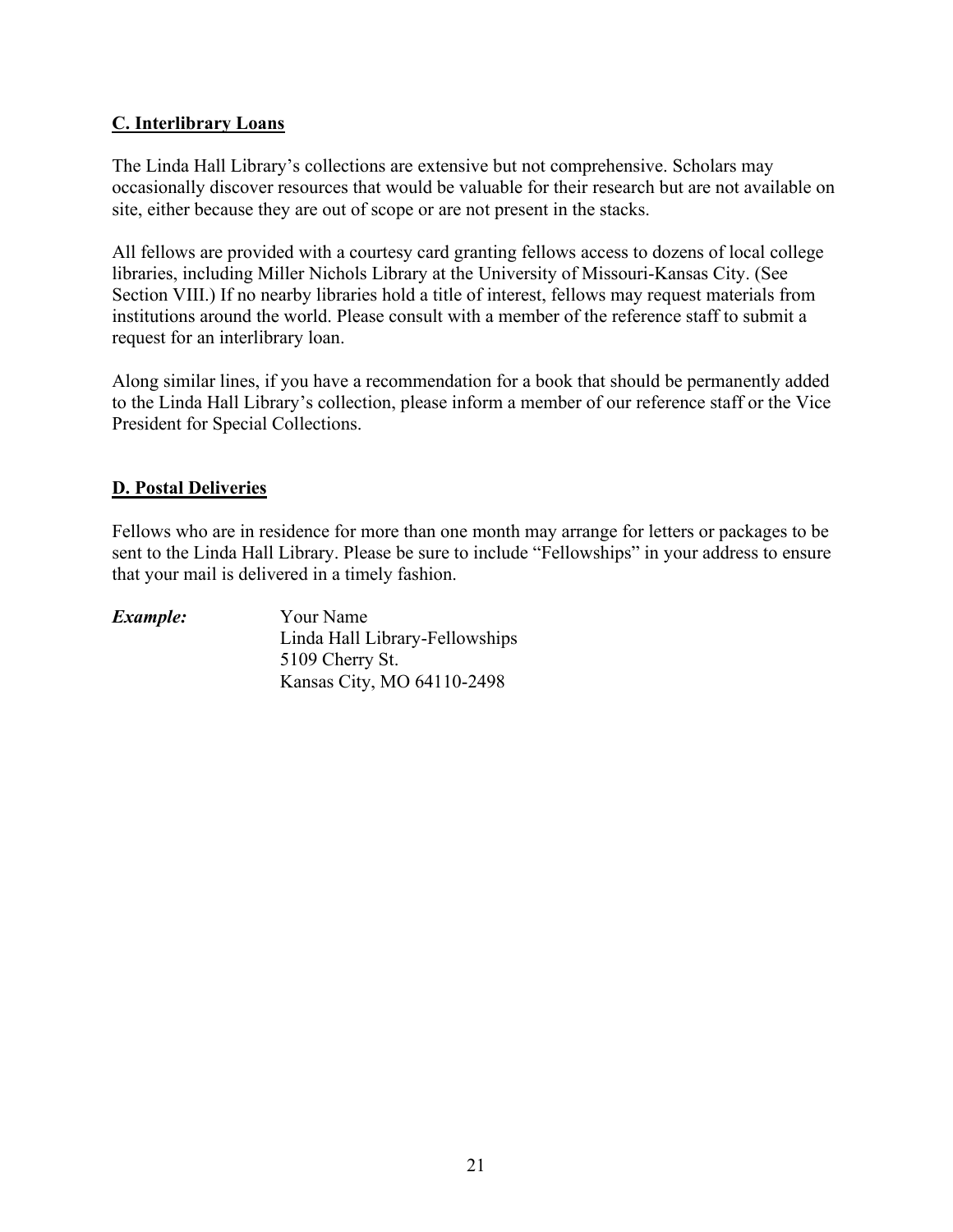### **VIII. Scholarly Resources in Kansas City**

Visitors to the Linda Hall Library will find materials in its stacks related to nearly every branch of science and engineering. There are some subjects, however, that are outside of the Library's collecting scope, including clinical medicine, literature, economics, and fine arts. Fortunately, Linda Hall Library fellows have access to several nearby institutions with collections that cover these topics.

### **A. Miller Nichols Library (University of Missouri-Kansas City)**

800 E. 51st St. Kansas City, MO 64110 <https://library.umkc.edu/mnl>

The Linda Hall Library is surrounded on all sides by the campus of the University of Missouri-Kansas City (UMKC), one of the four schools that comprise the University of Missouri system. UMKC maintains the largest academic library system in the Kansas City metropolitan area.

Miller Nichols is UMKC's main library. It is located across the street from the Linda Hall Library and offers visitors access to monographs and serials covering a broad range of topics, as well as electronic databases such as JSTOR, Early English Books Online, and IEEE Xplore. It is also home to UMKC's LaBudde Special Collections, Marr Sound Archives, and the Richard L. Sutton, Jr. Geosciences Museum.

### **B. Clendening History of Medicine Library**

3901 Rainbow Blvd. Kansas City, KS 66160 [http://www.kumc.edu/school-of-medicine/history-and-philosophy-of-medicine/clendening](http://www.kumc.edu/school-of-medicine/history-and-philosophy-of-medicine/clendening-history-of-medicine-library.html)[history-of-medicine-library.html](http://www.kumc.edu/school-of-medicine/history-and-philosophy-of-medicine/clendening-history-of-medicine-library.html)

In 1939, Dr. Logan Clendening, a professor of clinical medicine and proud alumnus of the University of Kansas, donated his personal collection of 6,000 history of medicine books to his alma mater. These materials formed the core of the Clendening History of Medicine Library, which is located on the campus of the University of Kansas Medical Center in Kansas City, Kansas. In addition to rare books and manuscripts, researchers at the Clendening Library have access to recent monographs and serials related to medical history and biomedical ethics.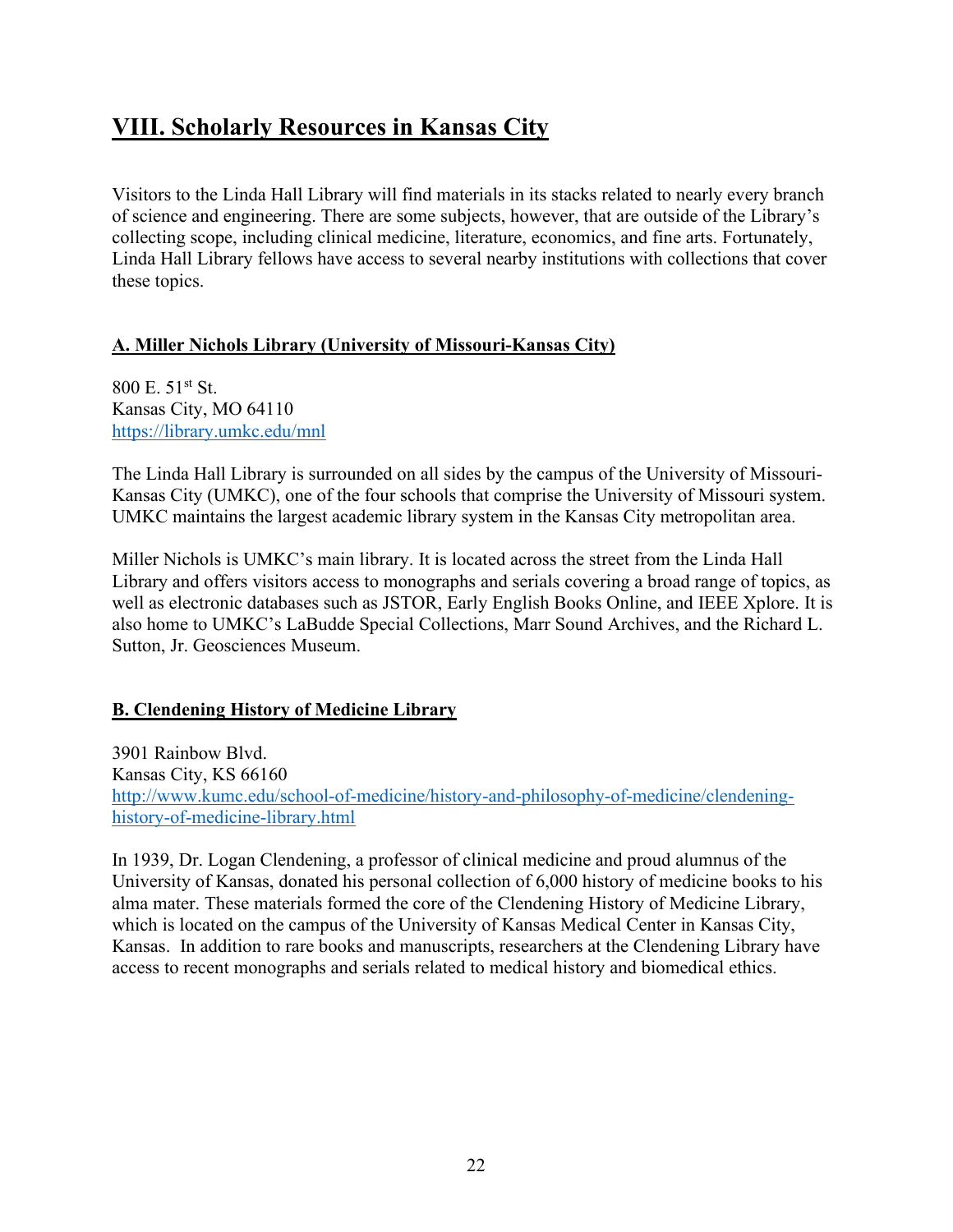### **C. Kansas City Public Library**

Central Library: 14 W. 10th St., Kansas City, MO 64105 Plaza Branch: 4801 Main St., Kansas City, MO 64112 [https://www.kclibrary.org](https://www.kclibrary.org/)

The first public library in Kansas City opened in 1873. Since then, the city's public library system has expanded to include ten branches. The Central Library is home to the Missouri Valley Special Collections, which document the history of the Kansas City region, with a particular focus on exploration, western expansion, the Civil War, and both African-American and Native American history. The Plaza Branch, whose Truman Forum Auditorium frequently hosts film screenings and other public programs, is walking distance from the Linda Hall Library.

### **D. Spencer Art Reference Library**

4525 Oak St. Kansas City, MO 64111 <https://nelson-atkins.org/library/>

Established to support the Nelson-Atkins Museum of Art's collecting activities, the Spencer Art Reference Library contains over 250,000 volumes related to the visual arts. Although its special collections focus on local artists and the institutional history of the Nelson-Atkins Museum, historians of the book may wish to examine the Karen Gould Teaching Collection of medieval leaves. The Spencer Art Reference Library also maintains subscriptions to online resources such as art encyclopedias, historic newspapers, and art sales databases.

### **E. National Archives at Kansas City**

400 W. Pershing Rd. Kansas City, MO 64108 <https://www.archives.gov/kansas-city>

The National Archives and Records Administration (NARA) maintains a regional facility in Kansas City, which holds permanent records created by federal agencies and courts in Iowa, Kansas, Minnesota, Missouri, Nebraska, North Dakota, and South Dakota. Several of the organizations represented might be of interest to Linda Hall Library research fellows, including the Bureau of Public Roads, National Park Service, U.S. Geological Survey, U.S. Fish and Wildlife Service, and U.S. Bureau of Mines.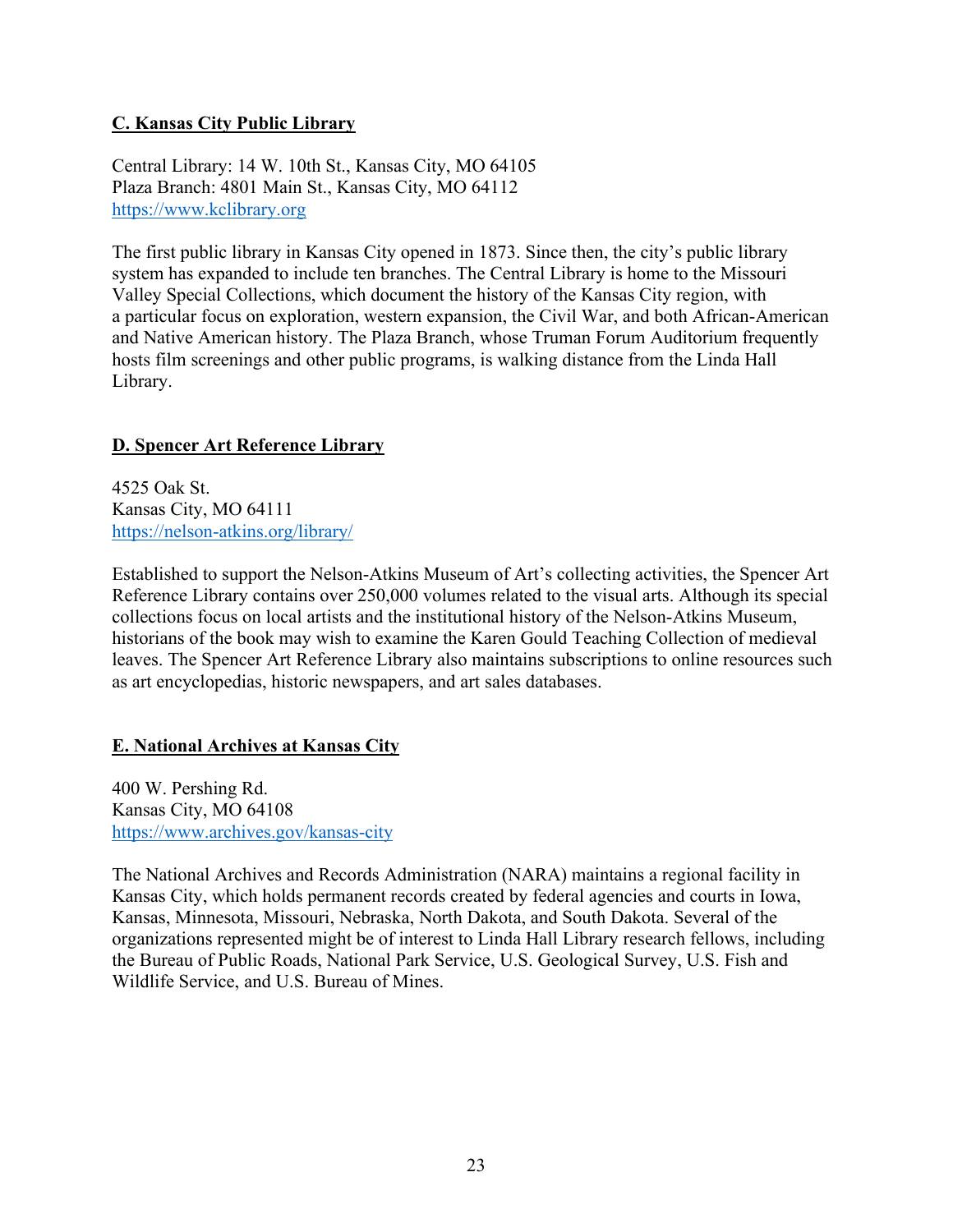# **IX. Housing**

The Linda Hall Library does not offer housing to visiting scholars. Fellows without automobiles should strive to find housing on a bus line or within easy walking distance to the Library. (See Section X for further information about public transportation in Kansas City.) Depending upon the timing of one's fellowship, bicycling may also be an option.

### *A Note About the Weather*

Kansas City is located in the middle of the United States, far from any large bodies of water that could moderate its weather. As a result, residents have grown accustomed to both hot, humid summers and cold, windy winters.

Average temperatures in Kansas City range from 24˚F (-4˚C) in the winter to 95˚F (35˚C) in the summer. Fellows planning to be in residence between November and March should prepare for the possibility of snow or ice storms, which could complicate their daily commute to the Library.

[Temperature statistics derived from Weather Spark [\(https://weatherspark.com/\)](https://weatherspark.com/).]

### **A. Housing Options**

Many recent fellows have found places to live using Airbnb [\(https://www.airbnb.com/\)](https://www.airbnb.com/). When considering housing options, seek out rentals that are located near the University of Missouri-Kansas City's main campus. Other neighborhoods within easy walking or biking distance of the Linda Hall Library include:

- Brookside
- Country Club Plaza
- Crestwood
- Westport

### **B. Real Estate Consultants**

*Annette Lepique* is a real estate consultant who has worked with previous research fellows. She has an Airbnb in the neighborhood and has contact with other local Airbnb owners.

Office 816-410-5483 Cell: 816-305-5951 Email: [AnnetteL@kansascityhomes.com](mailto:AnnetteL@kansascityhomes.com)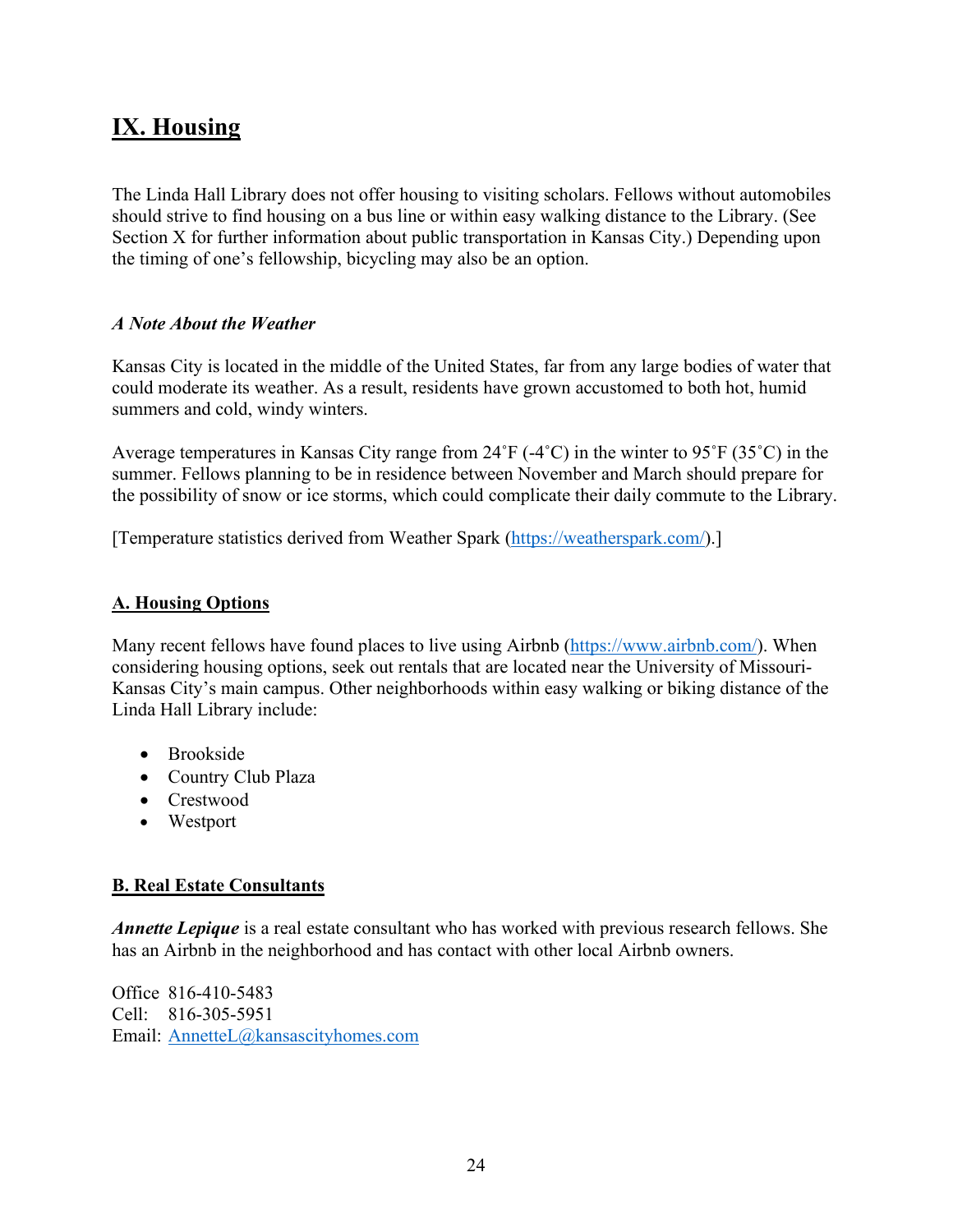*Cynthia Klein* manages a number of apartments in the Brookside, Plaza, and Westport neighborhoods, some of which are furnished. She also knows several people who sublet furnished condos on the Plaza.

Cell: 816-898-9283 Email: [cklein@plazalivingcenter.com](mailto:cklein@plazalivingcenter.com)

### **C. Additional Resources**

*Extended Stay America* [\(https://extendedstayamerica.com/\)](https://extendedstayamerica.com/) is a hotel chain that offers economy, extended-stay accommodations. Many suites including a bedroom and kitchen equipped with pots and pans. There are several locations in the Kansas City metropolitan area, including one at 4535 Main St., approximately 1 mile from the Linda Hall Library.

*Vacation Rental By Owner (VRBO)* [\(https://www.vrbo.com/\)](https://www.vrbo.com/) is a website that specializes in vacation rentals. Unlike Airbnb, VRBO only lists properties where you can rent the whole space, rather than sharing with other roommates.

*CORT Furniture* [\(https://www.cort.com/\)](https://www.cort.com/) is a company that rents out apartment furnishings. Their best rates are for a minimum 3-month lease, but shorter options are also available. For further information contact sales manager Christine Dunkin via phone (913-888-0100) or email [\(Christin.Dunkin@cort.com\)](mailto:Christin.Dunkin@cort.com).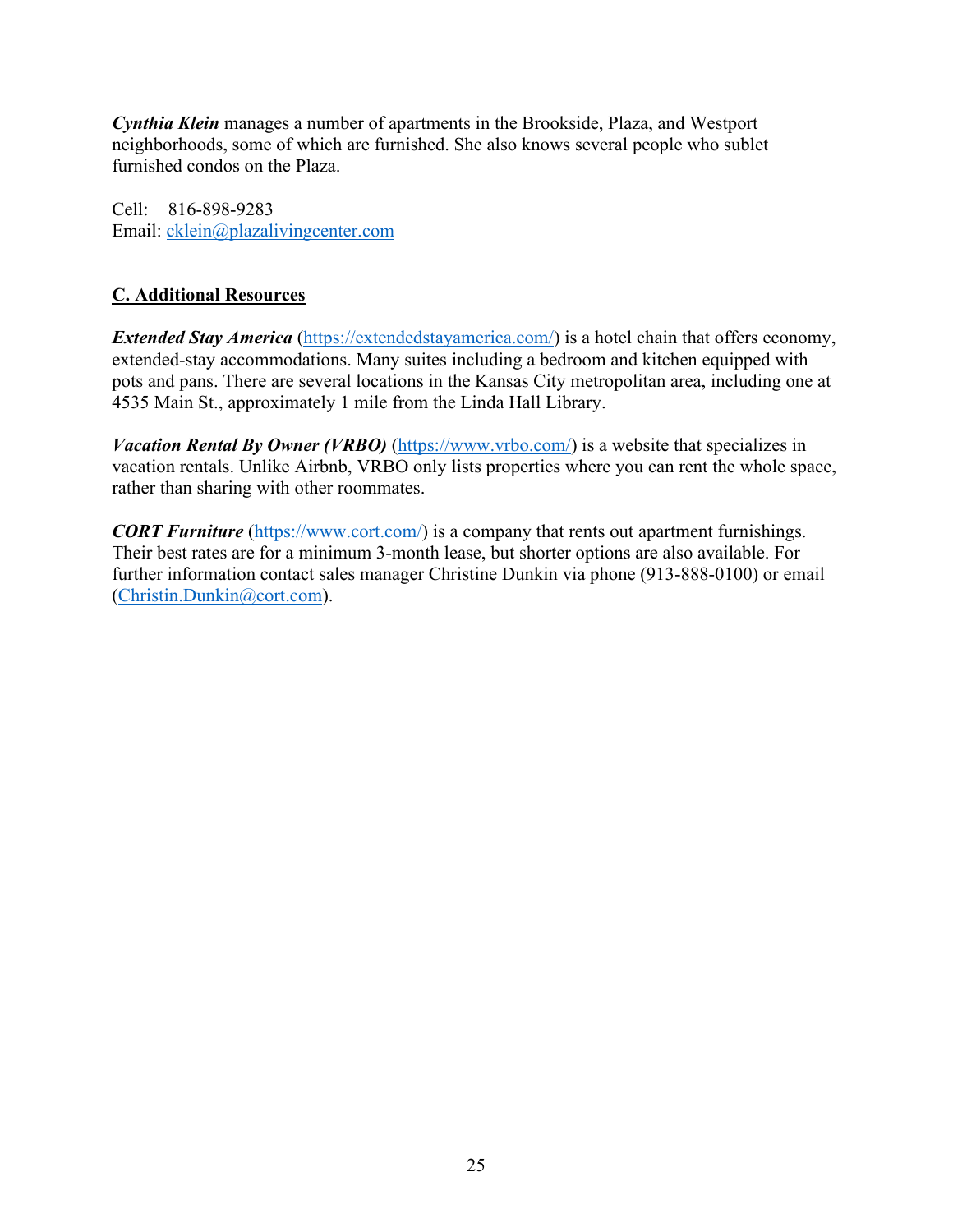# **X. Public Transportation**

Kansas City's public transportation infrastructure is not as extensive as other American cities. Nevertheless, numerous bus lines may prove useful to fellows without access to a car. All public transit in the Kansas City Area is governed by the Kansas City Area Transportation Authority. For further information, including schedules and route maps, call (816) 221-0660 or visit [https://ridekc.org/.](https://ridekc.org/)

### **A. Bus Routes: An Overview**

All routes (except for the Lee's Summit and Blue Springs Suburban Express routes) are \$1.50 per trip. A transfer will be given to the rider that allows him or her to connect to another bus within a two-hour time frame. An all-day pass is available for \$3 (it is important to tell driver BEFORE inserting money that you desire a day pass) which is good for unlimited rides that day. A monthly pass is available for unlimited rides for a 31-day period. These passes are available to purchase online and received via USPS, or they can be purchased at locations throughout the city listed on the website.

There are three main routes that run in close proximity to the Linda Hall Library; the Main Street Max, Troost Street Max, and the #55 Universities-Crossroads. Information about each of these routes appears below, along with information about the #129 bus linking downtown Kansas City to the KCI Airport.

### *Main Street Max* [\(http://ridekc.org/routes/mainmax\)](http://ridekc.org/routes/mainmax)

The Main Street Max begins at 3rd and Grand Street, proceeds south through the financial district and then runs south along Main Street. There are two routes – one that makes a final stop in the Plaza area at 47th Street and J.C. Nichols Parkway - and one that continues south past the Plaza ending at 74th and Broadway. The second route is the route one must take to get to Linda Hall Library. It runs every 20-25 minutes on weekdays and every 30 minutes on weekends. The correct bus will designate that it is the 'Waldo/Brookside' route. The stop closest to the Linda Hall Library is located about a half block southeast from the intersection at 51st Street and Brookside. From there one walks about one block east to  $51<sup>st</sup>$  and Oak Street. At this [intersection, one will see a large stairway that leads to the Linda Hall Library.](http://ridekc.org/routes/mainmax)

### *Troost Street Max* [\(http://ridekc.org/routes/troost\\_max\)](http://ridekc.org/routes/troost_max)

The Troost Street Max begins at the intersection at 11th Street and Wyandotte in downtown Kansas City. It travels east through the financial district, south through the Hospital Hill area, turning onto Troost at 25th street continuing south. The stop needed to get to Linda Hall Library is located at 51st and Troost. The Library is about one quarter of a mile southwest of this stop. (Note. Because of construction, one must currently walk one block south from 51st and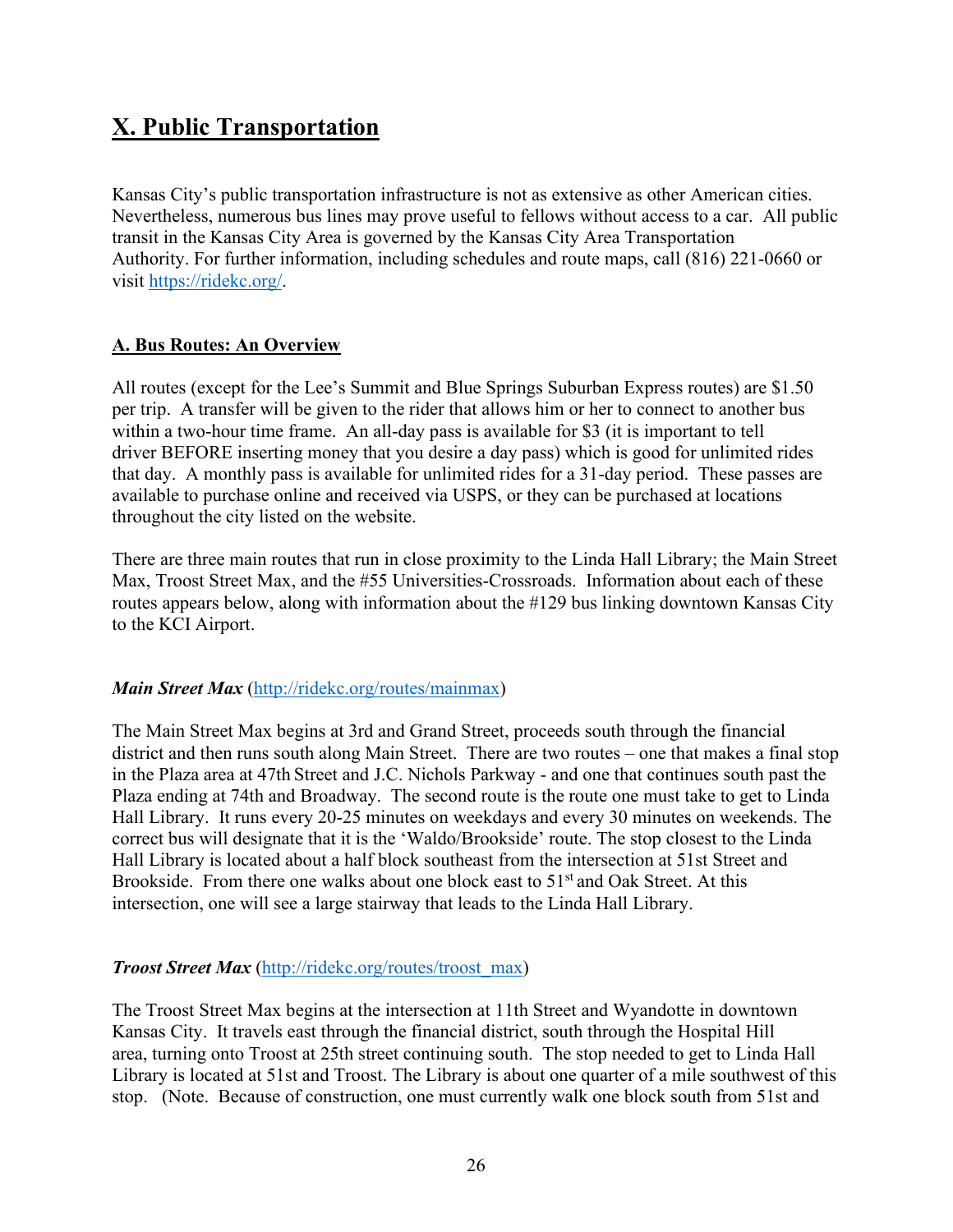Troost to 52nd and Troost then walk west about one quarter mile to the Linda Hall Library). The route runs every 10-15 minutes on weekdays and every 30 minutes on weekends.

### *#55 Universities-Crossroads* [\(http://ridekc.org/routes/55\\_55th\\_street\)](http://ridekc.org/routes/55_55th_street)

Route #55 begins in Downtown Kansas City at 3rd and Grand street, proceeding through midtown Kansas City on Broadway and then Southwest Trafficway, eventually connecting with the Linda Hall Library at 50th and Oak. This bus runs once an hour from approximately 6:00 a.m. until approximately 8:00 p.m. on weekdays only.

### #129 Boardwalk/KCI [\(http://ridekc.org/routes/129\\_boardwalk\\_kci\)](http://ridekc.org/routes/129_boardwalk_kci)

Public transportation to and from the KCI International airport is provided by the #129 Boardwalk/KCI route. It begins at the main transit hub at 10th and Main street (many busses connect there so it's important to find the sign designated for this particular bus), and runs once an hour beginning at approximately 5 am. The last trip from downtown Kansas City to the airport is at approximately 10:00 pm, and the last trip from KCI to downtown Kansas City is approximately 11:00 pm. Check schedules for exact times.

The route can be confusing as, like the Main Street Max, there are – on weekdays only - two routes, only one of which goes all the way to the airport. Make certain to check the schedule to make sure you are on the right #129 route.

### **B. KC Streetcar**

The KC Streetcar, which links Union Station and the River Market, opened to the public in May 2016. The streetcar runs every 10-15 minutes making over a dozen stops during its 2-mile trip through the heart of downtown Kansas City. Rides on the streetcar are free, and no tickets are required. Further information about the streetcar can be found at [http://kcstreetcar.org/.](http://kcstreetcar.org/)

### **C. Resources for Cyclists**

*RevolveKC* [\(https://www.revolvekc.org/\)](https://www.revolvekc.org/) is an organization located within walking distance of the Library (5509 Troost Ave.) that buys and sells refurbished bicycles.

*Ride KC Bikes* [\(http://ridekcbike.com/\)](http://ridekcbike.com/) offers Kansas City residents access to a shared fleet of smart electric-assist bikes and electric scooters which can be picked up and dropped off at hubs throughout the city.

*Mid-America Regional Council* [\(http://www.marc.org/Environment/MetroGreen-Parks\)](http://www.marc.org/Environment/MetroGreen-Parks) oversees the MetroGreen/Parks initiative, which oversees walking and biking trails throughout the Kansas City region.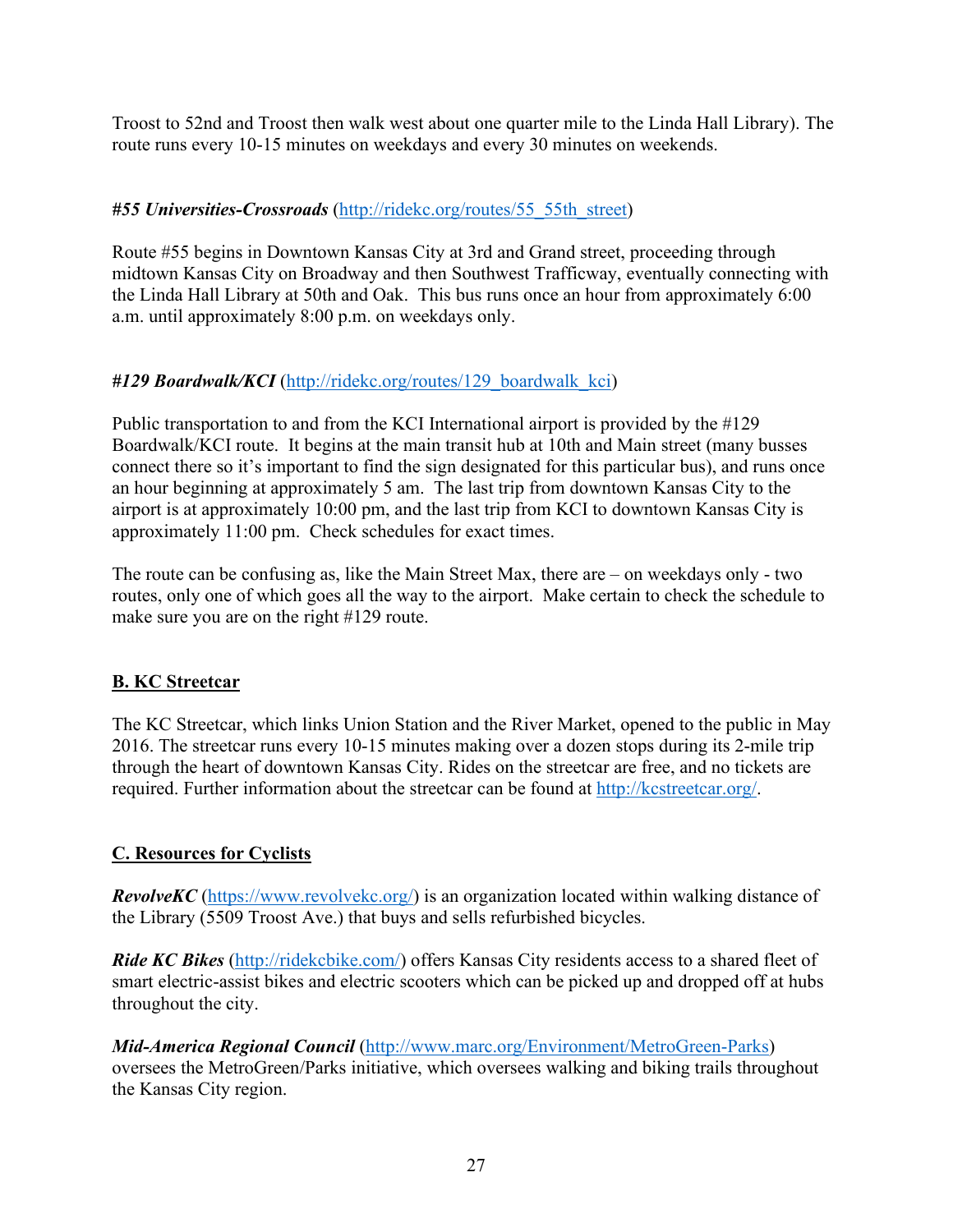### **XI. Local Attractions**

### **A. Museums**

### *1. American Jazz Museum*

1616 E. 18th St. Kansas City, MO 64108 <https://americanjazzmuseum.org/>

During the 1920s and 1930s, Kansas City was one of the great hotbeds of American jazz music. The clubs in the city's 18th and Vine district regularly hosted performers as Count Basie and Charlie Parker. Today the American Jazz Museum preserves the local and national history of jazz music and organizes public concerts, community events, and educational programs. The Museum is also home to the Blue Room Jazz Club, which hosts several live performances throughout the week.

### *2. Arabia Steamboat Museum*

400 Grand Blvd. Kansas City, MO 64106 <https://www.1856.com/>

In the fall of 1856, the steamboat *Arabia* was traveling along the Missouri River when it slammed into a fallen tree and sank along with 200 tons of cargo intended for general stores on the frontier. Eventually, the river changed course and the *Arabia* was buried beneath a Kansas cornfield for over 150 years. In 1988, a team of amateur treasure hunters located the ship and excavated one of the largest caches of antebellum American artifacts ever encountered, including everything from clothing to carpenter's tools.

### *3. Kemper Museum of Contemporary Art*

4420 Warwick Blvd. Kansas City, MO 64111 <https://www.kemperart.org/>

Located a short distance away from the Nelson-Atkins Museum, the Kemper's collections focus on modern and contemporary art, including paintings, photographs, and sculptures from around the world. The museum organizes 10-12 special exhibitions annually in addition to hosting film screenings, workshops, and performances. After strolling through the museum's galleries, make sure to visit Café Sebastienne, one of the city's most popular lunch and dinner destinations.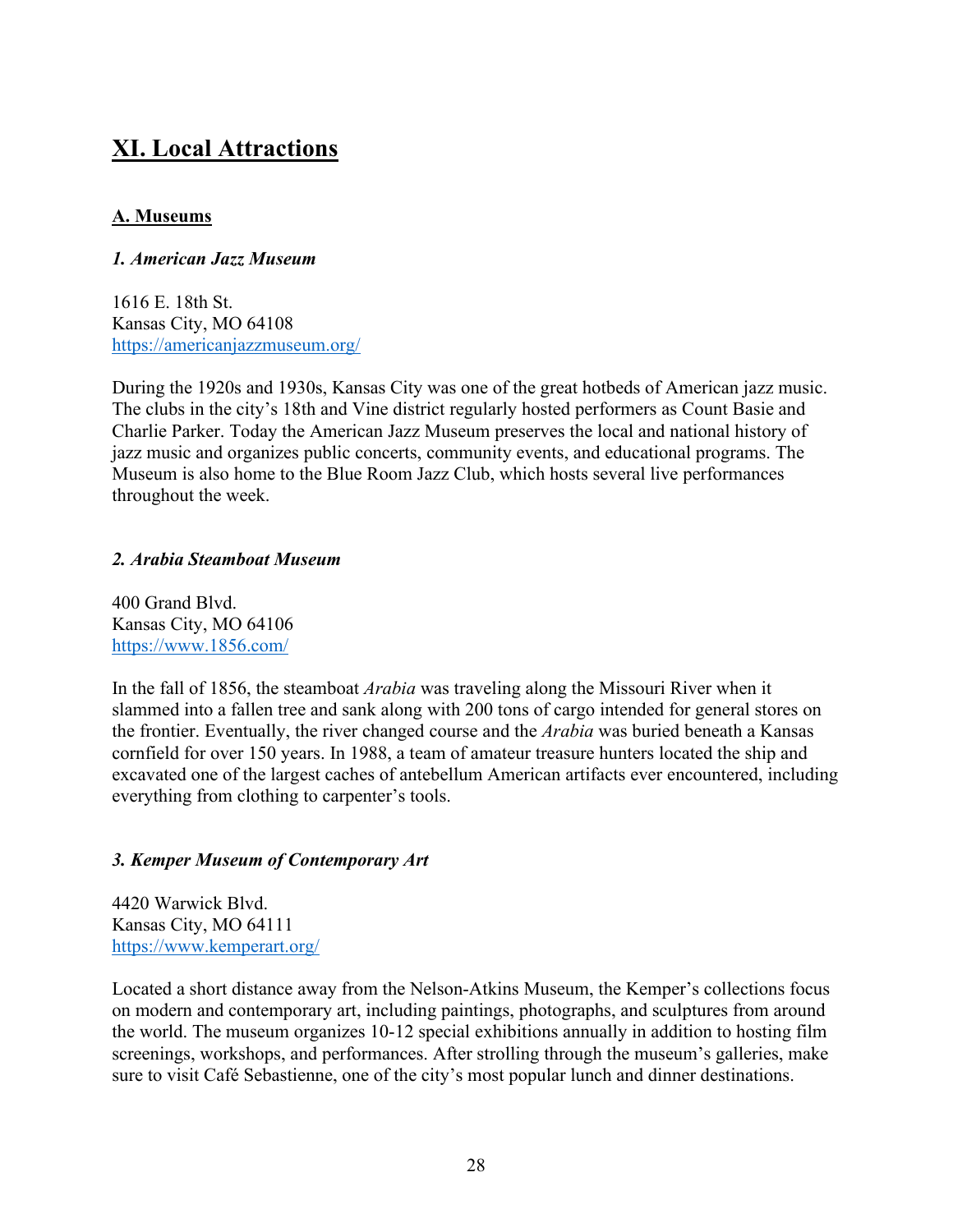#### *4. National Museum of Toys and Miniatures*

5235 Oak St. Kansas City, MO 64112 <https://toyandminiaturemuseum.org/>

The National Museum of Toys and Miniatures opened on the edge of the UMKC campus in 1982. Today it is home to one of the nation's largest collections of fine-scale miniatures and antique toys.

#### *5. National World War I Museum and Memorial*

2 Memorial Dr. Kansas City, MO 64108 <https://www.theworldwar.org/>

Shortly after the conclusion of World War I, group of Kansas City's civic leaders decided to create a monument to those who served during the conflict. Their fundraising efforts culminated in the 1926 dedication of the Liberty Memorial, a 217-foot (66 m) limestone tower. A museum dedicated to collecting artifacts and documents related to the Great War opened below the tower in 2006. Today it houses one of the largest collections of WWI artifacts in the world.

In addition to interactive galleries tracing the history of the war, the museum is also home to the Edward Jones Research Center, where scholars can make an appointment to examine archival material and three-dimensional objects in its collections.

### *6. Negro Leagues Baseball Museum*

1616 E. 18th St. Kansas City, MO 64108 <https://nlbm.com/>

African-Americans started playing baseball in the late 19th century. When racism kept black players from joining professional teams, several Midwestern team owners met in Kansas City to establish the Negro National League. Prior to their dissolution in the early 1960s, the Negro Leagues were home to some of the greatest baseball players of all time, including Satchel Paige, Josh Gibson, and Jackie Robinson. Today the Negro Leagues Baseball Museum is dedicated to preserving the stories of these players and their impact on American society and culture.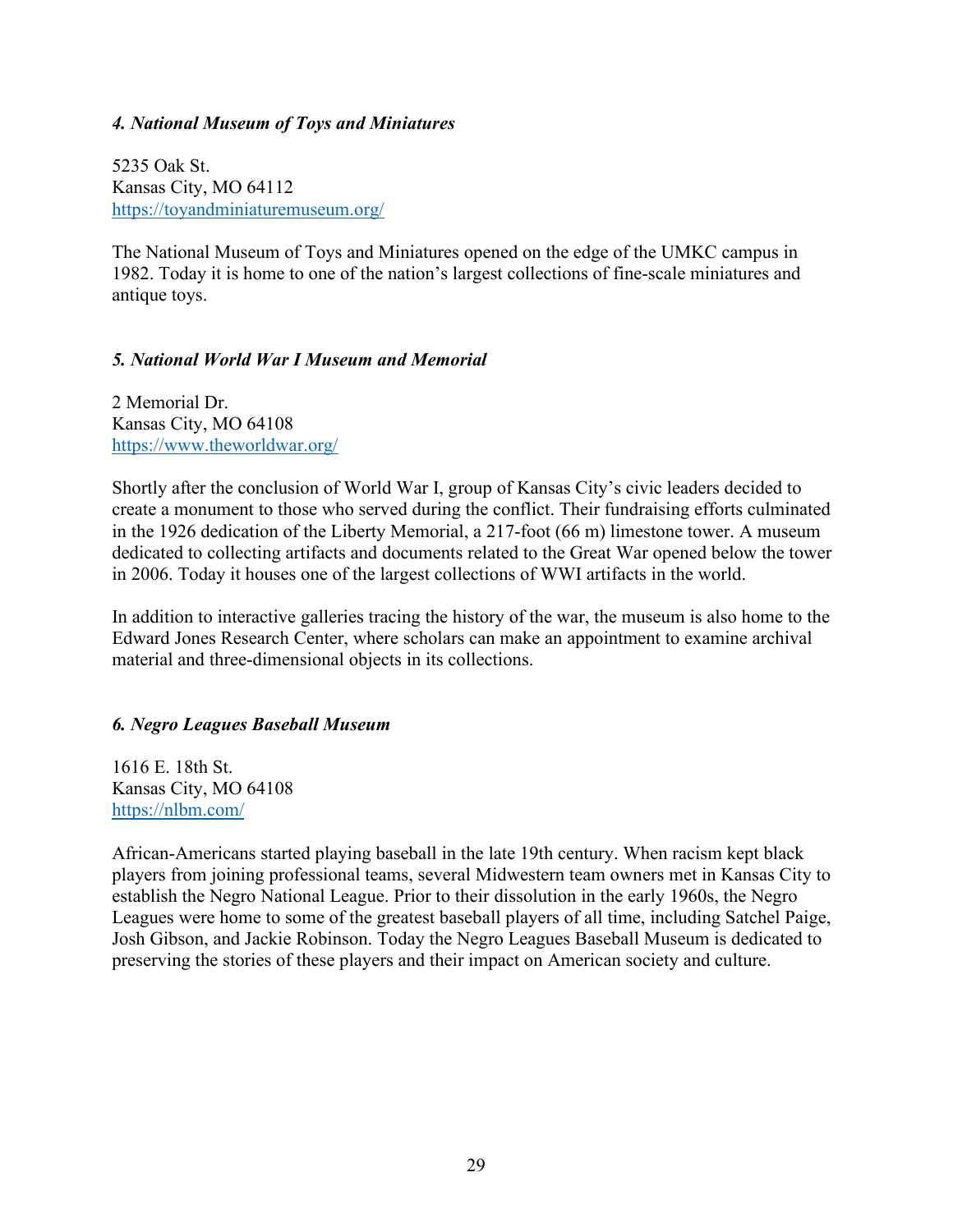### *7. Nelson-Atkins Museum of Art*

4525 Oak St. Kansas City, MO 64111 <https://www.nelson-atkins.org/>

Kansas City's largest art museum possesses extensive collections of European, Asian, and American art, including the largest publicly accessible group of paintings by local favorite Thomas Hart Benton. The Bloch Galleries, opened in 2017, showcase works by collection of Impressionists and Post-Impressionists, including Monet, Cézanne, and Van Gogh. The museum grounds are home to the Donald J. Hall Sculpture Park, featuring pieces by Alexander Calder, Henry Moore, and Claes Oldenburg's iconic *Shuttlecocks*. Admission to the museum is free with the exception of traveling exhibitions hosted in the Bloch Building. The Rozelle Court Restaurant allows visitors to enjoy a meal in the elegant surroundings of a 15th-century Italian courtyard.

### *8. Truman Library*

500 W. US Hwy 24 Independence, MO 64050 <https://www.trumanlibrary.org/>

Harry S. Truman, the 33rd president of the United States, began his political career in Kansas City and spent most of his adult life in the nearby town of Independence. After leaving the White House, Truman spent several years overseeing the construction of a library and museum, which would make the papers and artifacts associated with his administration available to the public. Today the library is administered by the National Archives and Records Administration (NARA). Visitors can see a replica of the Oval Office as it appeared during the Truman administration, as well as a permanent exhibition highlighting key events of his presidency.

### *9. Union Station*

30 W. Pershing Rd. Kansas City, MO 64108 <https://www.unionstation.org/>

In addition to serving as the departure point for trains to St. Louis and Chicago, this recently renovated Beaux-Arts edifice is the home of an interactive science center, planetarium, and the KC Rail Experience—an exhibition exploring Kansas City's longstanding relationship with the railroad.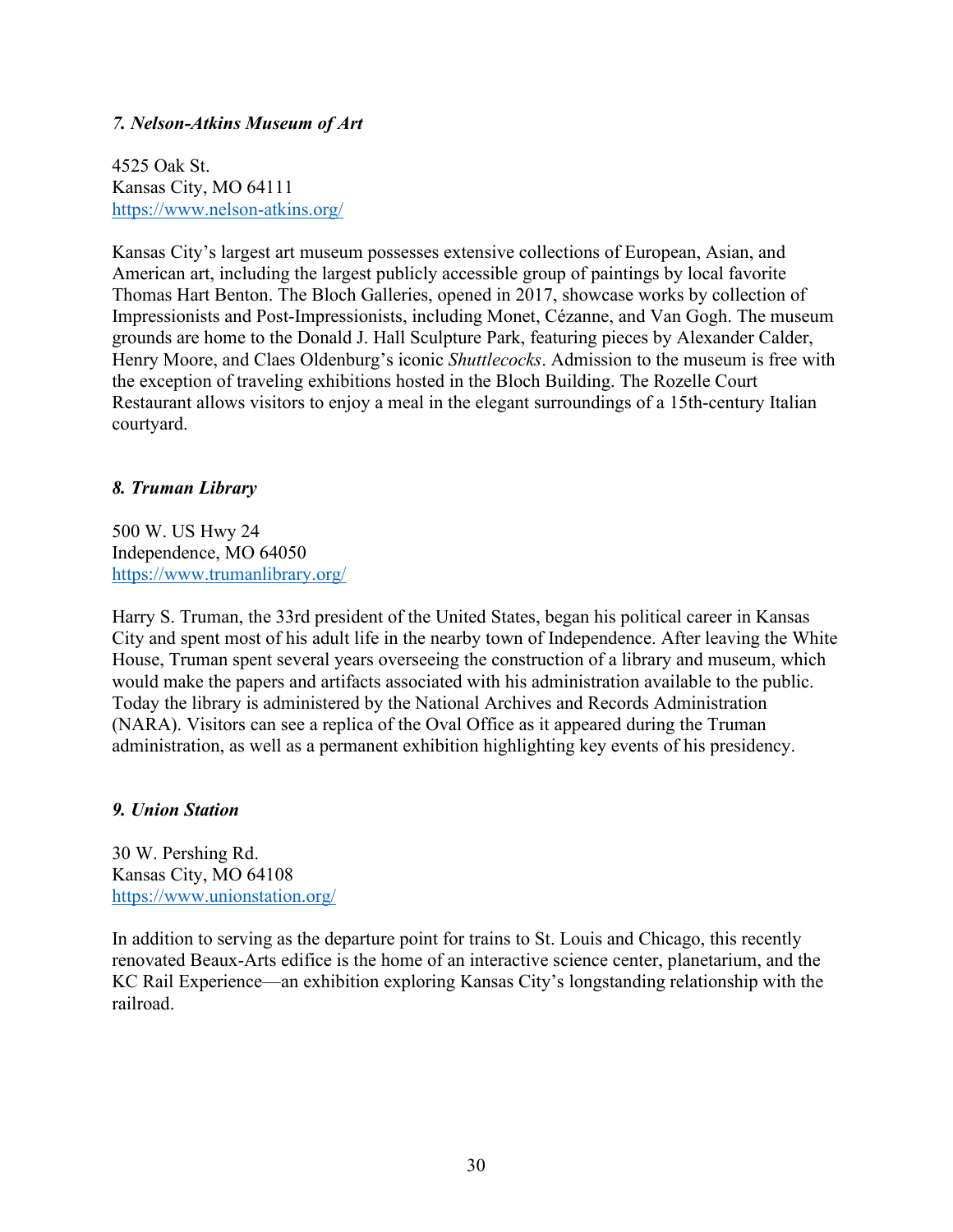### **B. Parks**

The Kansas City Parks and Recreation Department oversees 220 parks throughout the city. Here are a few of our favorites.

### *1. Loose Park*

5200 Wornall Rd. Kansas City, MO 64112 <https://kcparks.org/places/loose-park/>

Loose Park is one of Kansas City's most popular recreational destinations. It features multiple jogging paths, a playground, picnic shelters, and tennis courts. The Laura Conyers Smith Municipal Rose Garden contains 150 different floral varieties and is particularly lovely in the springtime.

### *2. Mill Creek Park*

W. 43rd St. and Broadway Kansas City, MO 64111 <https://kcparks.org/places/mill-creek-park/>

Located next to Country Club Plaza, Mill Creek Park offers visitors access to a jogging path, and exercise equipment. It is also the site of the J.C. Nichols Fountain, one of the city's best-known landmarks.

### *3. Swope Park*

3999 Swope Pkwy. & E. Meyer Blvd. Kansas City, MO 64132 <https://kcparks.org/places/swope-park/>

Swope Park is the largest park in Kansas City, encompassing over 1,800 acres. In addition to hiking trails, soccer fields, and community gardens, it is also the home of the Kansas City Zoo, the Lakeside Nature Center, and the Starlight Theatre.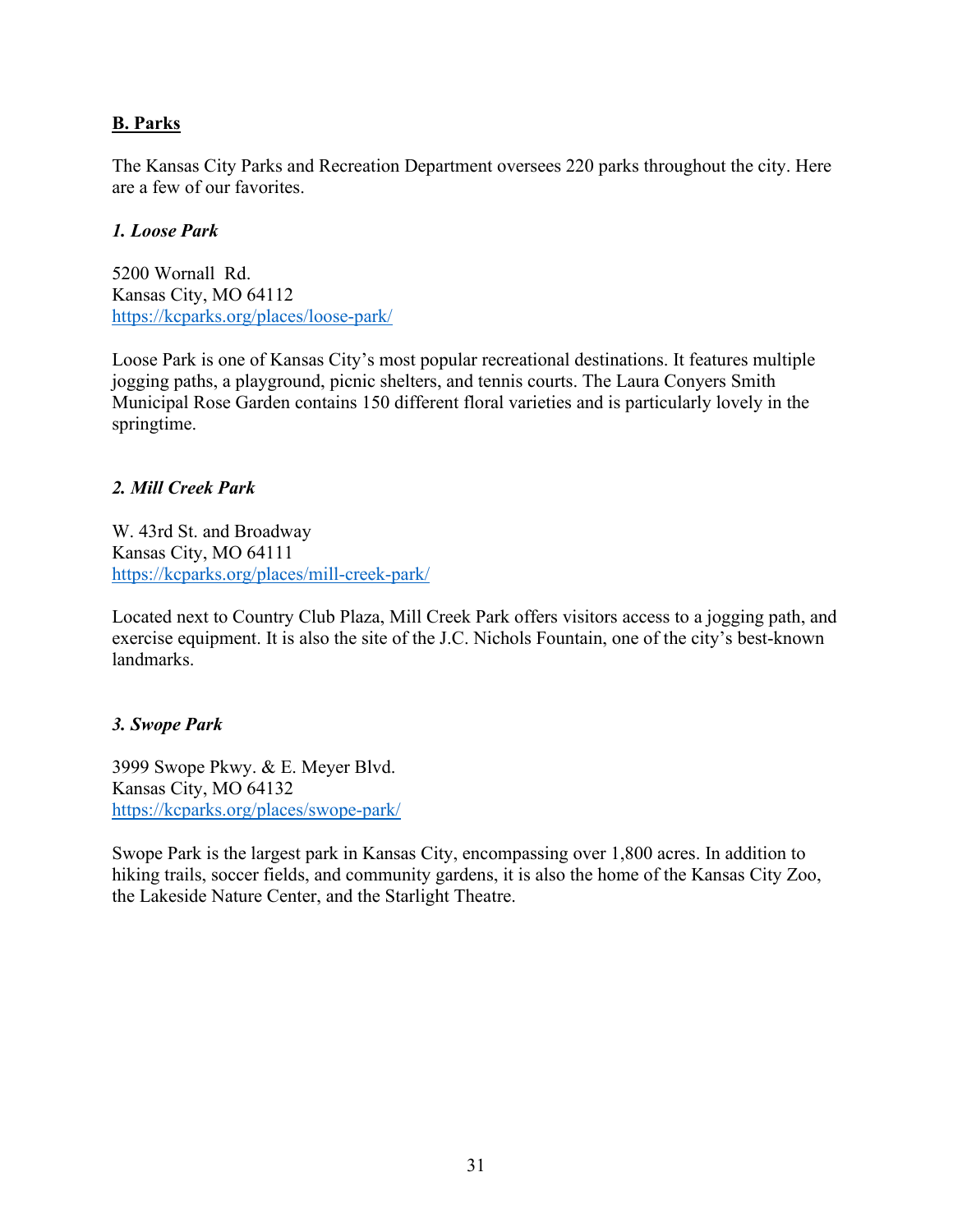### **C. Gyms and Health Clubs**

*1. City Gym KC* 7416 Wornall Rd. Kansas City, MO 64114 <http://www.citygymkc.com/>

*2. MOJO Cycling Studio* 4722 Broadway Blvd., Suite 220 Kansas City, MO 64112 <https://www.mojocyclingstudio.com/>

*3. Orangetheory Fitness* 6236 Main St. Kansas City, MO 64113 <https://brookside.orangetheoryfitness.com/>

*4. Planet Fitness* 1201 Emmanuel Cleaver II Blvd. Kansas City, MO 64110 <https://www.planetfitness.com/gyms/kansas-city-plaza-east-mo>

*5. Synergy Fitness Studio* 4233 Roanoke Rd. Kansas City, MO 64111 <https://synergy-fitstudio.com/>

*6. YMCA of Greater Kansas City—Cleaver Family YMCA* 7000 Troost Ave. Kansas City, MO 64131 <https://kansascityymca.org/locations/cleaver>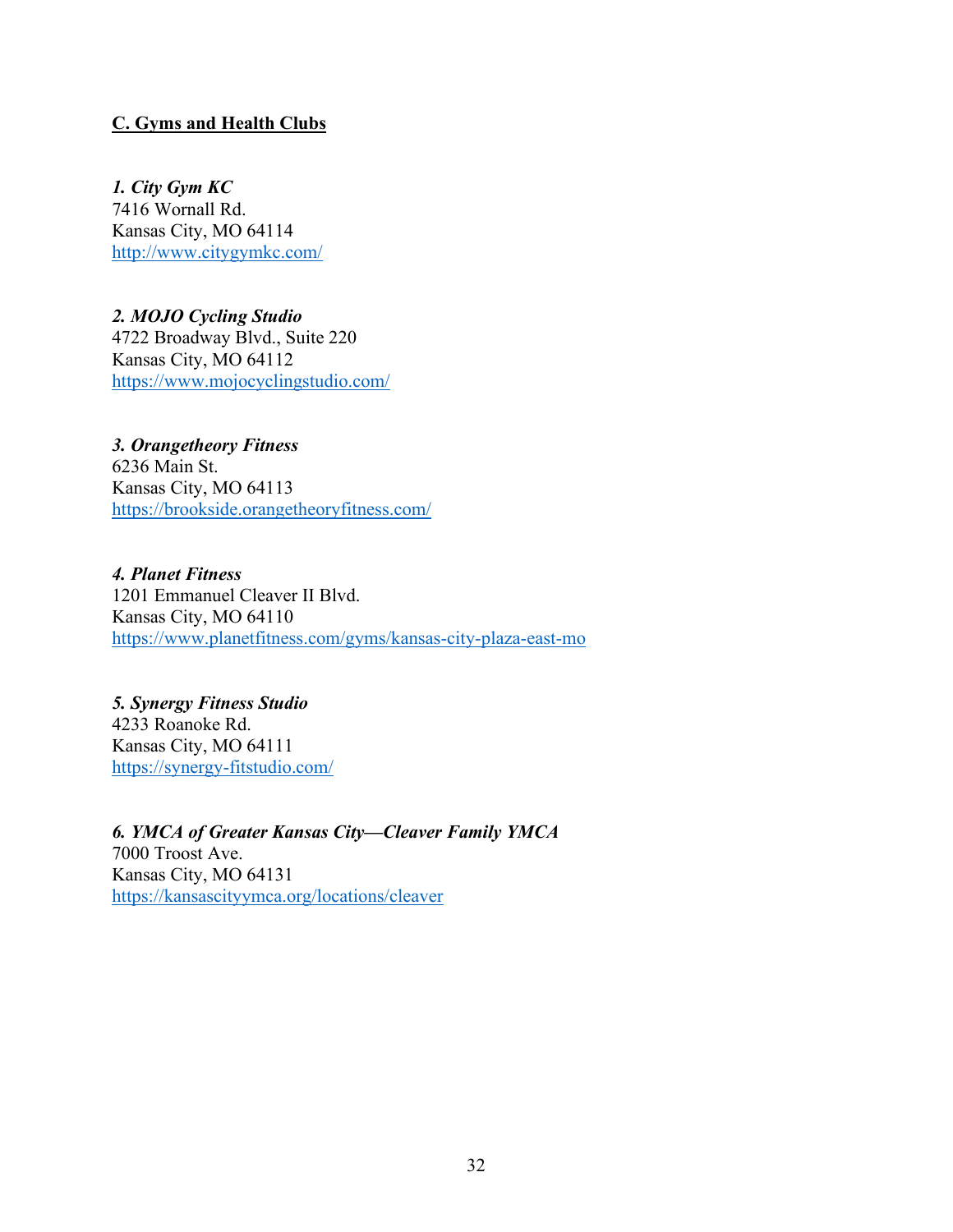### **D. Professional sports**

Kansas City loves its sports teams, and local athletes have won numerous championships in recent years. Here are a few of the teams that you could follow during your fellowship.

- Kansas City Royals (baseball)—Kauffman Stadium (1 Royal Way, Kansas City, MO 64129);<https://www.mlb.com/royals>
- Kansas City Chiefs (American football)—Arrowhead Stadium (1 Arrowhead Dr., Kansas City, MO 64129);<https://www.chiefs.com/>
- Sporting KC (soccer)—Children's Mercy Park (1 Sporting Way, Kansas City, KS 66111);<https://www.sportingkc.com/>
- Kansas City T-Bones (minor league baseball)—T-Bones Stadium (1800 Village West Pkwy, Kansas City, KS, 66111);<http://www.tbonesbaseball.com/>
- Swope Park Rangers (soccer)—Children's Mercy Park (1 Sporting Way, Kansas City, KS 66111); <https://www.sportingkc.com/rangers>
- Kansas City Mavericks (ice hockey)—Silverstein Eye Centers Arena (19100 E. Valley View Pkwy, Independence, MO 64055);<https://kcmavericks.com/>

### **E. Monthly Events**

### *First Fridays in the Crossroads*

Crossroads Art District (roughly centered on Main St. between 16th and 20th Streets) <https://kccrossroads.org/first-fridays/>

Kansas City has a thriving art scene. On the first Friday of every month, galleries and arts organizations in the city's Crossroads neighborhood open their doors to the public. In addition to art shows, there are also food trucks, sidewalk vendors, and concerts—more than enough activities to fill up an evening.

### *First Weekends in the West Bottoms*

West Bottoms Entertainment District (roughly centered around 12th and Hickory Streets) <https://www.westbottoms.com/>

The West Bottoms business district, located near the confluence of the Kansas and Missouri Rivers was once home to the Kansas City Livestock Exchange and Stockyards. Today, the area's industrial warehouses are home to one of America's largest antique markets. Head there anytime during the first weekend of the month to seek out vintage treasures and enjoy some of the area's numerous bars and restaurants.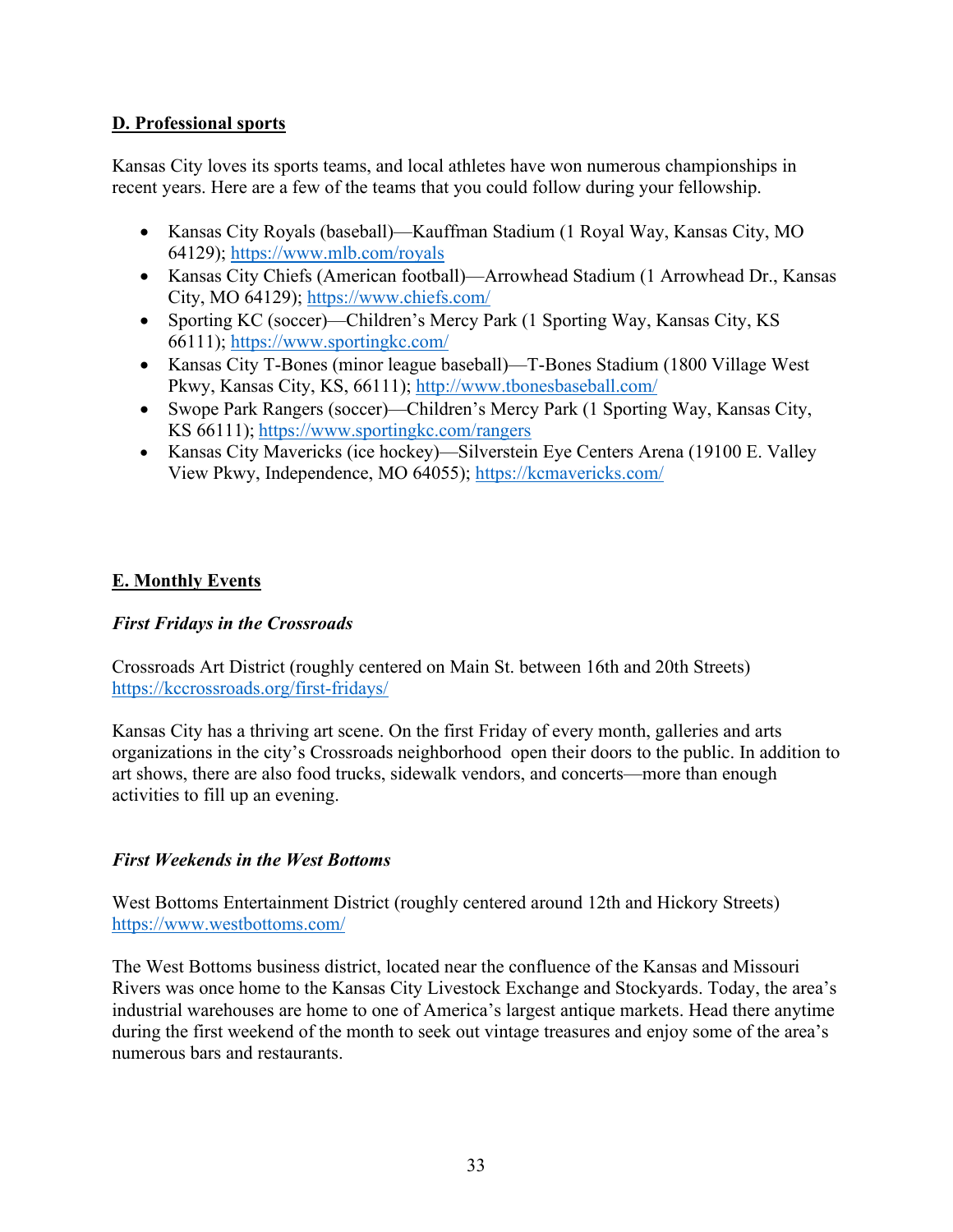### *Nerd Nite*

Lawrence (2nd Wed. of the month, talks start at 8 p.m.): Maceli's Banquet Hall, 1031 New Hampshire St., Lawrence, KS 66044;<https://lawrence.nerdnite.com/>

Kansas City (3rd Wed. of the month, talks start at 7 p.m.): miniBar, 3810 Broadway, Kansas City, MO 64112;<https://www.facebook.com/groups/nerdnitekc/>

Nerd Nite is a monthly gathering held in both Kansas City and Lawrence (~45 min. away by car), where people convene to give brief presentations on various academic and pop cultural topics. You do not have to present a talk to attend, but some Linda Hall Library fellows have volunteered to speak. (Nerd Nite provides a nice, low-pressure opportunity to share your personal or professional interests with the broader public.)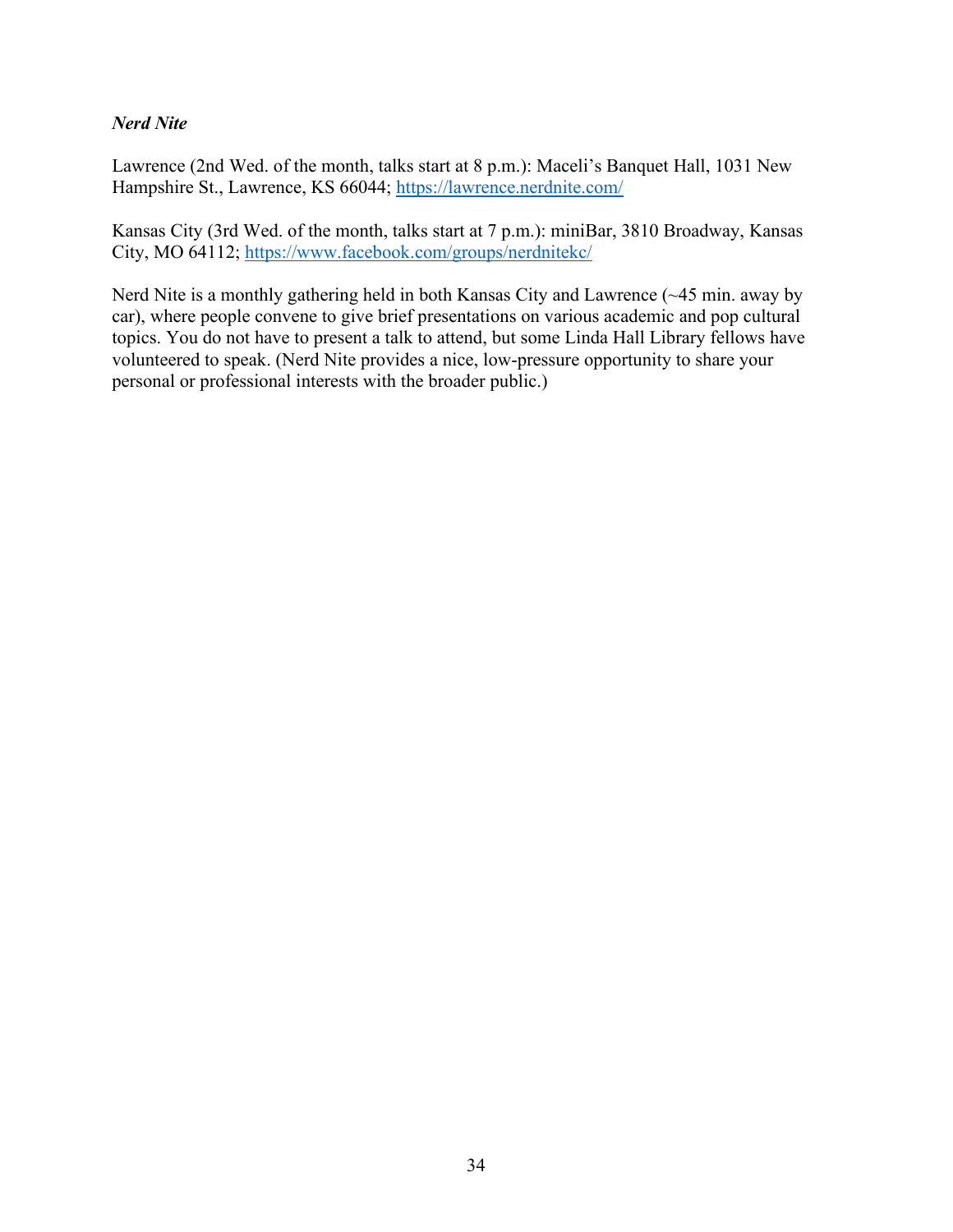### **XII. Medical Facilities**

### **A. Hospitals**

### *1. Saint Luke's Hospital of Kansas City*

4401 Wornall Rd. Kansas City, MO 64111 816-932-2000

<https://www.saintlukeshealthsystem.org/>

### *2. University of Kansas Medical Center*

3901 Rainbow Blvd. Kansas City, KS 66160 913-588-5000

<http://www.kumc.edu/>

### **B. Pharmacies**

### *1. CVS Pharmacy*

5011 Main St. Kansas City, MO 816-531-4699 (Open until 10:00 p.m.)

[https://www.cvs.com/store-locator/cvs-pharmacy-address/5011+Main+Street-Kansas+City-MO-](https://www.cvs.com/store-locator/cvs-pharmacy-address/5011+Main+Street-Kansas+City-MO-64112/storeid=8567)[64112/storeid=8567](https://www.cvs.com/store-locator/cvs-pharmacy-address/5011+Main+Street-Kansas+City-MO-64112/storeid=8567)

### *2. Walgreens Pharmacy*

4630 Troost Ave. Kansas City, MO 64110 816-931-8337 (Open until 6:00 p.m.)

[https://www.walgreens.com/locator/walgreens-4630+troost+ave-kansas+city-mo-](https://www.walgreens.com/locator/walgreens-4630+troost+ave-kansas+city-mo-64110/id=4211?o=acs)[64110/id=4211?o=acs](https://www.walgreens.com/locator/walgreens-4630+troost+ave-kansas+city-mo-64110/id=4211?o=acs)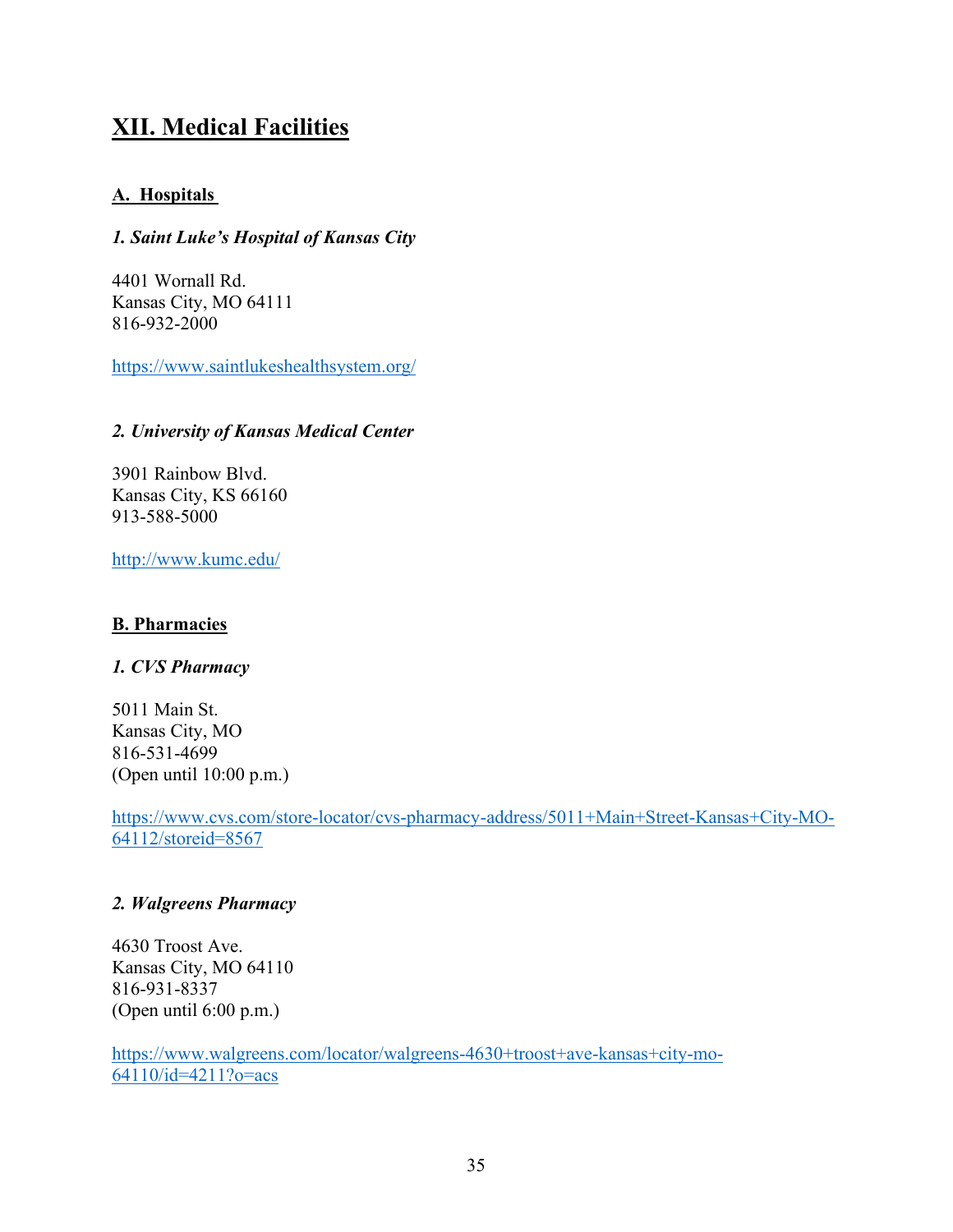### **C. Walk in Clinics**

### *1. Neighborhood Walk-in and Family Care*

5151 Troost (816) 237-1616 Mon.-Fri. 8:30 a.m. to 5 p.m.

<http://mymidwestphysician.com/location/neighborhood-walk-in-and-family-care>

### *2. Concentra*

200 Southwest Boulevard Kansas City, MO 64108 816-842-1146 Mon.-Fri. 8:00 a.m. to 5 p.m.

<https://www.concentra.com/urgent-care-centers>

### *3. Minute Clinic*

CVS Pharmacy 5170 Roe Blvd. Roeland Park, KS 66205 Mon.-Fri. 8:30 a.m. to 7:30 p.m.; Sat. 9:00 a.m. to 5:30 p.m.; Sun. 10:00 a.m. to 5:30 p.m.

<http://www.minuteclinic.com/KS/Kansas-City/Roeland-Park.aspx>

### *4. Encompass Medical Group Urgent Care*

373 W. 101st Terrace Kansas City, MO 64114 816-942-8200 After hours and weekend care

<http://www.encompassmed.com/urgentcare.shtml>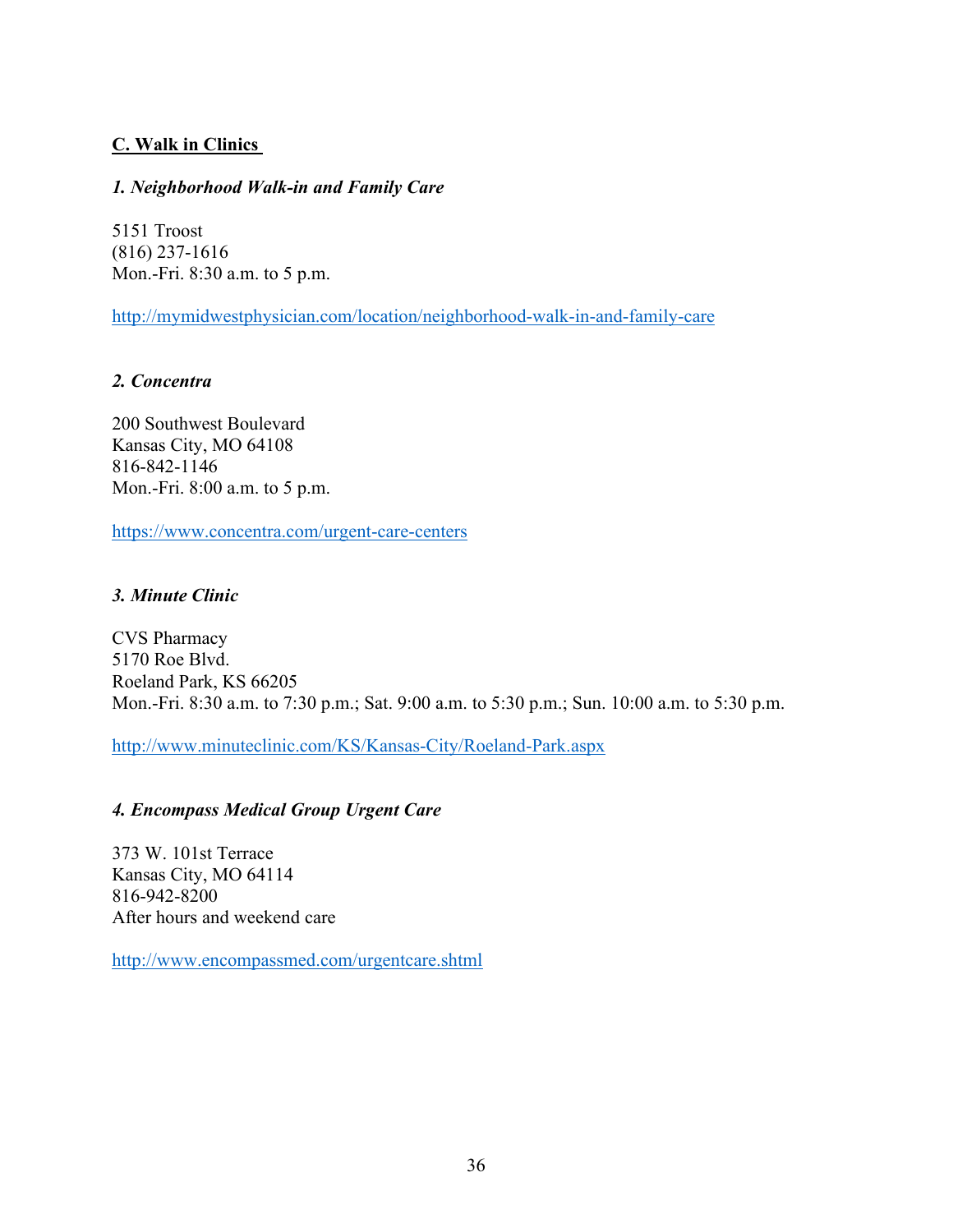### **XIII. Grocery Stores**

### *1. Hen House Market*

2724 W. 53 St. Fairway, KS 66205 <https://www.henhouse.com/>

*2. Hy-Vee* 7620 State Line Rd. Prairie Village, KS 66208 <https://www.hy-vee.com/>

#### *3. Marsh's Sun Fresh* 4001 Mill St. Kansas City, MO 64111 <https://www.mysunfresh.com/>

#### *4. Nature's Own Health Food Market* 1020 Westport Rd. Kansas City, MO 64111 <http://www.naturalfoodretailers.net/members/natures-own-health-market>

*5. Price Chopper* 6327 Brookside Plaza Kansas City, MO 64113 <http://www.cosentinos.com/>

*6. Trader Joe's* 8600 Ward Pkwy. Kansas City, MO 64114 <https://www.traderjoes.com/>

*7. Whole Foods Market* 301 E. 51st St. Kansas City, MO 64112 <https://www.wholefoodsmarket.com/stores/kansascity>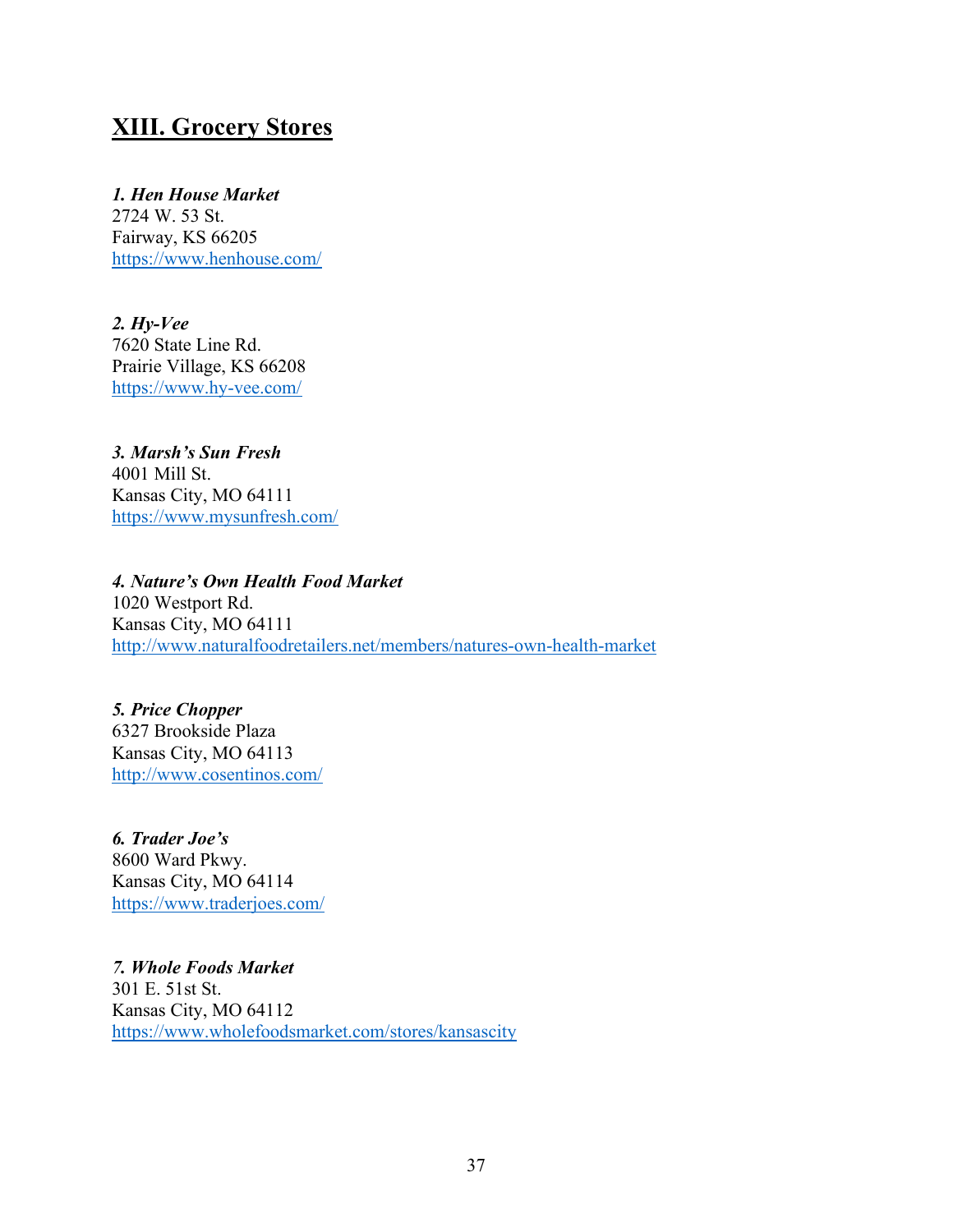# **XIV. Dining Options**

### **A. UMKC Campus**

The University of Missouri-Kansas City offers a number of food service options in its Student Union (5100 Cherry St.), which is located a block away from the Linda Hall Library. Additional restaurants and cafés can be found scattered across the UMKC campus.

### *UMKC Student Union* **(5115 Oak Street, Kansas City, MO)**

- Baja Fresh Express—Fast-casual Tex-Mex restaurant
- Chick-fil-A— Fast-food restaurant known for chicken sandwiches
- Jazzman's Café—Coffeeshop and bakery
- Mein Bowl—Made-to-order Asian cuisine

### *Other Campus Dining Options*

- Einstein Bros. Bagels (Royall Hall, 800 E. 52nd St.): Bagels, sandwiches, soups, and baked goods
- Robot Café (Miller Nichols Library, 801 E. 51st St.): Coffeeshop offering sandwiches and salads
- Smart Market (Oak Street Residence Hall, 5030 Cherry St.): Freshly prepared salads, sandwiches, and snacks
- UMKC Café (Atterbury Student Success Center, 5000 Holmes St.): Starbucks coffee and freshly prepared salads, sandwiches, and baked goods
- UMKC Dining Hall (Atterbury Student Success Center, 5000 Holmes St.): Cafeteria style dining

For further information about any of the dining options listed above, please visit [http://www.umkc.edu/foodservice.](http://www.umkc.edu/foodservice)

You may also wish to consult a campus map: [http://www.umkc.edu/maps/documents/volker\\_maps/UMKC\\_Volker\\_campus.pdf](http://www.umkc.edu/maps/documents/volker_maps/UMKC_Volker_campus.pdf)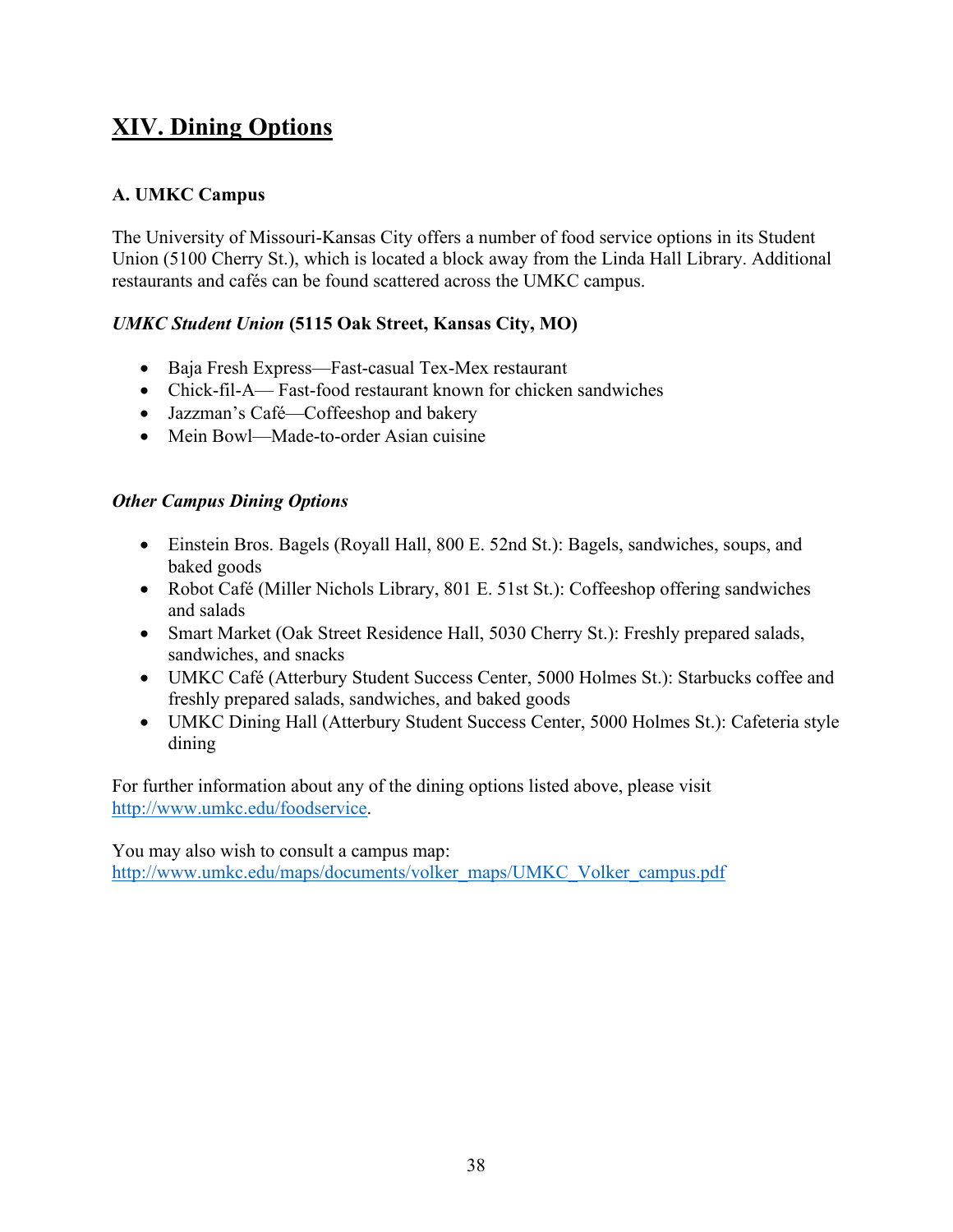### **B. 51st and Oak Street**

Those seeking a bit more dining variety within easy walking distance will find several restaurants a few blocks west of the Library.

- Crows Coffee (304 E. 51st St.; [http://www.crowscoffee.com/\)](http://www.crowscoffee.com/): Independent coffeeshop offering freshly made pastries
- Kin Lin (314 E. 51st St.; [http://www.kinlinkc.com/\)](http://www.kinlinkc.com/): Chinese restaurant with an extensive menu
- Pickleman's Gourmet Café (5050 Oak St.; [https://www.picklemans.com/locations/kansas-city-umkc.php\)](https://www.picklemans.com/locations/kansas-city-umkc.php): Chain restaurant serving toasted sandwiches, salads, and pizza
- Pizza 51 (5060 Oak St.; [http://www.pizza51.com/\)](http://www.pizza51.com/): Pizzeria located in a refurbished gas station
- Sahara (320 E. 51st St.; [http://saharakc.com/about.php\)](http://saharakc.com/about.php): Mediterranean and Middle Eastern food, including falafel, gyros, and kebabs
- Subway (312 E. 51st St.; [https://www.subway.com/\):](https://www.subway.com/)%E2%80%93) Fast-food restaurant serving madeto-order sandwiches
- Whole Foods Market (301 E. 51st St.; [https://www.wholefoodsmarket.com/\)](https://www.wholefoodsmarket.com/): Upscale supermarket that sells a wide range of prepared foods

### **C. Main Street (South Plaza)**

Fellows who are willing to walk or drive approximately half a mile west of the Library to Main Street will be rewarded with an even broader array of restaurant options.

- Andre's Confiserie Suisse (5018 Main St.; [https://andreschocolates.com/pages/dining-at](https://andreschocolates.com/pages/dining-at-andres)[andres\)](https://andreschocolates.com/pages/dining-at-andres): Confectioner that also serves gourmet meals in an authentic Swiss tearoom
- Black Dirt (5070 Main St.; [https://www.blackdirtkc.com/\)](https://www.blackdirtkc.com/): Elegant American fare in a casual setting
- Chipotle Mexican Grill (4851 Main St.; [https://www.chipotle.com\)](https://www.chipotle.com/): Fast-casual Mexican restaurant specializing in tacos and burritos
- eggtc. (5107 Main St.; [http://eggtc-kc.com/home.aspx\)](http://eggtc-kc.com/home.aspx): Breakfast and lunch served all day
- Glacé Artisan Ice Cream (4960 Main St.; [http://www.glaceicecream.com\)](http://www.glaceicecream.com/): Frozen treats that come in a wide range of flavors
- Minsky's Pizza (5105 Main St.; [http://minskys.com/south-plaza/\)](http://minskys.com/south-plaza/): Popular local pizza destination that serves classic and gluten-free pies
- Mission Taco Joint (5060 Main St.; [http://missiontacojoint.com/\)](http://missiontacojoint.com/): West coast-style street tacos and other Mexican fare
- The Mixx (4855 Main St.; [http://www.mixxingitup.com/\)](http://www.mixxingitup.com/): Salads, sandwiches, and wraps made to order
- Nick and Jake's (5031 Main St.; [http://nickandjakes.com/\)](http://nickandjakes.com/): Sports bar serving burgers, steaks, and salads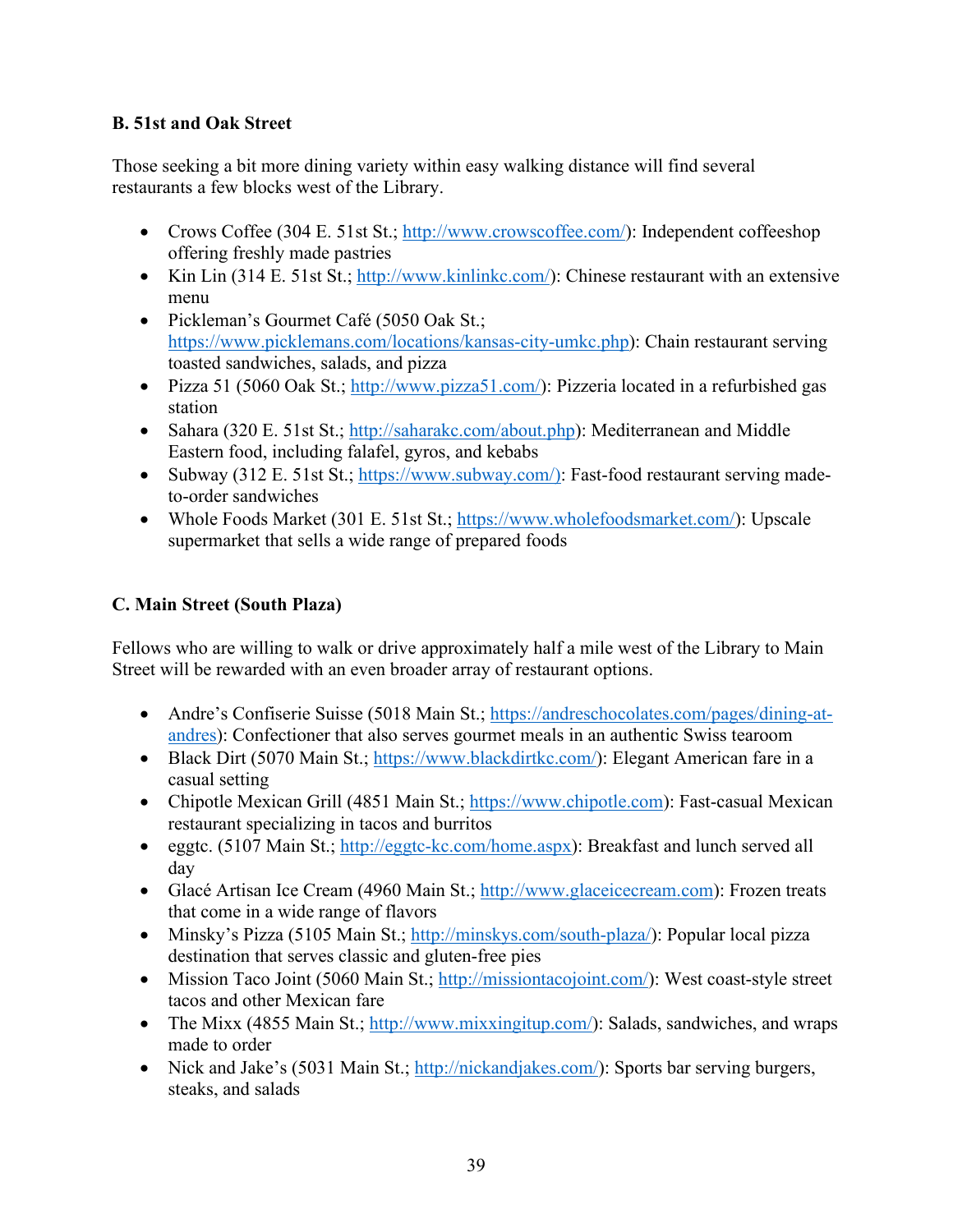- Osteria Il Centro (5101 Main St.; [http://osteria-ilcentro.com\)](http://osteria-ilcentro.com/): Upscale Italian restaurant with an impressive wine list
- The Peanut (5000 Main St.; [http://www.peanutkc.com\)](http://www.peanutkc.com/): Bar and grill known for its buffalo wings and burgers
- Planet Sub (4928 Main St.; [http://www.planetsub.com\)](http://www.planetsub.com/): Local fast food chain specializing in made-to-order sandwiches
- Prime Sushi (4980 Main St.; [http://primesushikc.com/\)](http://primesushikc.com/): Japanese restaurant featuring sushi lunch specials and bento boxes
- Spin! Pizza (4950 Main St.; [http://www.spinpizza.com/\)](http://www.spinpizza.com/): Neapolitan-style pizza, salads, and sandwiches
- Stock Hill (4800 Main St.; [https://www.stockhillkc.com/\)](https://www.stockhillkc.com/): Classic Kansas City steakhouse with a modern twist
- Yogurtini Plaza (4853 Main St.): Self-serve frozen yogurt bar

### **D. Crestwood**

The Crestwood neighborhood, located to the south of the UMKC campus, is home to one of Kansas City's oldest shopping centers and several excellent restaurants.

- Aixois French Bistro (251 E. 55th St.; [http://aixois.com/\)](http://aixois.com/): Classic French restaurant and coffee bar.
- Café Europa (322 E. 55th St.; [http://www.cafeeuropakc.com/\)](http://www.cafeeuropakc.com/): Rotating seasonal menu featuring salads, sandwiches, and freshly made pastries.
- Chai Shai (651 E. 59th St.; [http://www.chaishaikc.com/\)](http://www.chaishaikc.com/): Indian restaurant that caters to both vegetarians and carnivores.

### **E. Further Afield**

As the recommendations above illustrate, there are a wide variety of dining options within a short walk or drive from the Linda Hall Library. Those eager to broaden their culinary horizons are encouraged to visit the following neighborhoods:

- Brookside [\(http://www.brooksidekc.org/bba/food-restaurant-merchants\)](http://www.brooksidekc.org/bba/food-restaurant-merchants): Neighborhood south of the Library with grocery stores, restaurants, and specialty shops
- Country Club Plaza [\(https://www.countryclubplaza.com/dining/directory\)](https://www.countryclubplaza.com/dining/directory): One of the first shopping centers designed to accommodate shoppers arriving by automobile
- Power and Light District [\(http://www.powerandlightdistrict.com/eat-and-drink\)](http://www.powerandlightdistrict.com/eat-and-drink): An entertainment district located in downtown Kansas City
- River Market [\(http://kcrivermarket.com/:](http://kcrivermarket.com/)%E2%80%93Located) The site of the city's largest farmer's market, as well as many numerous restaurants
- Waldo [\(https://www.waldokc.org/business-categories/food-and-drink/\)](https://www.waldokc.org/business-categories/food-and-drink/): Up-and-coming neighborhood featuring many restaurants, brew pubs, and coffee shops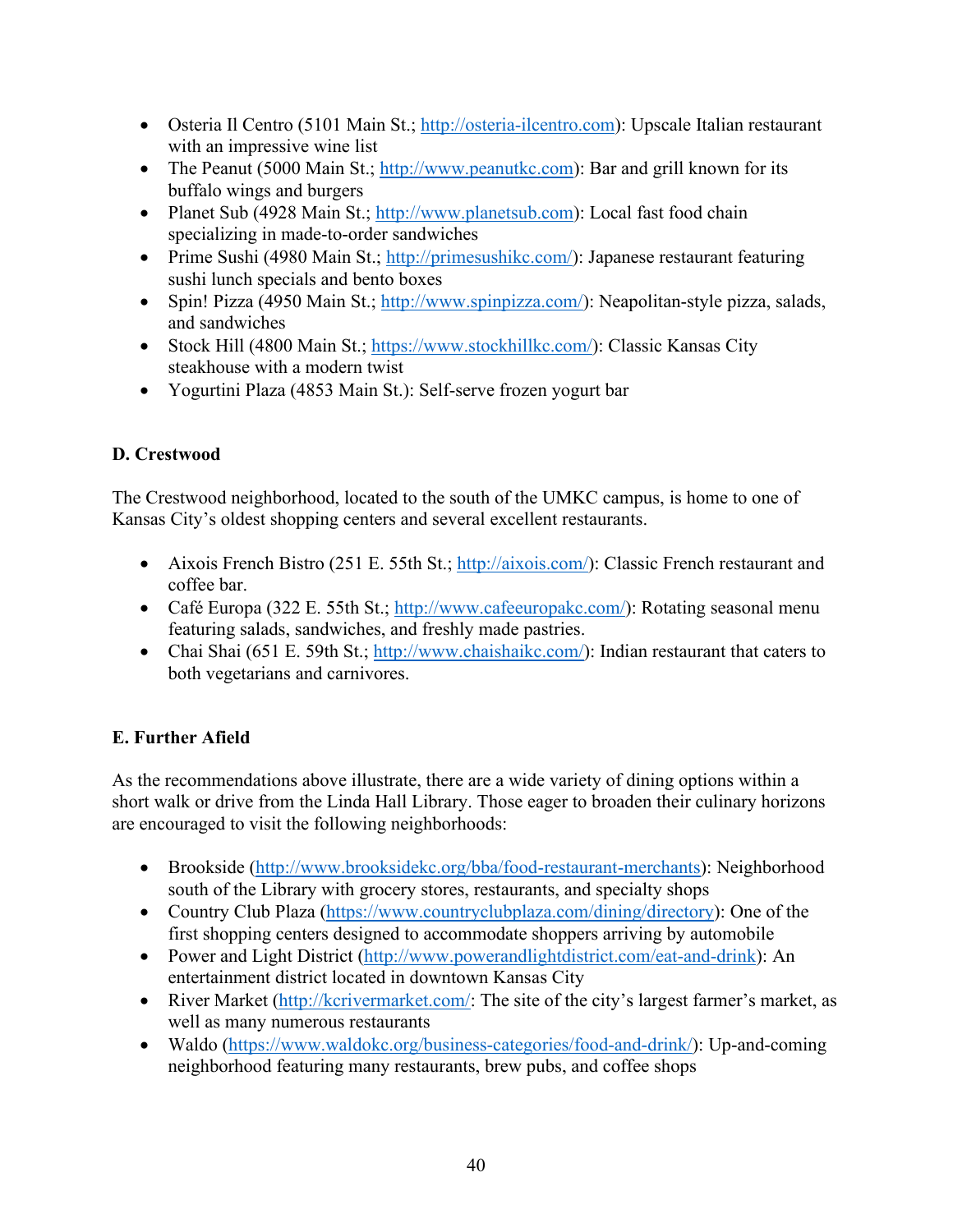- Westport [\(https://westportkcmo.com/businesses/eats/\)](https://westportkcmo.com/businesses/eats/): Oldest neighborhood in Kansas City, known for many restaurants and vibrant nightlife.
- 39th Street [\(http://www.kcfoodguys.com/39th-street/\)](http://www.kcfoodguys.com/39th-street/): Extended stretch of 39th St. (between Summit St. and Rainbow Boulevard) with an impressive array of restaurants, including everything from Caribbean cuisine to a vegan coffeehouse.

### **F. Barbecue**

For many people, Kansas City is synonymous with barbecue. Unlike other regional variants, which emphasize the preparation of pork (Carolina-style) or beef (Texas-style), Kansas City's pitmasters are equally comfortable serving up any type of protein. These meats are cooked for hours over indirect heat and served with a thick, tomato-based sauce, along with French fries, cole slaw, or baked beans.

Despite these overall similarities, diners will still encounter a great deal of variety while visiting Kansas City's many barbecue restaurants. The Linda Hall Library is reluctant to endorse any one venue as truly representative of the region's best-known culinary tradition. Instead, we recommend that fellows sample several of the entries listed below and decide their favorite for themselves.

(One final piece of advice: Be sure to sample some "burnt ends"—a local delicacy made from the fatty and flavorful "point" end of a smoked brisket!)

- Arthur Bryant's (1727 Brooklyn Ave.; [https://www.arthurbryantsbbq.com/\)](https://www.arthurbryantsbbq.com/)
- BB's Lawnside BBQ (1205 E. 85th St.; [https://bbslawnsidebbq.com/\)](https://bbslawnsidebbq.com/)
- Gates Bar-B-Q (1325 Emmanuel Cleaver II Blvd.; [https://gatesbbq.com/\)](https://gatesbbq.com/)
- Fiorella's Jack Stack Barbecue (4747 Wyandotte St.; [https://www.jackstackbbq.com/\)](https://www.jackstackbbq.com/)
- Joe's Kansas City Bar-B-Que (3002 W. 47th St., Kansas City, KS; [https://www.joeskc.com/\)](https://www.joeskc.com/)
- LC's Bar-BQ (5800 Blue Pkwy.; [http://www.lcsbarbq.com/\)](http://www.lcsbarbq.com/)
- $Q39 (1000 \text{ W. } 39 \text{th St.}; \text{https://q39kcc.com/})$
- Slap's BBQ (553 Central Ave., Kansas City, KS; [https://slapsbbqkc.com/\)](https://slapsbbqkc.com/)
- Woodyard Bar-B-Que (3001 Merriam Ln., Kansas City, KS; [http://www.woodyardbbq.com/\)](http://www.woodyardbbq.com/)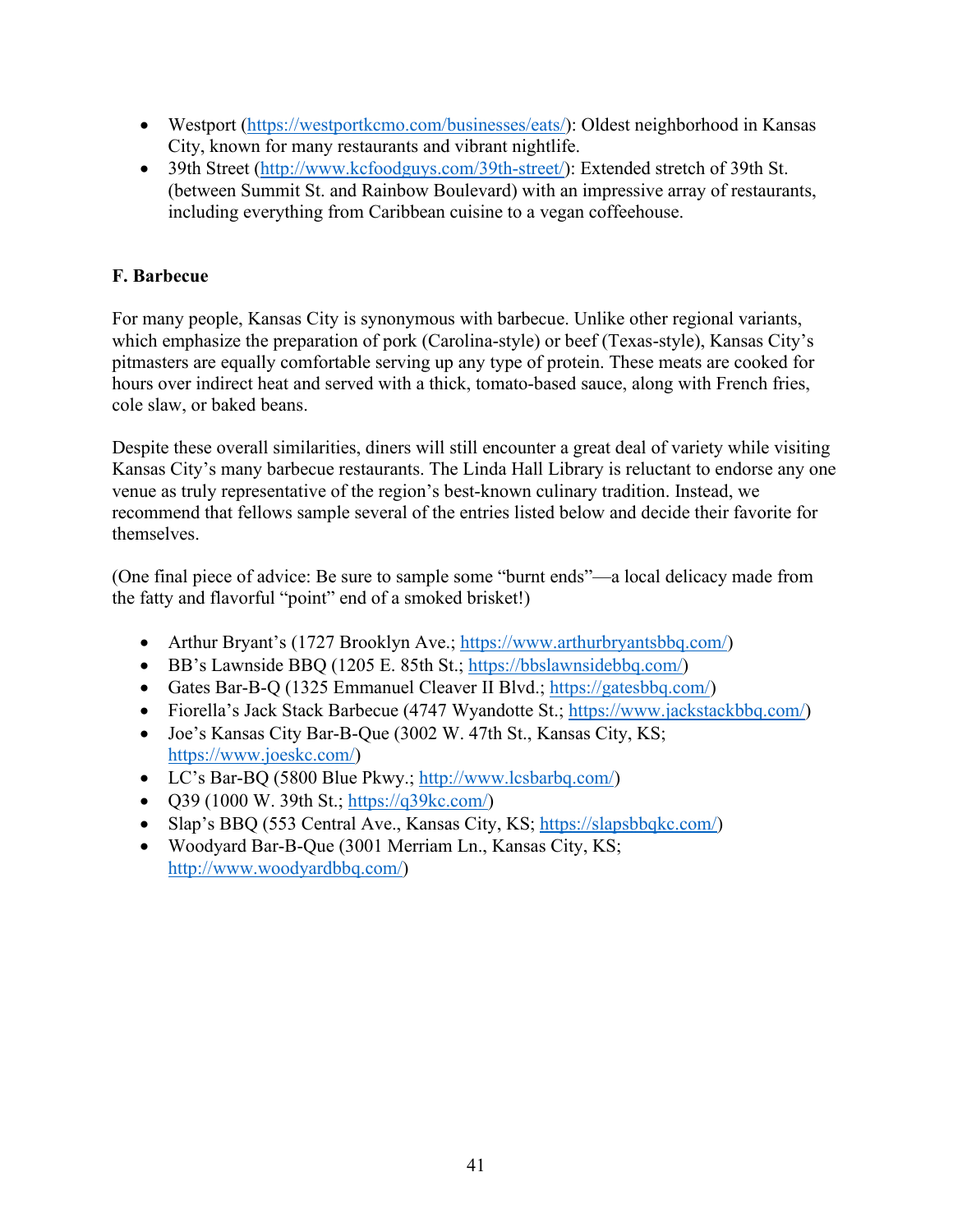### **Appendix 1: Research Misconduct Policy**

### **LHL Research Misconduct Policy**

The Linda Hall Library (hereafter known as LHL) is an independent research library dedicated to supporting and promoting scholarship in the sciences, humanities, and engineering disciplines. The LHL, its staff, and the scholars who use its collections are committed to promoting and upholding the highest standards of scholarly ethics and honesty. The LHL also recognizes its responsibility as a 501 (c) (3) nonprofit to properly use funds provided to it by individuals, foundations, corporations, and federal institutions. The LHL recognizes that any violation of the universally accepted standards of research undermines its scholarly community and the values that support intellectual inquiry.

A finding of research misconduct requires that there be significant departure from accepted practices of the relevant research community (i.e. the humanities, social sciences, or natural and engineering sciences). The LHL defines research misconduct as intentional, knowing, or reckless fabrication, falsification, or plagiarism in proposing, performing, or reviewing research or in reporting research results. Research misconduct does not include differences of opinion or honest error.

Allegations of misconduct in research are a serious matter. Regardless of the sources of funding that supports a fellow or visiting scholar's research at the LHL, any allegation of research misconduct will be reported to the President of the LHL and reviewed by an internal committee (hereafter known as Committee) consisting of the Senior Vice President of Finance and Operations, the Vice President for Research and Scholarship, and the Vice President for Special Collections. Upon conducting an initial investigation, the Committee will report its findings to the President, and if there is a preliminary finding that the allegations against the scholar are of substance, the LHL will promptly communicate this determination to the individual scholar and give him/her the opportunity to respond. The allegations will be treated confidentially to the extent practicable to reach an effective resolution.

If the researcher's response does not satisfy the Committee's concerns regarding its findings, the allegations and the preliminary and any subsequent findings of the Committee will be reported to that scholar's home institution (if affiliated with an institution) and/or the relevant funding agency. The policies of those external institutions and agencies will then determine the ensuing procedures of investigation and adjudication. The LHL will cooperate with the relevant external institutions to the extent its resources permit, and reserves the right to take such interim or further action with regard to the scholar under investigation as it deems necessary to protect its intellectual integrity and reputation.